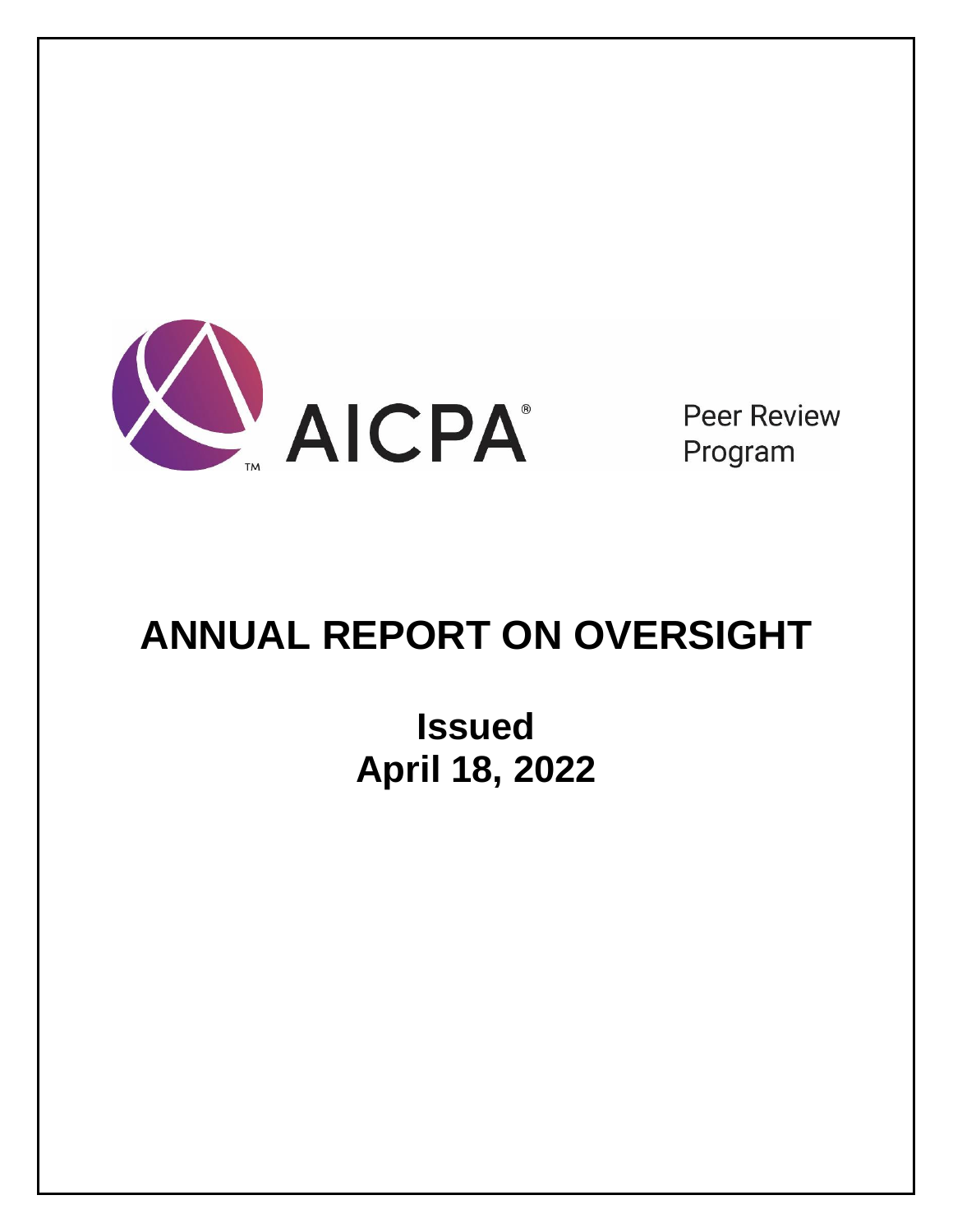Copyright © 2022 American Institute of Certified Public Accountants. All rights reserved. AICPA and American Institute of CPAs are trademarks of the American Institute of Certified Public Accountants and are registered in the United States, the European Union and other countries. The Globe Design is a trademark owned by the Association of International Certified Professional Accountants and licensed to the AICPA.

For information about obtaining permission to use this material other than for personal use, please email copyright-permissions@aicpa-cima.com. All other rights are hereby expressly reserved. The information and any opinions expressed in this material do not represent official pronouncements of or on behalf of the AICPA, CIMA, or the Association of International Certified Professional Accountants. This material is offered with the understanding that it does not constitute legal, accounting, or other professional services or advice. If legal advice or other expert assistance is required, the services of a competent professional should be sought.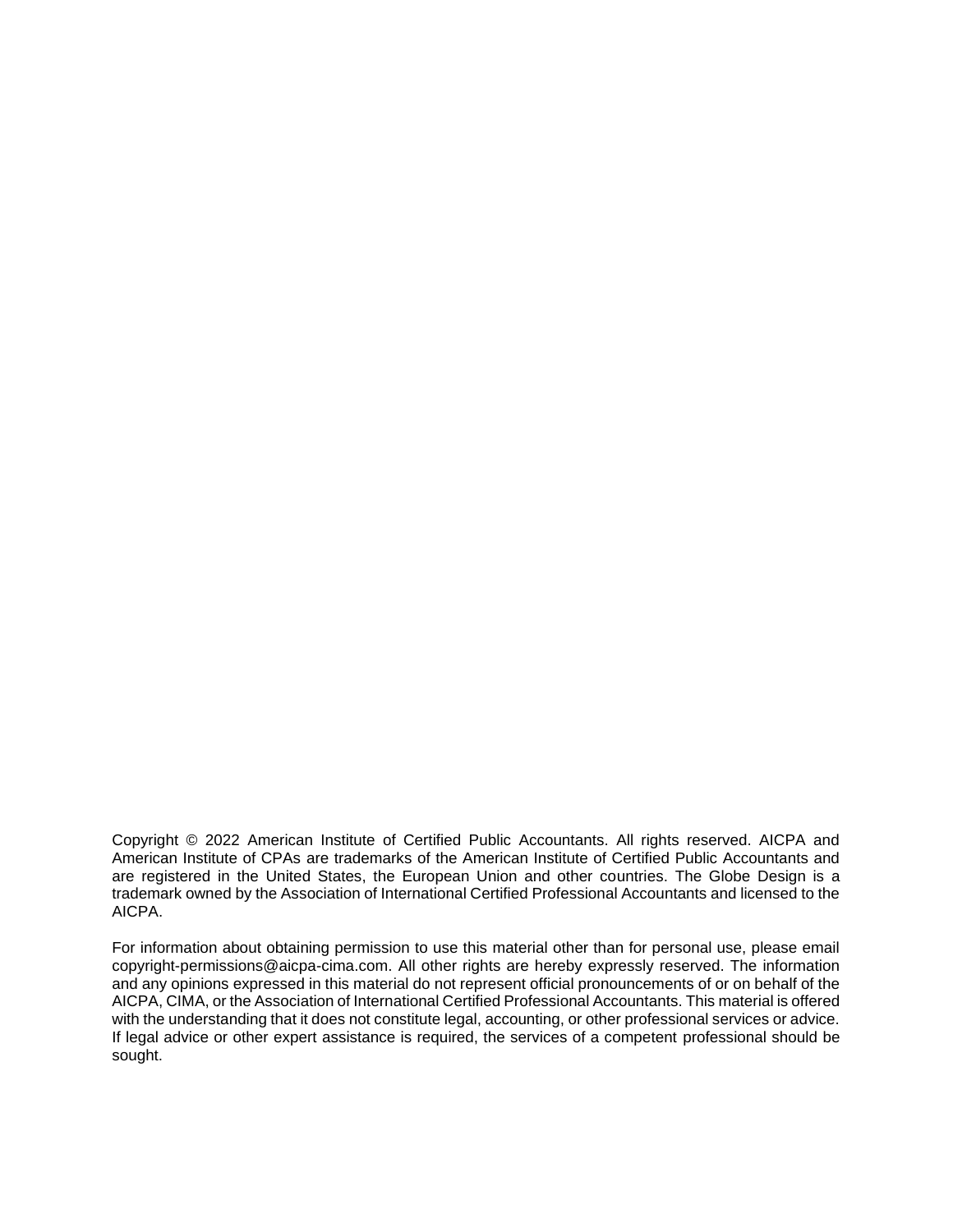# **Table of Contents**

| Exhibit 3 Number of engagements not performed or reported on in conformity                     |
|------------------------------------------------------------------------------------------------|
|                                                                                                |
|                                                                                                |
| Exhibit 5 Administering Entities approved to administer the Program in 2021 20                 |
| Exhibit 6 Oversights of Administering Entities performed by the AICPA Oversight Task Force     |
|                                                                                                |
| Exhibit 7 Observations from oversights of Administering Entities performed by the AICPA        |
|                                                                                                |
| Exhibit 8 Comments from RAB observations performed by AICPA Peer Review Program staff          |
|                                                                                                |
| Exhibit 9 Material departures from professional standards identified in the enhanced oversight |
|                                                                                                |
| Exhibit 10 Summary of oversights performed by Administering Entities25                         |
|                                                                                                |
|                                                                                                |
|                                                                                                |
|                                                                                                |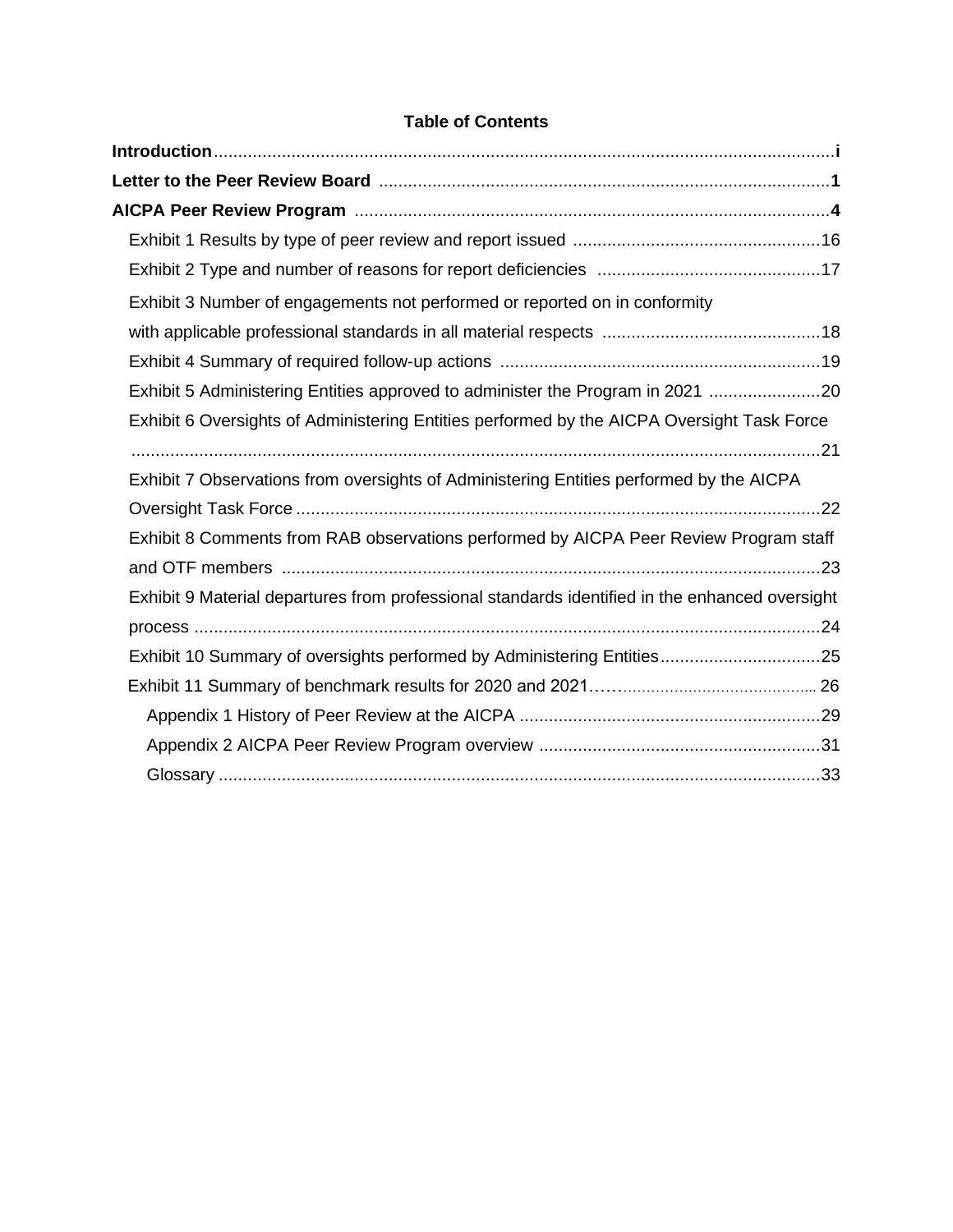## <span id="page-3-0"></span>**Introduction**

#### **Purpose of this report**

The Annual Report on Oversight (report) provides a general overview and information on the results of the AICPA Peer Review Program (Program) oversight procedures. This report concludes as to whether the objectives of the AICPA Peer Review Board's (PRB) oversight processes performed in 2021 were compliant with the requirements of the Program.

#### **Scope and use of this report**

This report contains data pertaining to the Program and should be reviewed in its entirety to understand the full context. Information presented in this report pertains to peer reviews accepted during calendar years 2019–2021, which covers a full three-year peer review cycle. Oversight procedures included in this report are performed on a calendar-year basis.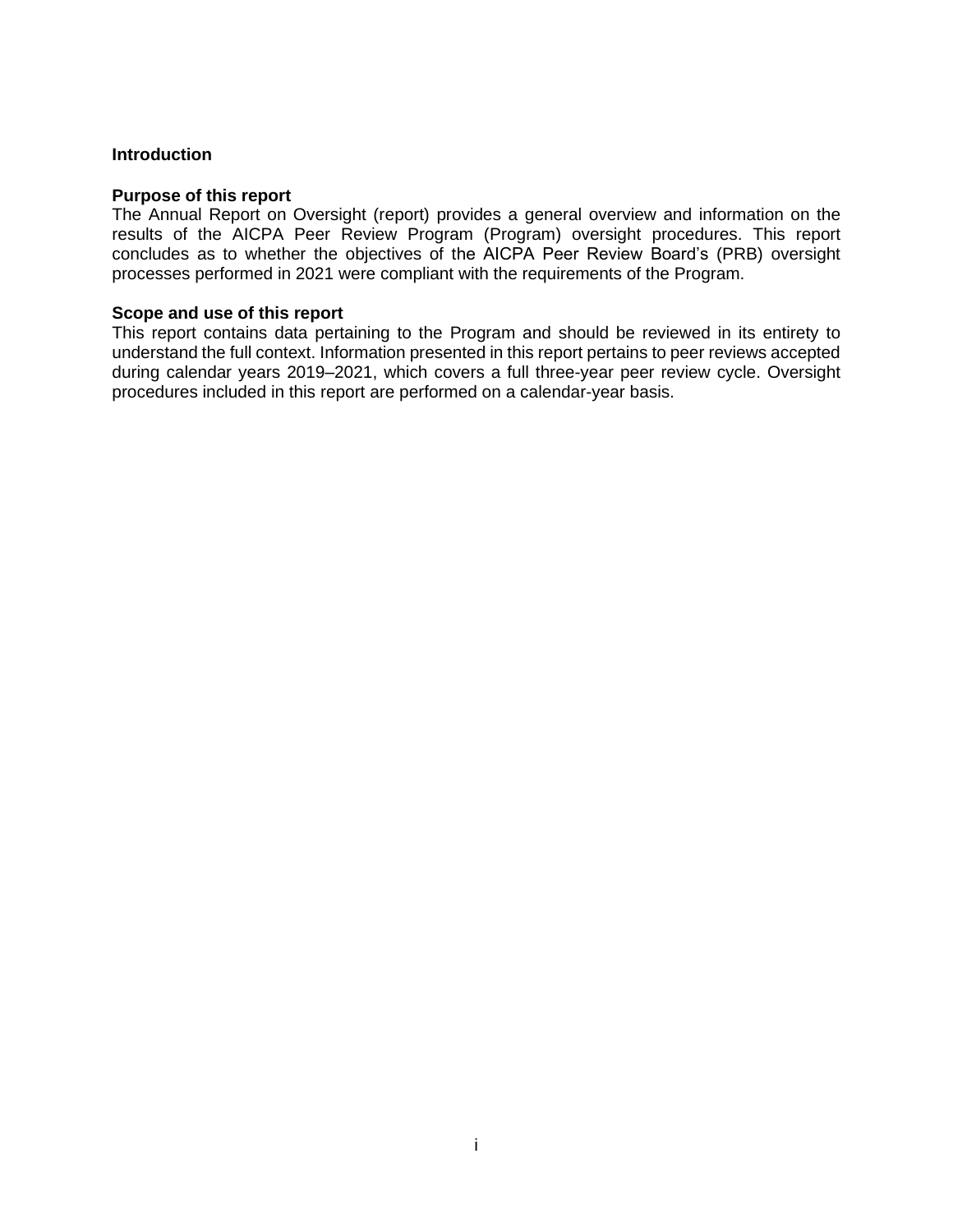# <span id="page-4-0"></span>**Letter to the AICPA Peer Review Board**

To the members of the AICPA Peer Review Board:

This report includes oversight procedures performed in 2021. Information presented in this report pertains to peer reviews accepted<sup>1</sup> during the calendar years 2019–2021, which covers a full three-year peer review cycle. As a result of the COVID 19 pandemic and the automatic six-month extensions approved by the Peer Review Board (PRB) in May 2020 for all firms with reviews, corrective actions, and implementation plans originally due from January 1 to September 30, 2020, fewer reviews were accepted during 2020. With the ongoing impact of the pandemic, administering entities (AEs) were encouraged to continue to be lenient when considering due date extension requests from firms in 2021 which has further delayed reviews being performed and accepted.

In planning and performing our procedures, we considered the objectives of the oversight program, which state that there should be reasonable assurance that (1) AEs are complying with the administrative procedures established by the PRB; (2) the reviews are being conducted and reported upon in accordance with the AICPA *Standards for Performing and Reporting on Peer Reviews* (*Standards*); (3) the results of the reviews are being evaluated on a consistent basis by all AE peer review committees; and (4) the information disseminated by AEs is accurate and timely.

Our responsibility is to oversee the activities of AEs that elect and are approved to administer the Program, including the establishment and results of each AE's oversight processes. The ongoing COVID-19 pandemic impacted oversight procedures in 2020 and 2021. Certain procedures were not performed in 2021 and others continued with a reduced scope. These impacts are described throughout this report.

Oversight procedures performed by the AEs in accordance with the *AICPA Peer Review Program Oversight Handbook* included the following:

- *Oversight of peer reviews and reviewers*. Oversight of various reviews, selected based on reviewed firm or peer reviewer, subject to minimum oversight requirements of the PRB. For 2021, 133 were selected for oversight at the AE level. See pages 12–13, "Oversight of peer reviews and reviewers."
- *Annual verification of reviewers' resumes*. Verification of accuracy of information included on peer reviewer resumes. For 2021, AEs were not required to perform resume verification due to the ongoing COVID-19 pandemic. For a description of the resume verification process, see pages 13–14, *"*Annual verification of reviewers' resumes."
- *Benchmarks*. Since 2018, AEs have monitored and periodically reported on compliance with AE benchmarks, which are qualitative, objective and measurable criteria to enhance overall quality and effectiveness of Program administration. See pages 14–15, "Evolution of peer review administration."

The Oversight Task Force (OTF) utilizes subgroups, known as focus groups, to monitor and perform procedures in conformity with the guidance contained in the *AICPA Peer Review Program Oversight Handbook*. These focus groups report to the full OTF.

<sup>1</sup> All peer reviews accepted by a Report Acceptance Body (RAB) during the period, regardless of when the peer review was performed or the peer review year-end.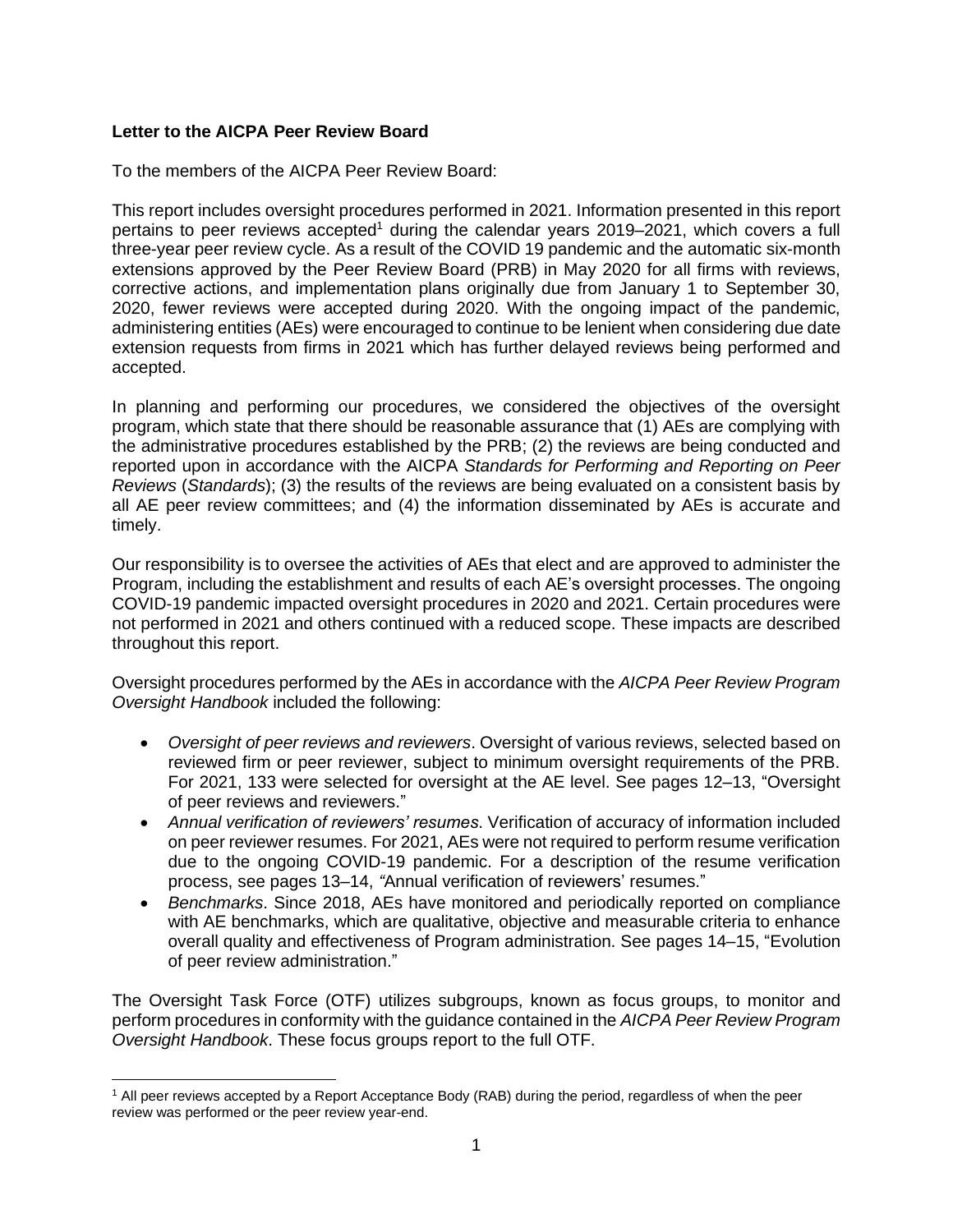# **AE Oversight Focus Group**

The AE oversight focus group monitors the results of AE oversights performed by OTF members (which occur on a rotating basis, ordinarily every other year). These oversights include testing the administrative and report acceptance procedures established by the PRB. OTF members oversighted 15 AEs in 2020 and 11 AEs in 2021. See pages 7–8 "Oversights of the Administering Entities" for further information.

#### **Report Acceptance Body (RAB) Observation Focus Group**

The RAB observation focus group reviews and approves RAB observation reports, including any responses received from the AEs. Periodically, the focus group will review the process, including applicable checklists. RAB observations, which are performed by OTF members and Program staff, focus on whether the report acceptance process is being conducted in accordance with *Standards* and guidance. In 2021, RAB observations were performed on 78 RAB meetings and 327 peer reviews were selected during these observations. See pages 8–9 "RAB Observations" for a detailed description of the process.

#### **Enhanced Oversight Focus Group**

Enhanced oversights are performed by approved subject matter experts (SMEs) on must-select engagements and include the review of financial statements and working papers for such engagements. The enhanced oversight focus group reviews and evaluates the results of enhanced oversights and the oversight reports with comments, then provides input and feedback to Program staff and SMEs. The focus group also evaluates the reviewer performance feedback issued by AE peer review committees as a result of these oversights and recommends that the reviewer performance focus group consider issuing feedback when necessary. See pages 9–11 "Enhanced Oversights" for a detailed description of the process.

#### **Evolution Focus Group**

The evolution focus group developed the AE benchmark criteria approved by the PRB. AEs submit three benchmark summary forms during the year, each covering a four-month period. The focus group reviews the results of the benchmark summary forms submitted by the AEs, evaluates AE performance and provides feedback to AEs as necessary. The focus group also considers whether modifications to the benchmarks are needed.

# **Plan of Administration (POA) Focus Group**

The POA focus group reviews and annually approves the plans submitted by the AEs agreeing to administer the Program in compliance with *Standards* and guidance. Information is submitted in two parts. The first part is due each November and typically includes various acknowledgments, policies and procedures. The second part is due each April and reports on compliance with oversight requirements. Final approval of the POA is evaluated after the completion of the second submission.

#### **Reviewer Performance Focus Group**

The reviewer performance focus group reviews the reviewer performance monitoring report prepared by Program staff. This report summarizes Program staff's procedures to evaluate and monitor peer reviewers and AEs for compliance with *Standards*. The focus group evaluates the results to determine if further action should be taken when performance continues to be unsatisfactory or not in compliance with *Standards*.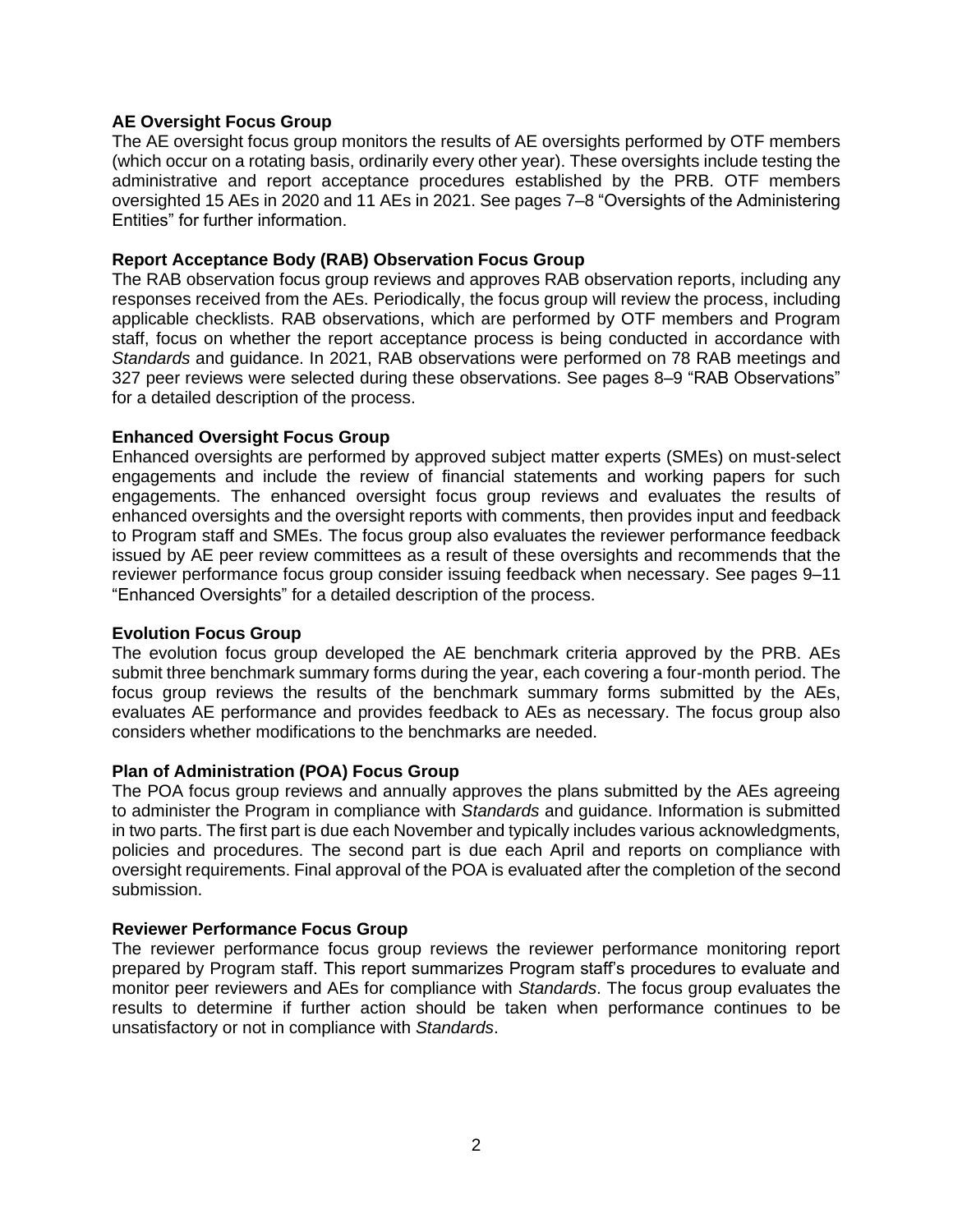# **Conclusion**

Based on the results of the oversight procedures performed in 2021, the OTF concluded the objectives of the PRB oversight program were met.

Respectfully submitted,

Brian Bluhm

Brian Bluhm, Chair Oversight Task Force AICPA Peer Review Board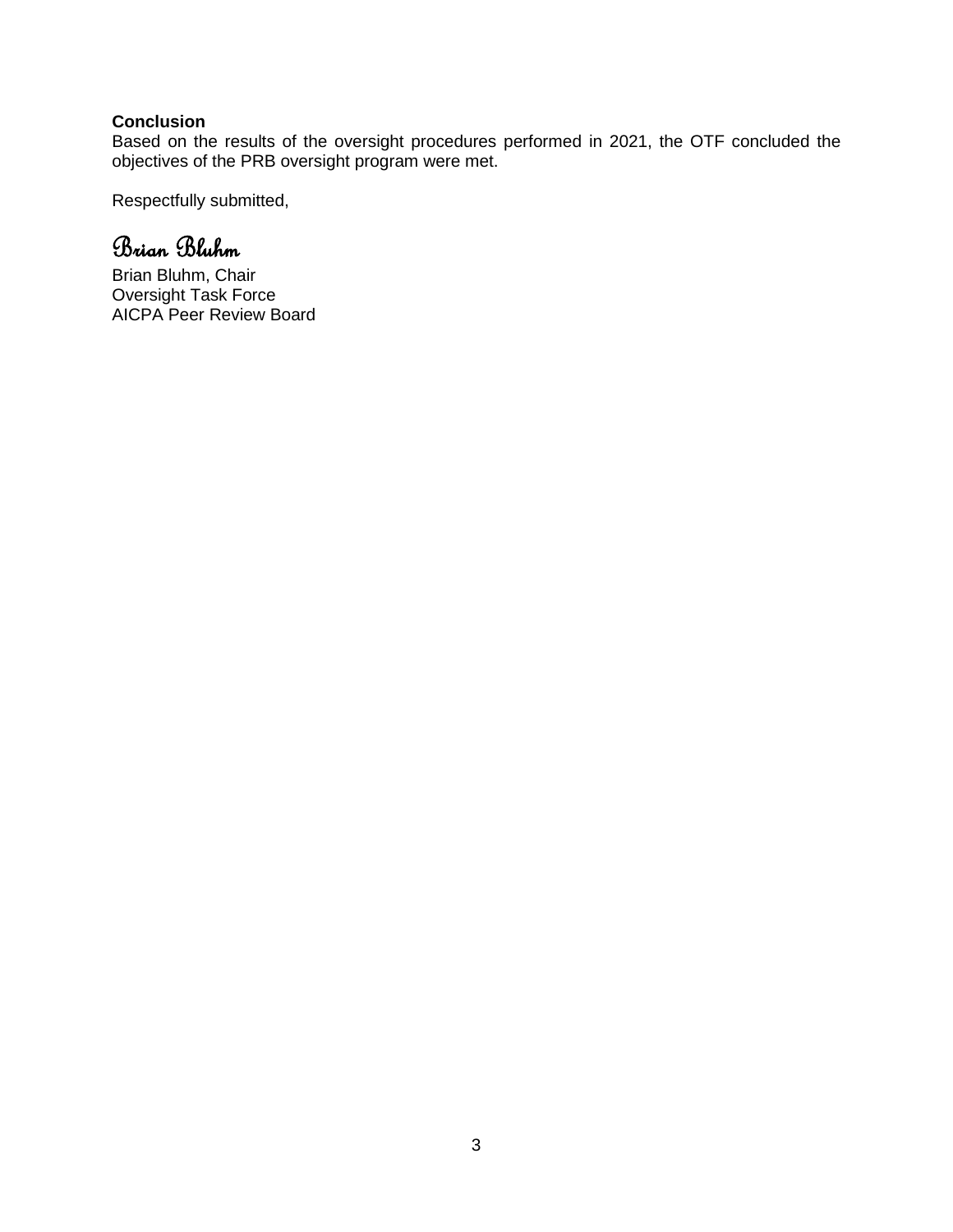# <span id="page-7-0"></span>**AICPA Peer Review Program**

There are approximately 21,400 firms currently enrolled in the Program within the United States and its territories, that have a peer review performed once every three years. In recent years, the AICPA has noted a decrease in the number of firms enrolled in the Program. This is attributed to firm mergers and firms no longer performing the accounting and auditing engagements that would subject them to a peer review. There are also approximately 1,400 firms enrolled in the Program that indicated they do not currently perform any engagements subject to peer review. Approximately 7,900 peer reviews are performed each year by a pool of approximately 1,600 qualified peer reviewers. Refer to appendix 2 for an additional overview of the Program and information about the AEs.

# **Results of AICPA Peer Review Program**

#### *Overall results*

From 2019–2021, approximately 23,600 peer reviews were accepted in the Program. During the three-year period, more peer reviews were accepted than the number of firms currently enrolled because a firm could have multiple peer reviews accepted during the period, or a firm could have had a peer review accepted and subsequently resigned from the Program. Exhibit 1 shows a summary of these reviews by type of peer review and report issued. The overall results of the reviews accepted during the three-year period by report type were:

|                           | <b>System Reviews</b> | <b>Engagement Reviews</b> |
|---------------------------|-----------------------|---------------------------|
| Pass                      | 82%                   | 82%                       |
| Pass with deficiency(ies) | 12%                   | 11%                       |
| Fail                      | 6%                    | 7%                        |

A list of recent examples of matters noted in peer review is available on the [AICPA's website.](https://us.aicpa.org/interestareas/peerreview/community/peerreviewers/examplesofmattersinpeerreviews.html) Although this list is not all-inclusive and is not representative of all peer review results, it contains examples of noncompliance with professional standards (both material and immaterial) that were most frequently identified during the peer review process.

Exhibit 2 summarizes the number and type of reasons by quality control element as defined by the Statement on Quality Control Standards (SQCS), for report deficiencies (that is, pass with deficiency[ies] or fail) on system reviews accepted from 2019–2021 in the Program.

#### *Nonconforming engagements identified*

The *Standards* state that an engagement is ordinarily considered "not being performed or reported on in conformity with applicable professional standards in all material respects" (hereinafter referred to as nonconforming) when deficiencies, individually or in the aggregate, exist that are material to understanding the report or the financial statements accompanying the report or represents omission of a critical accounting, auditing, or attestation procedure required by professional standards. Exhibit 3 shows the total number of individual engagements reviewed for both system and engagement reviews, along with those identified as nonconforming.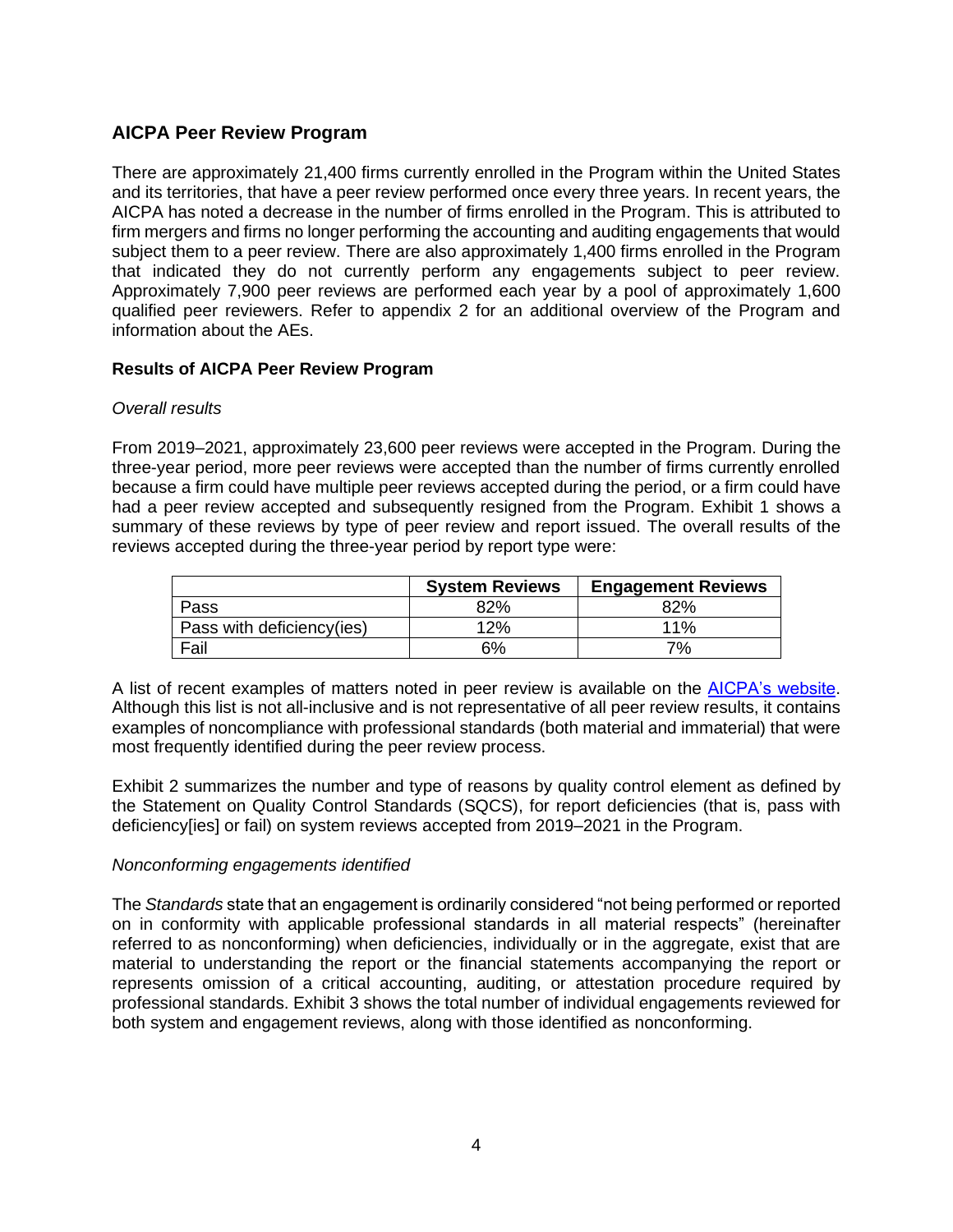The percentage of nonconforming engagements identified each year from 2019–2021 (for system and engagement reviews combined) were:

|      | % of nonconforming |
|------|--------------------|
| Year | engagements        |
| 2019 | 10%                |
| 2020 | 16%                |
| 2021 | 14%                |

The percentage of nonconforming audit engagements each year were:

| Year | % of nonconforming<br>audits |
|------|------------------------------|
| 2019 | 15%                          |
| 2020 | <b>26%</b>                   |
| 2021 | 27%                          |

Multiple factors contributed to the increase in nonconforming audit engagements identified in 2020 and 2021, including the implementation or renewed focus on specific professional standards. Since 2018, there has been an increased focus on compliance with risk assessment standards. The PRB issued guidance enhancing the evaluation of noncompliance with the risk assessment standards effective for peer reviews commencing on or after October 1, 2018. Beginning April 1, 2019, Program staff began tracking the number of nonconforming audits that included noncompliance with the risk assessment standards. In 2019, 2020, and 2021 respectively, approximately 12%, 16%, and 17% of audits reviewed were identified as nonconforming due to noncompliance with the risk assessment standards. Note that those audits may have been nonconforming for additional reasons beyond noncompliance with the risk assessment standards.

In addition to the focus on compliance with the risk assessment standards, significant new accounting and auditing standards became effective that likely contributed to the increased percentage of nonconforming audits in 2020 and 2021. The *Government Auditing Standards (GAS)* 2018 Revision became effective for periods ending after June 30, 2020. In addition, other new accounting standards, including financial reporting on not-for-profit engagements and revenue recognition, became effective during this period.

#### *Corrective actions and implementation plans*

During the report acceptance process, an AE's peer review committee determines the need for, and type of, any corrective actions based on the nature, significance, pattern and pervasiveness of engagement deficiencies noted in the report. It also considers whether the reviewed firm's responses are comprehensive, genuine and feasible. Corrective actions are remedial in nature and are imposed to strengthen the performance of the firm. The firm acknowledges that it will perform and complete the corrective action plan as a condition of its peer review acceptance. The firm's peer review is not complete until the AE's peer review committee has accepted the completed corrective actions.

In addition to corrective actions, there may be instances in which an implementation plan is required to be completed by the firm as a result of Findings for Further Consideration (FFCs).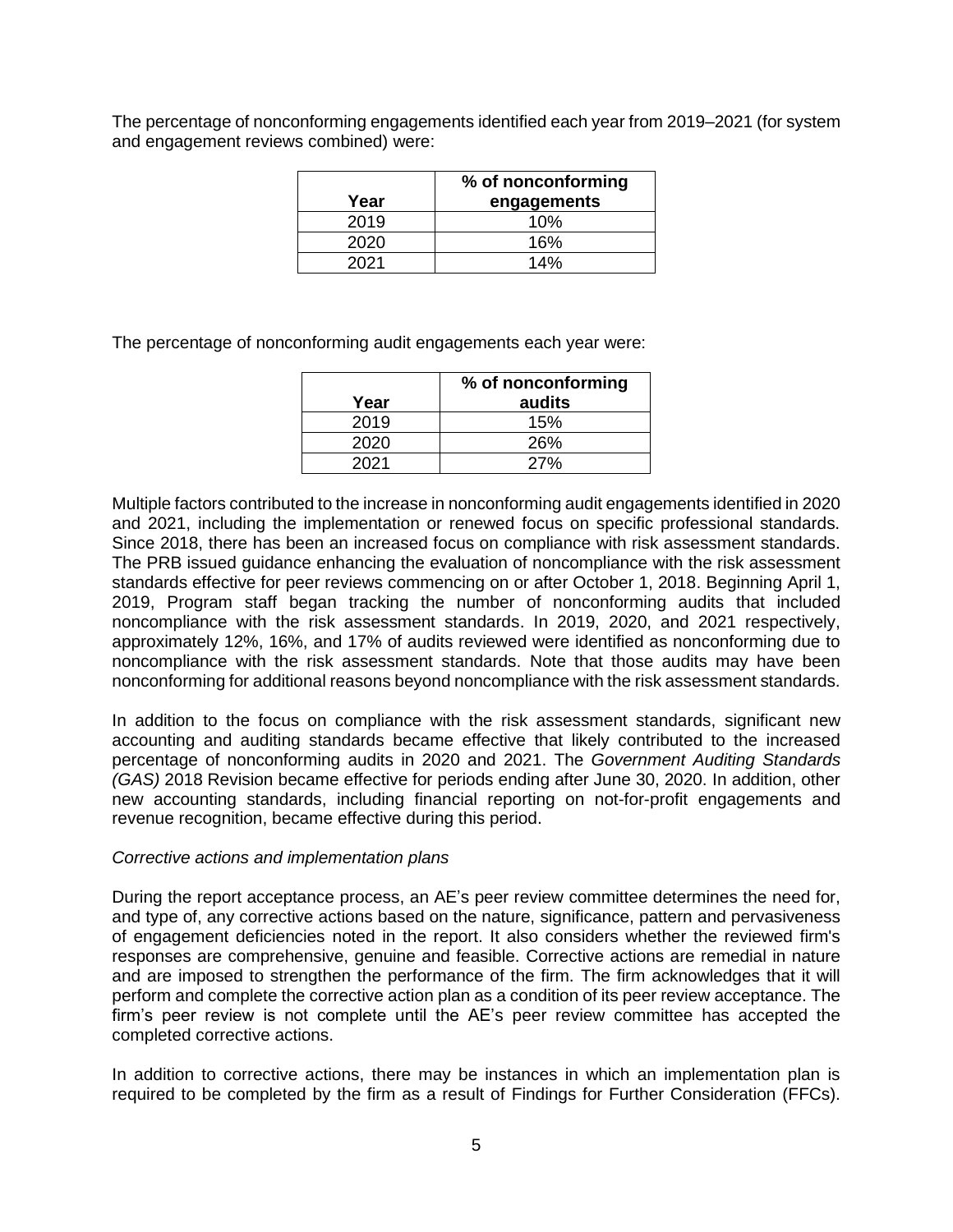There can be multiple corrective actions and implementation plans required on an individual review. For implementation plans, the firm is required to acknowledge that it will perform and complete the implementation plan as a condition of cooperation with the AE and the PRB. Agreeing to and completing such a plan is *not* tied to the acceptance of the peer review. The reviewed firm would receive an acceptance letter with no reference to the implementation plan if the peer review committee did not otherwise request the firm to also perform a corrective action plan related to the deficiencies or significant deficiencies, if any, noted in the peer review report. However, if the firm fails to cooperate with the implementation plan, the firm would be subject to fair procedures that could result in the termination of the firm's enrollment in the Program.

Overall, the total number of corrective actions and implementation plans issued in 2021 was higher than the number issued in 2020, but significantly lower than the number issued in 2019. This correlates with the total number of reviews and number of non-pass reviews accepted each year.

The number of corrective actions and implementation plans as a percentage of overall reviews accepted decreased in 2021 compared to both 2019 and 2020. The decrease is likely due to the increase in the percentage of pass reports accepted during 2021 compared to the other two years. Additionally, the number of nonconforming engagements compared to the total number of engagements reviewed decreased compared to 2020. Corrective actions and/or implementation plans required from 2019–2021 are summarized in exhibit 4.

Since a firm can receive a pass with deficiency(ies) or fail report in addition to FFCs, it is possible for a corrective action plan to be imposed upon the firm for the deficiency(ies) or significant deficiency(ies) in the peer review report, as well as an implementation plan for the FFCs.

# **Oversight process**

The PRB is responsible for oversight of all AEs. In turn, each AE is responsible for overseeing peer reviews and peer reviewers for the jurisdictions it administers. See exhibit 5 for a list of approved AEs. This responsibility includes having written oversight policies and procedures.

All states and jurisdictions that require peer review accept the Program as satisfying their peer review licensing requirements. Some state boards of accountancy (SBOAs) oversight AEs' administration of the Program. This report does not describe or report on that process.

#### **Objectives of PRB oversight process**

The PRB appointed the OTF to oversee the administration of the oversight program and make recommendations regarding oversight procedures. The main objectives of the OTF are to provide reasonable assurance that:

- AEs comply with the administrative procedures established by the PRB,
- Reviews are conducted and reported upon in accordance with the *Standards*,
- Results of the reviews are evaluated on a consistent basis by all AE peer review committees and
- Information disseminated by AEs is accurate and timely.

The oversight program also establishes a communications link with AEs and builds a relationship that enables the PRB to: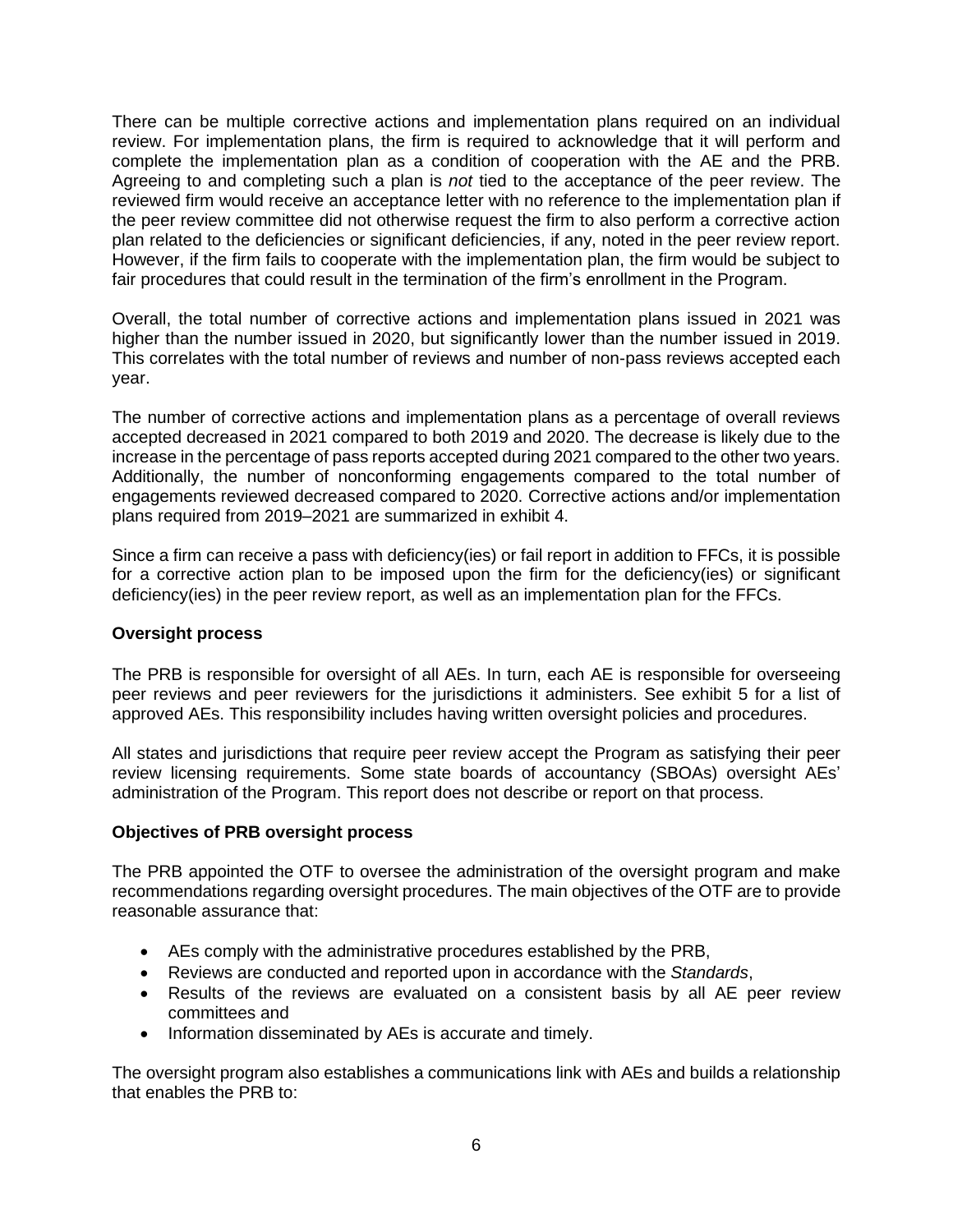- Obtain feedback from AEs' peer review committees and staff,
- Provide consultation on matters applicable to specific AEs and
- Develop guidance on a national basis, when appropriate.

# **OTF oversight procedures**

The following Program oversight procedures were performed:

# *Oversights of the Administering Entities*

# **Description**

Each AE is oversighted by a member of the OTF (ordinarily, at least once every other year). No member of the OTF is permitted to perform the oversight of the AE in the state that his or her main office is located, where he or she serves as a technical reviewer, may have a conflict of interest (for example, performing the oversight of the AE that administers the OTF member's firm's peer review) or where he or she performed the most recently completed oversight.

# **Oversight procedures**

During these oversights, the OTF member will:

- Meet with the AE's peer review committee during its consideration of peer review documents,
- Evaluate a sample of peer review documents and applicable working papers on a postacceptance basis, as needed,
- Interview the administrator(s), technical reviewer(s), CPA on staff and peer review committee chair and
- Evaluate the various policies and procedures for administering the Program.

As part of the oversight, the AE completes an information sheet that documents policies and procedures in the areas of administration, technical review, peer review committee, report acceptance and oversight processes in administering the Program. The OTF member evaluates the information sheet, results of the prior oversight and comments from RAB observations to develop a risk assessment. A comprehensive oversight work program that contains the various procedures performed during the oversight is completed with the OTF member's comments. At the end of the oversight, the OTF member discusses any comments identified during the oversight with the AE's peer review committee and CPA on staff. The OTF member then issues an AICPA Oversight Report (report) to the AE that discusses the purpose of the oversight and objectives of the oversight program considered in performing those procedures. The report also contains the OTF member's conclusion about whether the AE has complied with the Program's administrative procedures and *Standards* in all material respects.

In addition to the report, the OTF member issues an AICPA Oversight Letter of Procedures and Observations (letter) that details the oversight procedures performed and observations noted by the OTF member. The letter also includes recommendations to enhance the quality of the AE's administration of the Program. The AE is then required to respond, in writing, to any findings included in the report and letter or, at a minimum, acknowledge the oversight if there are no findings reported. The oversight documents, which include the report, the letter of procedures and observations and the AE's response, are presented to the OTF for acceptance. The AE may be required to complete corrective actions as a condition of acceptance. The acceptance letter would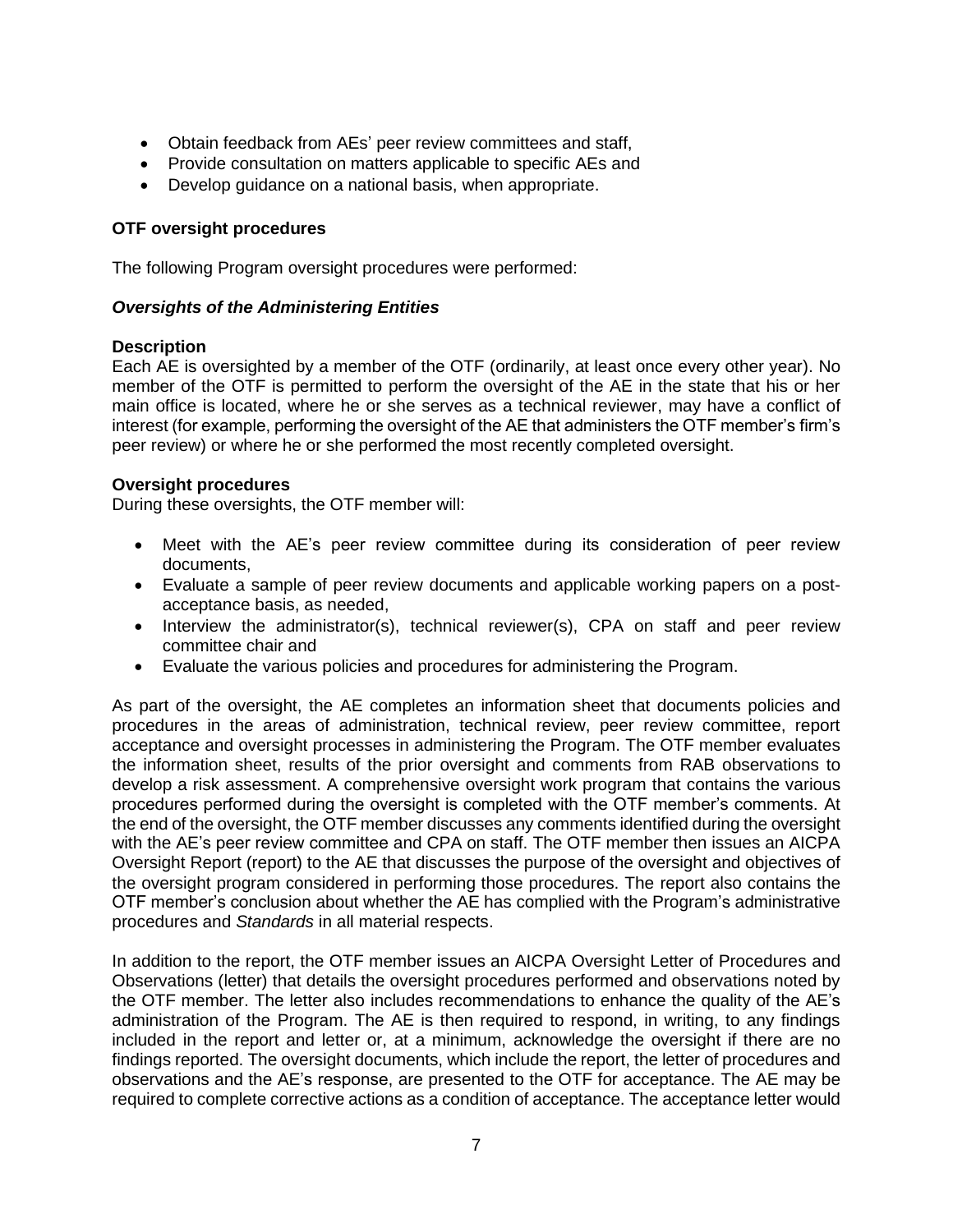reflect corrective actions, if any. A copy of the acceptance letter, the report, the letter of procedures and observations and the AE's response are available on the [AICPA's website.](https://us.aicpa.org/interestareas/peerreview/resources/transparency/oversight/oversightvisitresults.html)

## **Results**

For 2020 and 2021, a member of the OTF performed an oversight of each AE. See exhibit 6 for a list of the 26 AE oversights performed for 2020 and 2021. See exhibit 7 for a summary of observations from the oversights performed during the two years.

## *RAB observations*

# **Description**

The primary objectives of the RAB observation are to determine whether:

- Reviews are conducted and reported on in accordance with the *Standards,*
- Results of reviews are evaluated on a consistent basis within an AE and in all jurisdictions,
- Administrative procedures established by the PRB are being followed and
- Administrators, technical reviews, peer review committee/RAB members and the CPA on staff are complying with applicable benchmarks monitored through RAB observations.

RAB observations allow for real-time feedback to RABs and AEs, which helps improve overall quality and consistency of the RAB process. The process for RAB observations is similar to the process used during the AE oversights. Prior to the meeting, the RAB observer receives the materials that will be presented to the RAB, selects a sample of reviews of firms enrolled in the Program and reviews the materials. During the meeting, the RAB observer offers comments at the close of discussions based on issues or items noted during his or her review of the materials. All significant items that were noted by the RAB observer, but not the RAB, are included as comments in the RAB observation report, which is reviewed and approved by the OTF. The final report is sent to the AE's peer review committee chair and CPA on staff. Peer review committees may respond after the final report is issued by the OTF.

#### **Results**

For 2020, all AEs had at least one RAB observation, and in 2021, all AEs had at least two RAB observations. RAB observations were performed by OTF members or Program staff. Recurring comments generated by RAB observations are summarized in exhibit 8. Individual peer reviews selected during an observation incorporate an element of risk and are not reflective of the entire population. RAB observation results for 2020 and 2021 are as follows:

|                                              | 2020 | 2021 |
|----------------------------------------------|------|------|
| RAB meetings observed                        | 70   | 78   |
| Peer reviews selected during<br>observations | 263  | 327  |
| Peer reviewers                               | 196  | 222  |
| Based on observers' comments:                |      |      |
| Acceptance delayed or deferred               | 21   | 24   |
| Feedback forms issued to<br>reviewers        |      | っ    |

The number of reviews delayed or deferred as a result of the RAB observers' comments decreased from 8.0% in 2020 to 7.3% in 2021.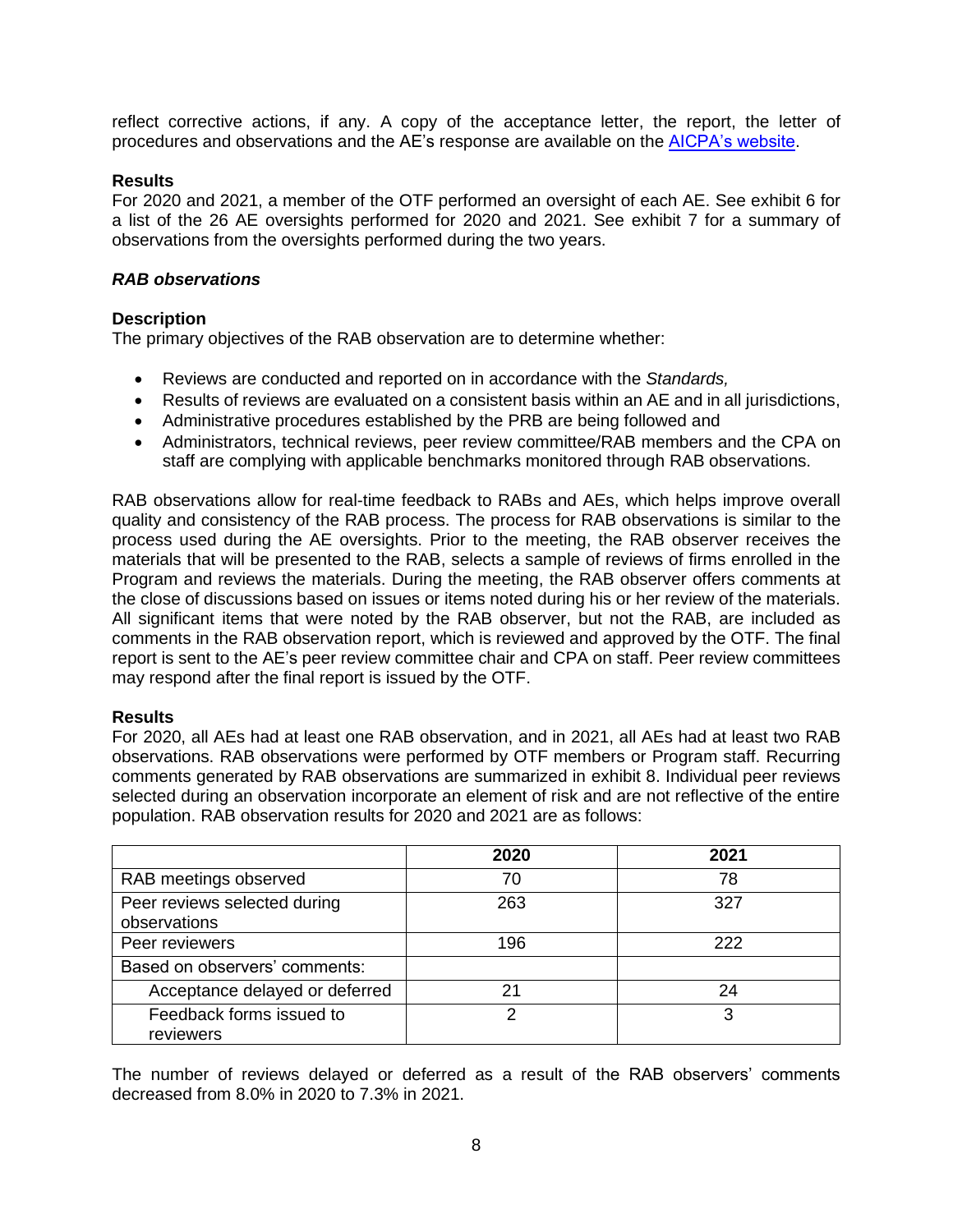# *Enhanced oversights*

## **Description**

In May 2014, the PRB approved the addition of enhanced oversights performed by subject matter experts (SMEs). SMEs consist of current or former members of the applicable Audit Quality Center executive committee and expert panels, current or former PRB members, individuals from firms that perform a large number of engagements in a must-select category, individuals recommended by the Audit Quality Center executive committees and expert panel members and other individuals approved by the OTF. Enhanced oversights are one element of the AICPA's [Enhancing Audit Quality](https://us.aicpa.org/content/aicpa/eaq.html) (EAQ) initiative.

The enhanced oversights identify areas that need improvement and provide meaningful data to inform other EAQ activities. As a result of these oversights, the PRB has approved multiple initiatives to improve reviewer performance on must-select engagements, such as additional training requirements for reviewers. The results of the enhanced oversight findings are shared with other teams at the AICPA to further the goal of improving audit quality.

# **Enhanced oversight samples**

One objective of the enhanced oversight program is to increase the probability that peer reviewers are identifying all material issues on must-select engagements, including whether engagements are properly identified as nonconforming. Ordinarily this objective is achieved through the selection of two samples.

- *Random sample –* Selected from all peer reviews that include at least one must-select engagement. Each peer review included in the population has an equal chance at being selected for oversight.
- *Risk-based sample –* Selected based on certain criteria established by the OTF.

The oversight samples are selected from peer reviews with must-select engagements performed during the calendar year. In 2020, the OTF suspended the enhanced oversight process due to the COVID-19 pandemic; however, the process resumed in September 2021. As a result, a random sample was not performed in 2021 and all selections were risk-based.

Beginning in 2021, peer reviewers generally were limited to being selected for oversight no more than once per year. These oversights neither replace nor reduce the minimum number of oversights currently required by AEs.

# **Enhanced oversight scope**

Enhanced oversights focus exclusively on must-select engagements (engagements performed under *Government Auditing Standards*, audits of employee benefit plans, audits performed under the Federal Deposit Insurance Corporation Improvement Act (FDICIA), and examinations of service organizations). Prior to 2021, when *Government Auditing Standards* engagements with single audits were selected, the oversight focused only on the Single Audit portion of the audit. Beginning in 2021, the entire engagement was reviewed as part of these oversights. Most oversights are performed on employee benefit plan, single audit and *Government Auditing Standards* engagements as these are the most common must-select engagements. Only one engagement is reviewed for each firm selected, and the SME does not expand the scope of the oversight.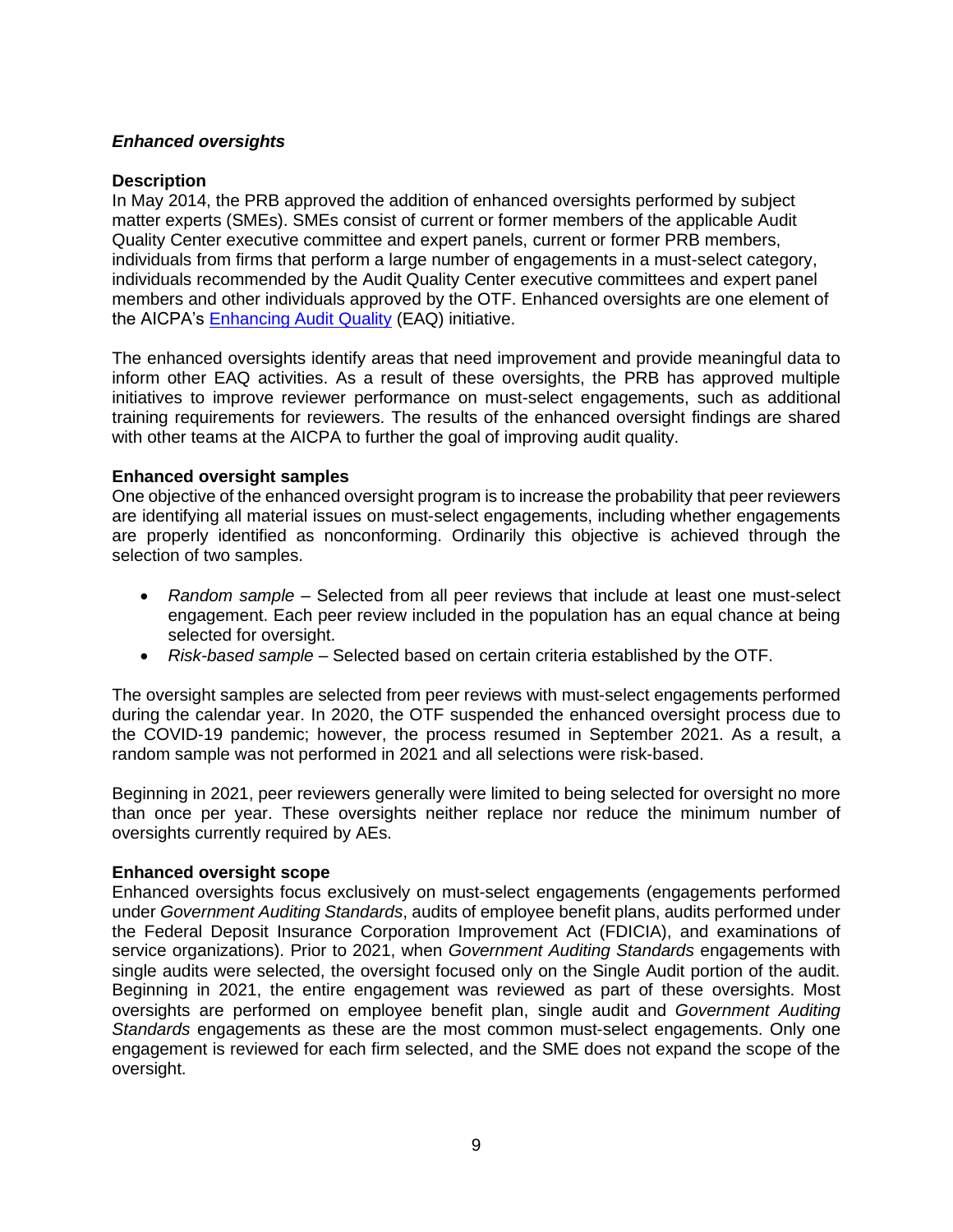## **Enhanced oversight process**

The enhanced oversight process consists of the review of the financial statements and working papers by the SME for the engagement selected. Program staff notifies the peer reviewer and the firm that they have been selected for oversight and the engagement selected after the peer review working papers and report have been submitted to the AE.

The SME reviews the same working papers and compares his or her results to those of the peer reviewer. The SME issues a report, with comments, if applicable, detailing any material items not identified by the peer reviewer that cause the engagement to be considered nonconforming. If the report includes comments, the peer reviewer has an opportunity to provide a letter of response (LOR) explaining whether he or she agrees with the oversight report and any additional procedures that he or she will perform.

The enhanced oversight report and LOR (if applicable) are provided to the AE for consideration during the peer review report acceptance process. If the peer reviewer disagrees with the results of the oversight, the AE will follow the disagreement guidance in the RAB Handbook.

Program staff monitors the effects of the oversights on the peer review results (report rating change from "pass" to "pass with deficiency" or "pass with deficiency" to "fail"), and the type of reviewer performance feedback (feedback form or performance deficiency letter) issued to the peer reviewer, if any.

#### **OTF review of enhanced oversight reports**

The OTF reviews the enhanced oversight reports when the SME identifies material items not identified by the peer reviewer that cause the engagement to be considered nonconforming. The OTF reviews the reports for consistency and to verify that the items identified by the SME are material departures from professional standards.

#### **Feedback issued from the enhanced oversight process**

The OTF monitors the types of feedback issued for oversights where a nonconforming engagement was not originally identified by the peer reviewer or for oversights where the peer reviewer identified the engagement as nonconforming but failed to identify additional material items. If an AE does not issue feedback, the OTF considers if any further actions are necessary, including whether to issue a reviewer performance finding, reviewer performance deficiency or performance deficiency letter to the peer reviewer.

- *Reviewer performance finding –* Issued when a peer reviewer does not identify a nonconforming engagement but demonstrates sufficient knowledge and experience required to review the engagement.
- *Reviewer performance deficiency –* Issued when a peer reviewer does not identify a nonconforming engagement and does not demonstrate sufficient knowledge and experience required to review the engagement.
- *Performance deficiency letter –* Issued when a peer reviewer has a pattern of reviewer performance findings or more than one performance deficiency is noted.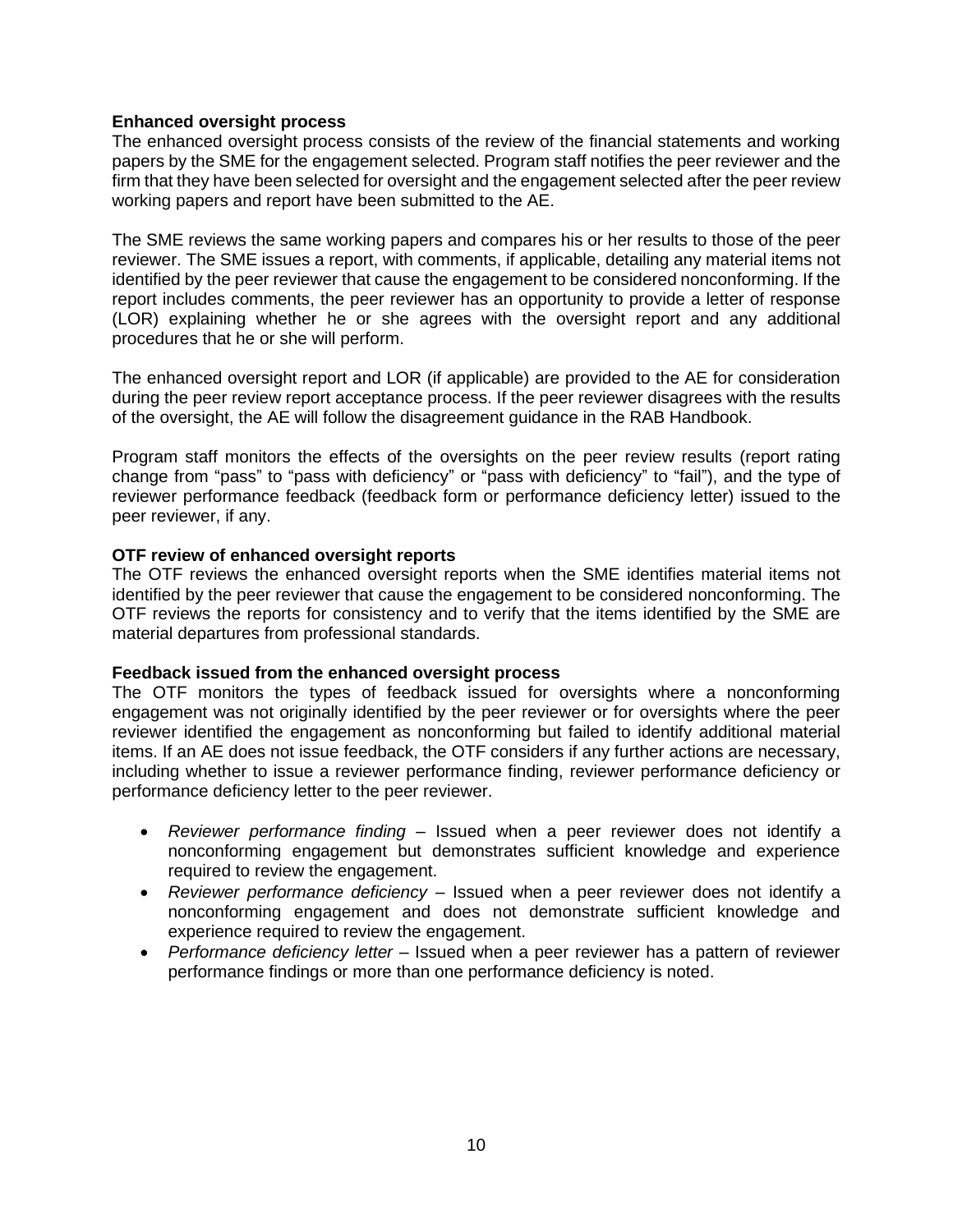## **Results**

As previously discussed, in 2018, an increased focus was placed on evaluating noncompliance with the risk assessment standards with the PRB issuing guidance effective for peer reviews commencing on or after October 1, 2018. This increased focus impacted the Program, as neither peer reviewers nor SMEs were raising risk assessment issues to the level of nonconforming, whereas these engagements are now being deemed nonconforming.

The following table summarizes the annual results, including an adjusted nonconforming rate beginning in 2018 to remove those engagements that are nonconforming only due to risk assessment issues. Because the guidance was only effective for the last quarter of 2018, it had a limited impact on the results of the 2018 oversight sample; however, there was a significant impact on the results in 2019. Of the 46 engagements identified as nonconforming in 2019, 17 were nonconforming only because of risk assessment issues. When excluding those engagements with only risk assessment issues, the adjusted nonconforming rate is 37%, which is an improvement from prior years.

|        |                | Total<br>nonconforming    |         | Nonconforming<br>engagements<br>with only risk |          | Number of<br>nonconforming<br>engagements | $%$ of<br>Nonconforming<br>engagements |
|--------|----------------|---------------------------|---------|------------------------------------------------|----------|-------------------------------------------|----------------------------------------|
| Year   | Sample<br>size | engagements<br>identified | %       | assessment<br>issues                           | Adj<br>% | identified by<br>peer reviewer            | identified by<br>peer reviewer         |
| 2014   | 90             | 40                        | 44%     | N/A                                            | 44%      |                                           | 18%                                    |
| 2015   | 190            | 104                       | 55%     | N/A                                            | 55%      | 42                                        | 40%                                    |
| 2016   | 108            | 38                        | 35%     | N/A                                            | 35%      | 18                                        | 47%                                    |
| 2017   | 87             | 43                        | 49%     | N/A                                            | 49%      | 27                                        | 63%                                    |
| 2018   | 185            | 108                       | 58%     | 11                                             | 52%      | 68                                        | 63%                                    |
| 2019   | 79             | 46                        | 58%     | 17                                             | 37%      | 37                                        | 80%                                    |
| 2020   | $\star$        | $\star$                   | $\star$ | $\star$                                        | $\star$  | $\star$                                   | $\star$                                |
| 2021** | 32             | 13                        | 41%     | $\Omega$                                       | 41%      | ⇁                                         | 54%                                    |

\* The OTF suspended the enhanced oversight process due to the COVID-19 pandemic; therefore, no oversights were performed for 2020 and resumed in September 2021.

\*\* As of the date of this report, the 2021 enhanced oversight sample is 94% complete.

The enhanced oversights indicate considerable improvement in peer reviewer performance since the enhanced oversight program began in 2014. Through 2019, peer reviewers improved in detecting nonconforming engagements. In the first year of oversights, peer reviewers only identified nonconforming engagements 18% of the time prior to the oversight and this detection rate improved in subsequent years. The detection rate decreased in 2021; however, with a limited sample size, caution should be exercised in drawing any inferences from this data. The PRB's focus on oversight and reviewer education has led to significant improvements in peer reviewer performance, which will ultimately, result in improved firm performance and higher audit quality.

Exhibit 9 lists items identified by SMEs that were not identified by the peer reviewer that, either individually or in the aggregate, led to a nonconforming engagement.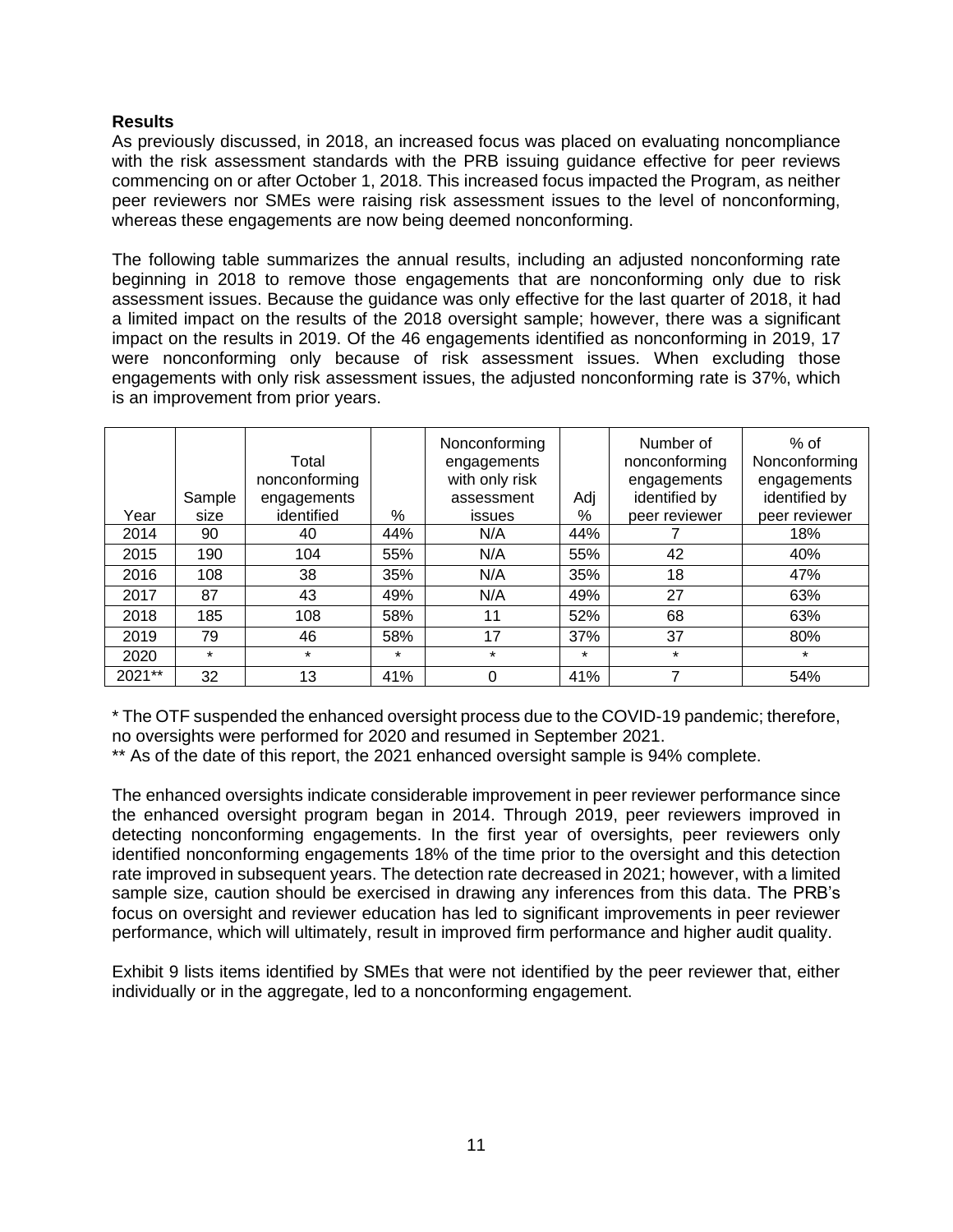## *Oversight by the AEs' peer review committees*

The AEs' peer review committees are responsible for monitoring and evaluating peer reviews of those firms whose main offices are in their licensing jurisdiction(s). Peer review committees may designate a task force to be responsible for the administration and monitoring of its oversight program.

In conjunction with AE staff, the peer review committee establishes oversight policies and procedures that meet the minimum requirements established by the PRB to provide reasonable assurance that:

- Reviews are administered in compliance with the administrative procedures established by the PRB,
- Reviews are conducted and reported on in accordance with the *Standards,*
- Results of reviews are evaluated on a consistent basis,
- Open reviews are monitored on a timely and consistent basis and
- Information disseminated by the AE is accurate and timely.

AEs are required to submit their oversight policies and procedures to the PRB on an annual basis. The following oversight procedures are performed as part of the AE oversight program:

# *Oversight of peer reviews and reviewers*

#### **Description**

Throughout the year, the AE selects various peer reviews for oversight. The selections for oversight are made by the peer review committee chair or designated task force of peer review committee members, based on input from AE staff, technical reviewers, and peer review committee members and can be on a random or targeted basis. The oversight may consist of completing a full working paper review after the review has been performed but prior to presenting the peer review documents to the peer review committee. The oversight may also consist of having a peer review committee member or designee visit the firm, either while the peer review team is performing the review or after the review. It is recommended that the oversight be performed prior to presenting the peer review documents to the peer review committee, as this allows the peer review committee to consider all the facts before accepting the review. However, a RAB may review the peer review documents and decide an oversight should be performed before they can accept the peer review.

As part of its oversight process, the peer review committee considers various factors and criteria when selecting peer reviews for oversight, such as the following.

- *Firm based* Selection considers various factors, such as the types of peer review reports the firm has previously received, whether it is the firm's first system review (after previously having an engagement review), and whether the firm conducts engagements in high-risk industries.
- *Reviewer based* Selection considers various factors, including random selection, an unusually high percentage of pass reports as compared to non-pass reports, conducting a significant number of reviews for firms with audits in high-risk industries, performance of the peer reviewer's first peer review for an AE or performing high volumes of reviews. Oversight of a reviewer can also occur due to previously noted performance deficiencies or a history of performance deficiencies, such as issuance of an inappropriate peer review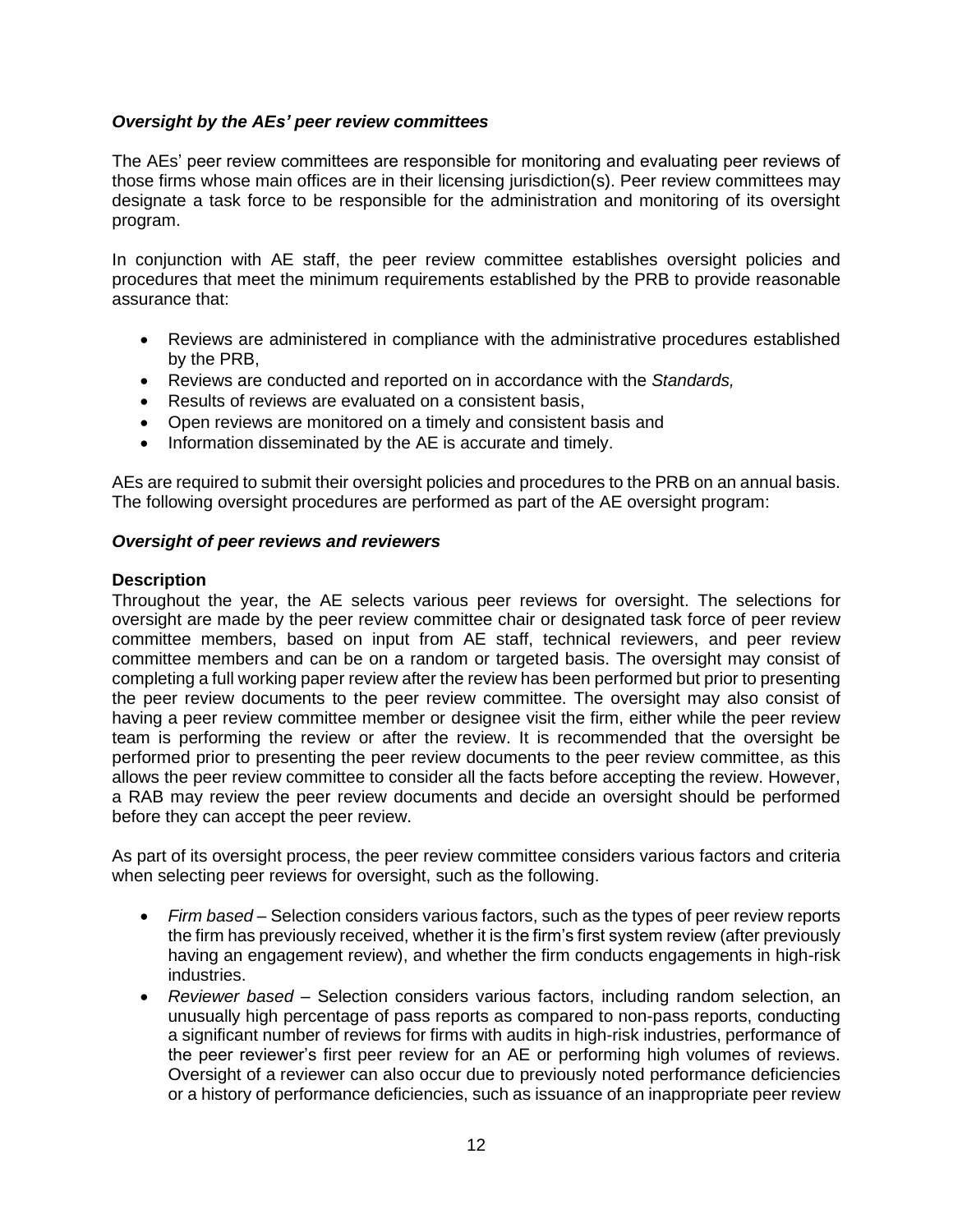report, not considering significant matters or failure to select an appropriate number and cross-section of engagements.

- *Minimum requirements* At a minimum, typically each AE is required to conduct oversight on two percent of all reviews performed in a 12-month period (ordinarily the previous calendar year), and within the two percent selected, there must be at least two system and two engagement reviews. Additionally, at least two system review oversights are required to be performed on-site. Due to the ongoing COVID-19 pandemic, the minimum requirements continue to be reduced. For 2021, each AE was required to conduct oversight on one percent of all reviews performed in a 12-month period (ordinarily the previous calendar year), and within the one percent, generally there must be at least one system and one engagement review. Furthermore, for 2021, there was no requirement to perform any on-site oversights.
- *Exception* AEs that administer fewer than 25 system reviews annually are required to perform a minimum of one system review oversight on-site. As noted above, there was no requirement for an oversight to be performed on-site in 2021. If the AE administers fewer than 25 engagement reviews annually, ordinarily a minimum of one must be selected for oversight. Waivers may be requested in hardship situations, such as a natural disaster or other catastrophic event.

#### **Results**

For 2021, AEs conducted oversight on 133 reviews. There were 87 system and 46 engagement reviews oversighted. See exhibit 10 for a summary of oversights by AEs.

#### *Annual verification of reviewers' resumes*

#### **Description**

To qualify as a reviewer, an individual must be an AICPA member and have at least five years of recent experience in the practice of public accounting in accounting or auditing functions. The firm(s) with whom the member is associated should have received a pass report on either its most recent system or engagement review. The reviewer should obtain at least 48 hours of CPE in subjects related to accounting and auditing every three years, with a minimum of eight hours in any one year.

A reviewer of an engagement in a high-risk industry should possess not only current knowledge of professional standards, but also current knowledge of the accounting practices specific to that industry. In addition, the reviewer of an engagement in a high-risk industry should have current practice experience in that industry. If a reviewer does not have such experience, the reviewer may be called upon to justify why he or she should be permitted to review engagements in that industry. The AE has the authority to decide whether a reviewer's or review team's experience is sufficient to perform a particular review.

A critical element in determining if the reviewer or review team has the appropriate knowledge and experience to perform a specific peer review includes providing reasonable assurance that reviewers' resumes are updated annually and are accurate. Typically, the AE verifies information within a sample of reviewers' resumes on an annual basis. All reviewer resumes should be verified over a three-year period, as long as, at a minimum, one-third are verified in year one, a total of two-thirds have been verified by year two and 100 percent have been verified by year three. Verification includes the reviewers' qualifications and experience related to engagements performed under generally accepted government auditing standards (GAGAS), audits of employee benefit plans subject to the Employee Retirement Income Security Act of 1974 (ERISA), audits of insured depository institutions subject to the FDICIA, and examinations of SOC  $1^\circ$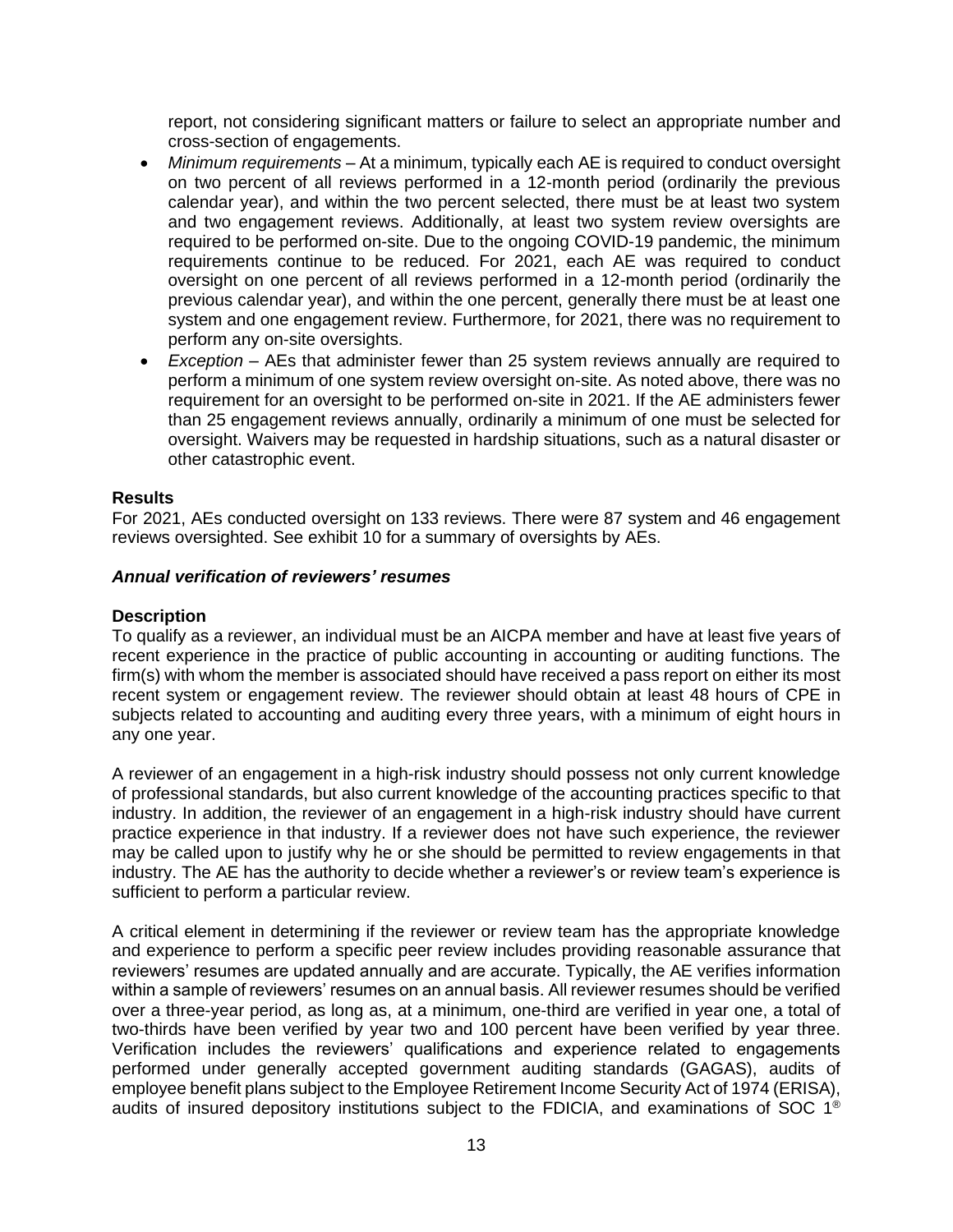engagements and SOC 2® engagements, as applicable. Verification procedures may include requesting copies of their license to practice as a CPA, CPE certificates from a qualified reviewer training course, CPE certificates that document the required 48 CPE credits related to accounting and auditing to be obtained every three years with at least eight hours in one year and CPE certificates that document qualifications to perform audits under *Government Auditing Standards*, if applicable. The AE also verifies whether the reviewer is a partner or manager in a firm enrolled in the Program and whether the reviewer's firm received a pass report on its most recently completed peer review.

#### **Results**

Due to the ongoing COVID-19 pandemic, AEs were not required to perform resume verification procedures in 2020 or 2021; however, AEs could use the verification process to monitor reviewer performance issues, if necessary. The OTF has been evaluating the resume verification process for potential revisions.

#### *Evolution of peer review administration*

#### **Description**

The evolution of peer review administration is part of the AICPA's EAQ initiative, with the objective to ultimately improve audit performance by increasing the consistency, efficiency and effectiveness of the Program administration.

Each of the state CPA societies and all AEs have been integral to the success of the Program, which is enormous in both scope and size across the country. Their commitment to meeting the needs of practitioners, members and regulators has been, and continues to be, tremendous. At the same time, the need for an evolution of peer review administration was overwhelmingly validated by stakeholder feedback.

#### **Benchmark model**

As part of evolution and the AICPA's EAQ initiative, the PRB approved AE benchmarks to enhance overall quality and effectiveness of Program administration. Benchmarks are divided into four categories based on the individual(s) with primary responsibility: administrators, technical reviewers, peer review committee/RAB members and the CPA on staff. The benchmarks include qualitative, objective measurable criteria, which may be modified over time due to advances in technology and other factors.

The benchmark model started with a pilot period for monitoring and reporting on the benchmarks. During the pilot period, which began on July 2, 2018 and ended on December 31, 2019, AEs were not subject to fair procedures. During the pilot, the OTF monitored benchmarks and reporting requirements to determine if modifications were needed, including the frequency and timing of reporting. Revisions to the benchmarks were made during this process.

For reporting periods beginning January 1, 2020 and afterwards, AEs are subject to fair procedures when there is a pattern of consistent noncompliance with the benchmarks. As anticipated by the OTF, many AEs reported noncompliance with certain benchmarks because of the ongoing COVID-19 pandemic. The OTF did not plan to and has not commenced fair procedures against any AE for benchmark noncompliance related to the pandemic. The OTF continues to evaluate the benchmark measurements and will make modifications, as needed.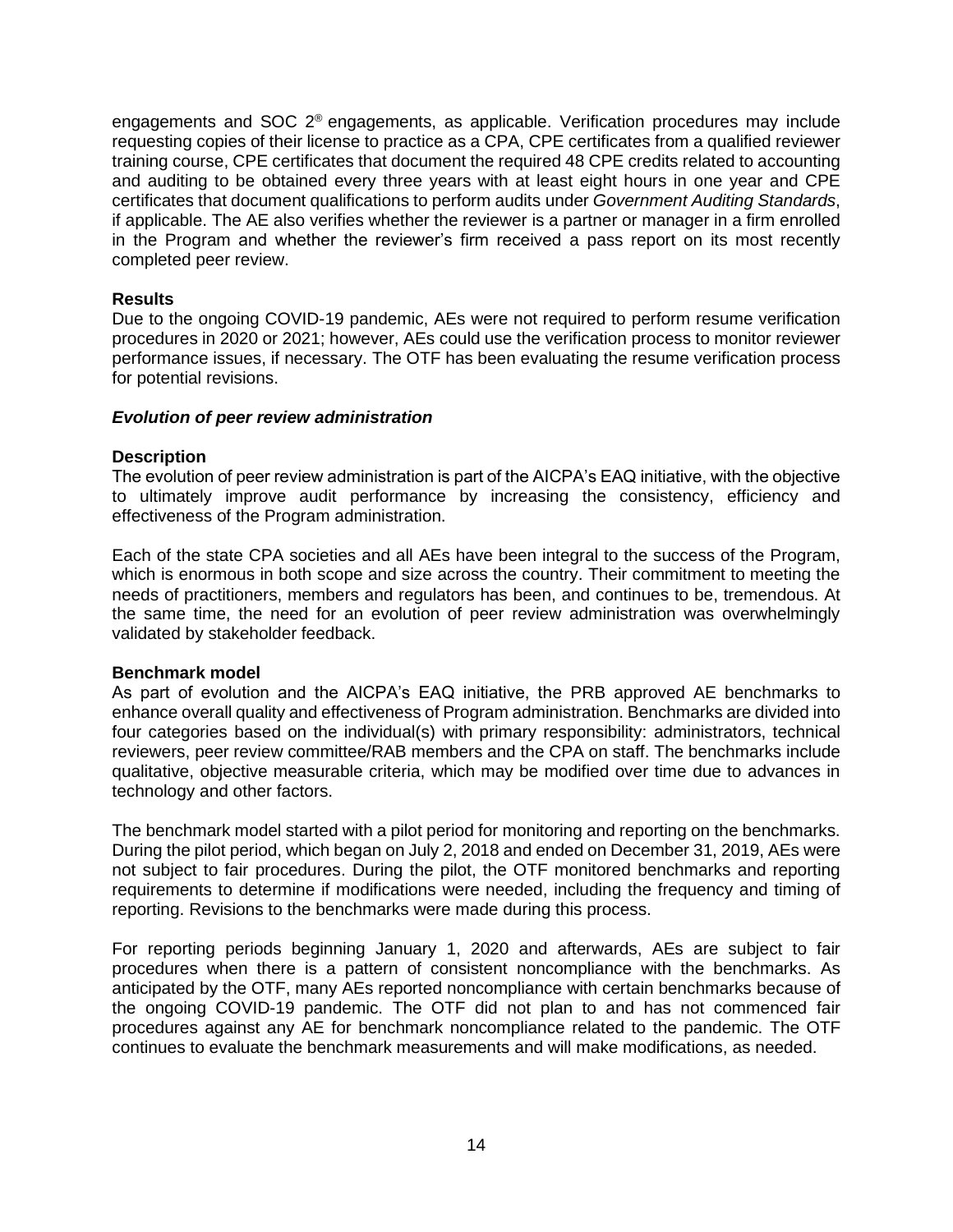# **Results**

AEs report on their compliance with the benchmarks three times per year, with each reporting period covering four months. The OTF did not identify any AEs with patterns of consistent noncompliance that required further actions. See exhibit 11 for a summary of results for 2020 and 2021.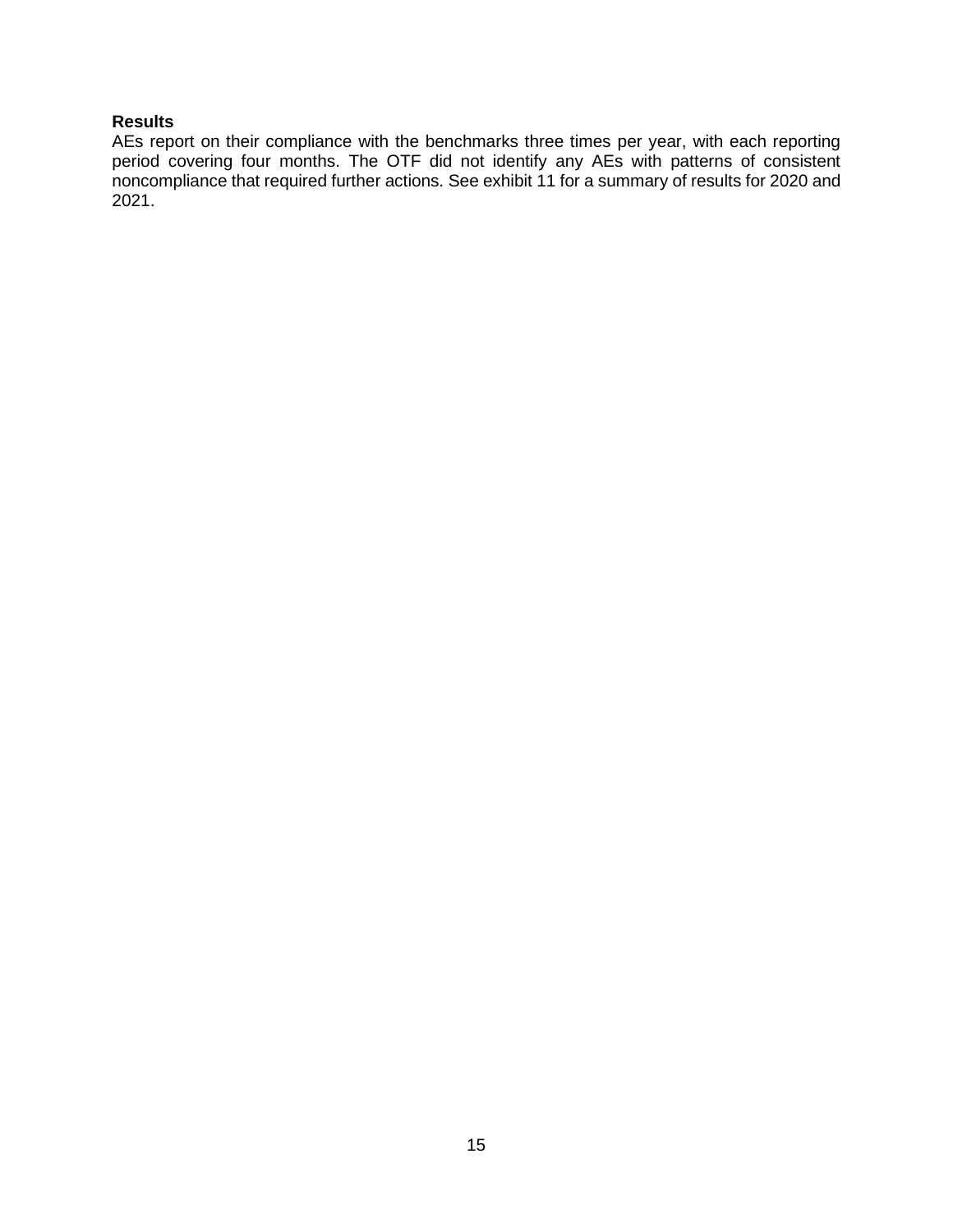# **Exhibit 1 Results by type of peer review and report issued**

<span id="page-19-0"></span>The following shows the results of the Program from 2019–2021 by type of peer review and report issued. This data reflects the results based on the report acceptance date of the peer review.

| <b>System Reviews</b>        |       |      |       |     |       |     |              |     |
|------------------------------|-------|------|-------|-----|-------|-----|--------------|-----|
|                              | 2019  |      | 2020  |     | 2021  |     | <b>Total</b> |     |
|                              | #     | $\%$ | #     | %   | #     | %   | #            | %   |
| Pass                         | 3,246 | 79   | 2,316 | 79  | 3,200 | 86  | 8,762        | 82  |
| Pass with<br>deficiency(ies) | 579   | 14   | 394   | 14  | 358   | 10  | 1,331        | 12  |
| Fail                         | 263   | 7    | 219   |     | 167   | 4   | 649          | 6   |
| <b>Subtotal</b>              | 4,088 | 100  | 2,929 | 100 | 3,725 | 100 | 10,742       | 100 |

| <b>Engagement Reviews</b>    |       |     |       |     |       |     |              |     |
|------------------------------|-------|-----|-------|-----|-------|-----|--------------|-----|
|                              | 2019  |     | 2020  |     | 2021  |     | <b>Total</b> |     |
|                              | #     | %   | #     | %   | #     | %   | #            | %   |
| Pass                         | 3,867 | 79  | 2,814 | 83  | 3,890 | 85  | 10,571       | 82  |
| Pass with<br>deficiency(ies) | 532   | 11  | 365   | 11  | 467   | 10  | 1,364        | 11  |
| Fail                         | 483   | 10  | 190   | 6   | 245   | 5   | 918          |     |
| <b>Subtotal</b>              | 4,882 | 100 | 3,369 | 100 | 4,602 | 100 | 12,853       | 100 |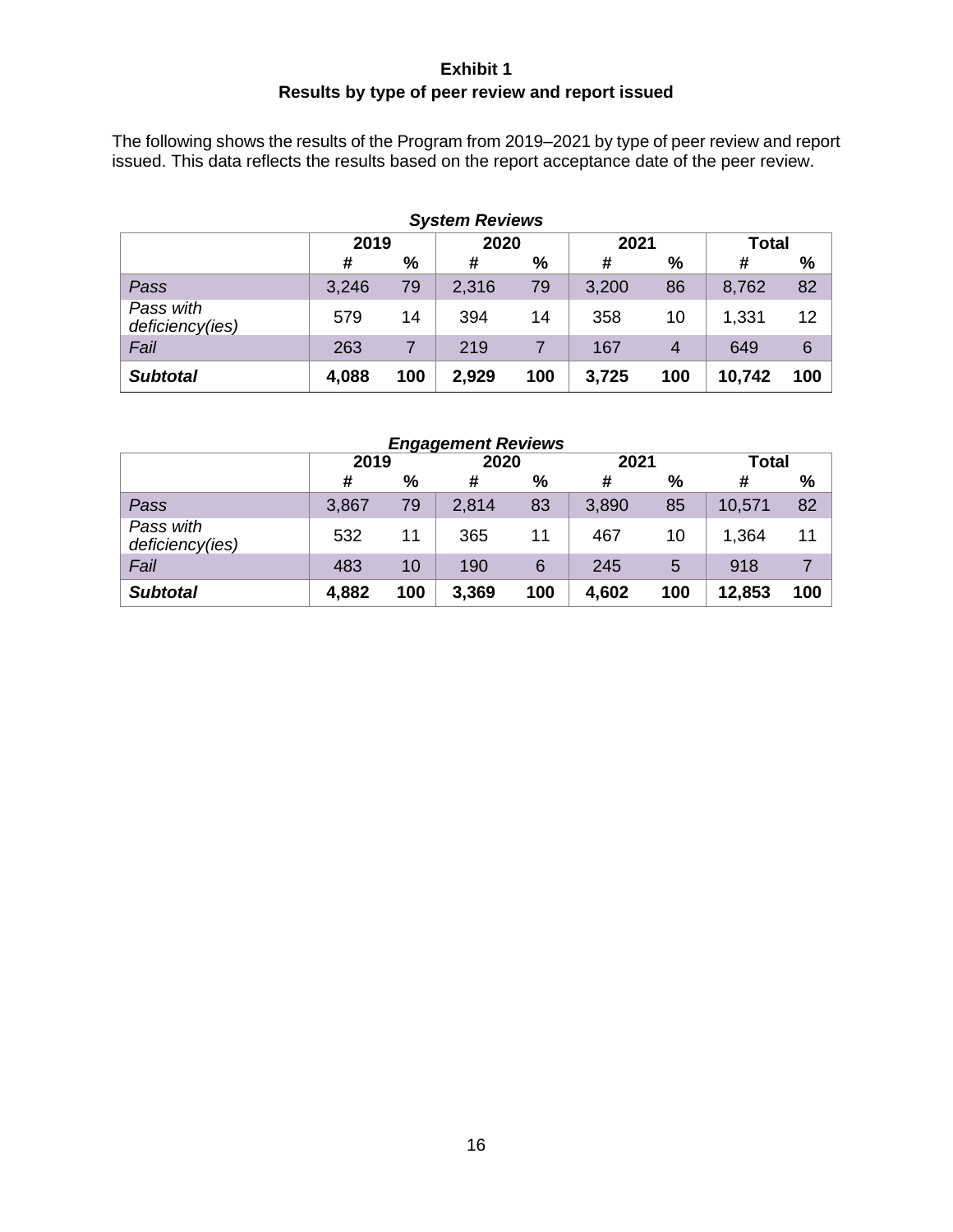#### **Exhibit 2**

#### **Type and number of reasons for report deficiencies**

<span id="page-20-0"></span>A system review includes determining whether the firm's system of quality control for its accounting and auditing practice is designed and complied with to provide the firm with reasonable assurance of performing and reporting in conformity with applicable professional standards, including QC section 10, *A Firm's Systems of Quality Control*, in all material respects. QC section 10 states that the quality control policies and procedures applicable to a professional service provided by the firm should encompass the following elements: leadership responsibilities for quality within the firm ("the tone at the top"), relevant ethical requirements, acceptance and continuance of client relationships and specific engagements, human resources, engagement performance and monitoring.

The following table lists the reasons for report deficiencies (that is, pass with deficiency[ies] or fail reports) from system reviews in the Program accepted from 2019–2021 summarized by each element of quality control as defined by QC section 10. Since pass with deficiency(ies) or fail reports can have multiple reasons identified, the numbers contained in this exhibit will exceed the number of pass with deficiency(ies) or fail system reviews in exhibit 1, "*Results by type of peer review and report issued*."

| <b>REASON</b>                                                                      | 2019  | 2020  | 2021            |
|------------------------------------------------------------------------------------|-------|-------|-----------------|
| Leadership responsibilities for quality within the firm ("the<br>tone at the top") | 144   | 99    | 67              |
| Relevant ethical requirements                                                      | 76    | 67    | 47              |
| Acceptance and continuance of client relationships and<br>specific engagements     | 78    | 77    | 52 <sub>2</sub> |
| Human resources                                                                    | 266   | 207   | 219             |
| Engagement performance                                                             | 728   | 530   | 433             |
| Monitoring                                                                         | 438   | 309   | 237             |
| TOTALS                                                                             | 1,730 | 1,289 | 1,055           |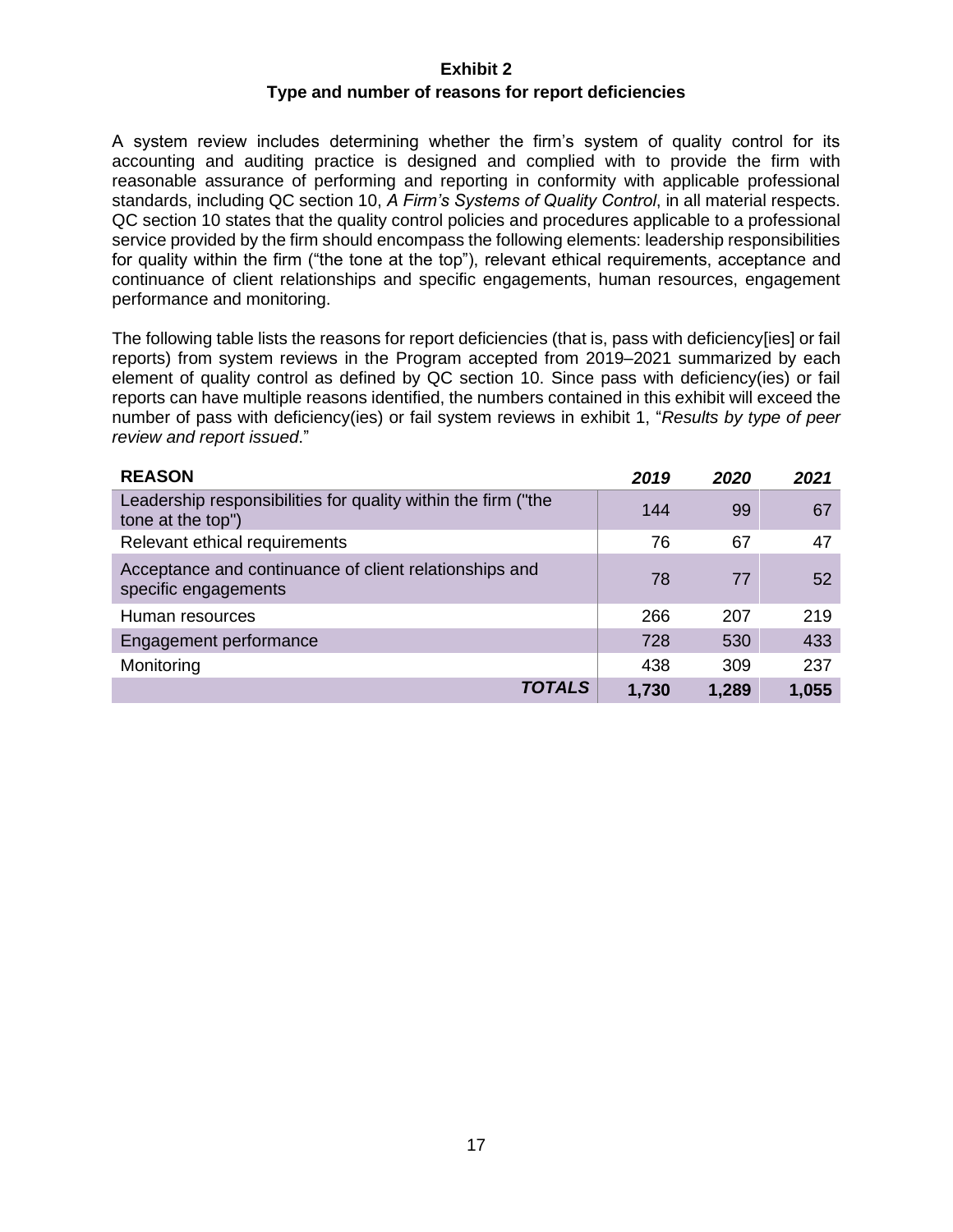# **Exhibit 3**

# **Number of engagements not performed or reported on in conformity with applicable professional standards in all material respects**

<span id="page-21-0"></span>The following shows the total number of engagements reviewed, for both system and engagement reviews, and the number identified as not performed or reported on in conformity with applicable professional standards in all material respects (nonconforming) from peer reviews accepted from 2019–2021 in the Program.

On April 1, 2019, Program staff began tracking the number of nonconforming audits due to noncompliance with the risk assessment standards. In 2019, 2020 and 2021 respectively, approximately 12%, 16% and 17% of audits reviewed were identified as nonconforming due to noncompliance with the risk assessment standards. Furthermore, those audits may have been nonconforming for additional reasons beyond noncompliance with the risk assessment standards.

|                                                 | 2019                                 |                                  |     |                                      | 2020                             |     |                                      | 2021                             |     |  |
|-------------------------------------------------|--------------------------------------|----------------------------------|-----|--------------------------------------|----------------------------------|-----|--------------------------------------|----------------------------------|-----|--|
| <b>Engagement Type</b>                          | Total<br>engagements<br>reviewed (#) | Total non-<br>conforming<br>(# ) | %   | Total<br>engagements<br>reviewed (#) | Total non-<br>conforming<br>(# ) | %   | Total<br>engagements<br>reviewed (#) | Total non-<br>conforming<br>(# ) | %   |  |
| Audits:                                         |                                      |                                  |     |                                      |                                  |     |                                      |                                  |     |  |
| <b>Single Audits</b>                            | 1,353                                | 304                              | 22% | 1,314                                | 532                              | 40% | 1,346                                | 554                              | 41% |  |
| Government<br>Auditing Standards -<br>All Other | 1,955                                | 292                              | 15% | 1,617                                | 494                              | 31% | 1.812                                | 526                              | 29% |  |
| <b>ERISA</b>                                    | 2,527                                | 400                              | 16% | 2,249                                | 724                              | 32% | 2,380                                | 665                              | 28% |  |
| <b>FDICIA</b>                                   | 47                                   | 12                               | 26% | 71                                   | 24                               | 34% | 46                                   | 3                                | 7%  |  |
| <b>Broker-Dealers</b>                           | 121                                  | 21                               | 17% | 144                                  | 61                               | 42% | 121                                  | 48                               | 40% |  |
| Other                                           | 5,349                                | 635                              | 12% | 6,434                                | 1,261                            | 20% | 6,016                                | 1,387                            | 23% |  |
| <b>Reviews</b>                                  | 6,140                                | 423                              | 7%  | 4,435                                | 450                              | 10% | 5,787                                | 616                              | 11% |  |
| Compilations &<br>Preparations:                 |                                      |                                  |     |                                      |                                  |     |                                      |                                  |     |  |
| <b>With Disclosures</b>                         | 3,894                                | 244                              | 6%  | 2,725                                | 149                              | 5%  | 3,629                                | 250                              | 7%  |  |
| <b>Omit Disclosures</b>                         | 10,696                               | 1,057                            | 10% | 7,330                                | 639                              | 9%  | 10,736                               | 647                              | 6%  |  |
| Forecasts & Projections                         | 21                                   | 3                                | 14% | 22                                   | $\mathbf{1}$                     | 5%  | 17                                   | 2                                | 12% |  |
| SOC <sup>®</sup> Reports                        | 167                                  | 19                               | 11% | 199                                  | 22                               | 11% | 215                                  | 28                               | 13% |  |
| <b>Agreed Upon</b><br>Procedures                | 1,223                                | 91                               | 7%  | 987                                  | 143                              | 14% | 1,232                                | 99                               | 8%  |  |
| Other SSAEs                                     | 161                                  | $\overline{2}$                   | 1%  | 165                                  | 11                               | 7%  | 194                                  | 18                               | 9%  |  |
| <b>Totals</b>                                   | 33,654                               | 3,503                            | 10% | 27,692                               | 4,511                            | 16% | 33,531                               | 4,843                            | 14% |  |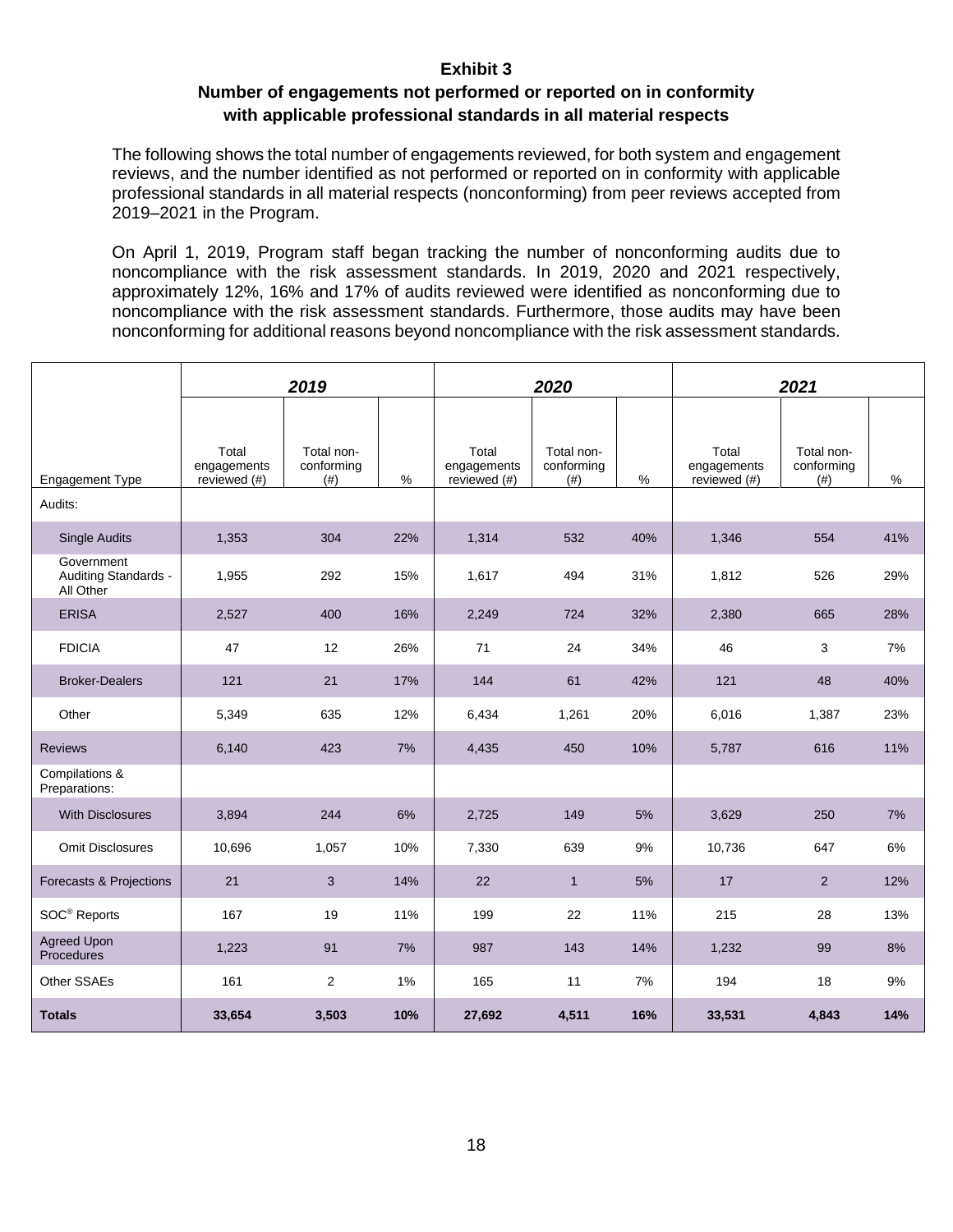# **Exhibit 4 Summary of required follow-up actions**

<span id="page-22-0"></span>The AEs' peer review committees are authorized by the *Standards* to decide on the need for and nature of any additional follow-up actions required as a condition of acceptance of the firm's peer review. The peer review committee also considers the matters noted by the reviewer and the firm's response thereto. Follow up actions include both corrective actions and implementation plans. Follow up actions are remedial and educational in nature and imposed to strengthen the performance of the firm. A review can have multiple corrective actions and/or implementation plans. For 2019–2021 reviews, the following represents the type of corrective actions and/or implementation plans required.

| Type of follow-up action                                                                                                      | 2019  | 2020  | 2021  |
|-------------------------------------------------------------------------------------------------------------------------------|-------|-------|-------|
| Agree to take/submit proof of certain (CPE)                                                                                   | 2,974 | 2,276 | 2,561 |
| Submit to review of correction of nonconforming<br>engagements                                                                | 272   | 235   | 246   |
| Agree to pre-issuance reviews                                                                                                 | 641   | 364   | 352   |
| Agree to post-issuance reviews                                                                                                | 820   | 468   | 522   |
| Agree to review of remedial actions                                                                                           | 143   | 105   | 108   |
| Submit monitoring or inspection report to team<br>captain or peer review committee                                            | 297   | 200   | 129   |
| Submit to outside party revisit                                                                                               | 187   | 84    | 76    |
| Elect to have accelerated review                                                                                              | 11    | 1     | 1     |
| Submit evidence of proper firm licensure                                                                                      | 87    | 62    | 63    |
| Firm has represented in writing they no longer<br>perform or are engaged to perform any engagements<br>subject to peer review | 63    | 62    | 39    |
| Agree to hire outside party or consultant for<br>inspection                                                                   | 70    | 46    | 25    |
| Team captain to review Quality Control Document                                                                               | 37    | 26    | 25    |
| Submit proof of purchase of manuals                                                                                           | 23    | 13    | 13    |
| Agree to join an Audit Quality Center                                                                                         | 56    | 20    | 29    |
| Other                                                                                                                         | 204   | 62    | 102   |
| <b>TOTALS</b>                                                                                                                 | 5,885 | 4,024 | 4,291 |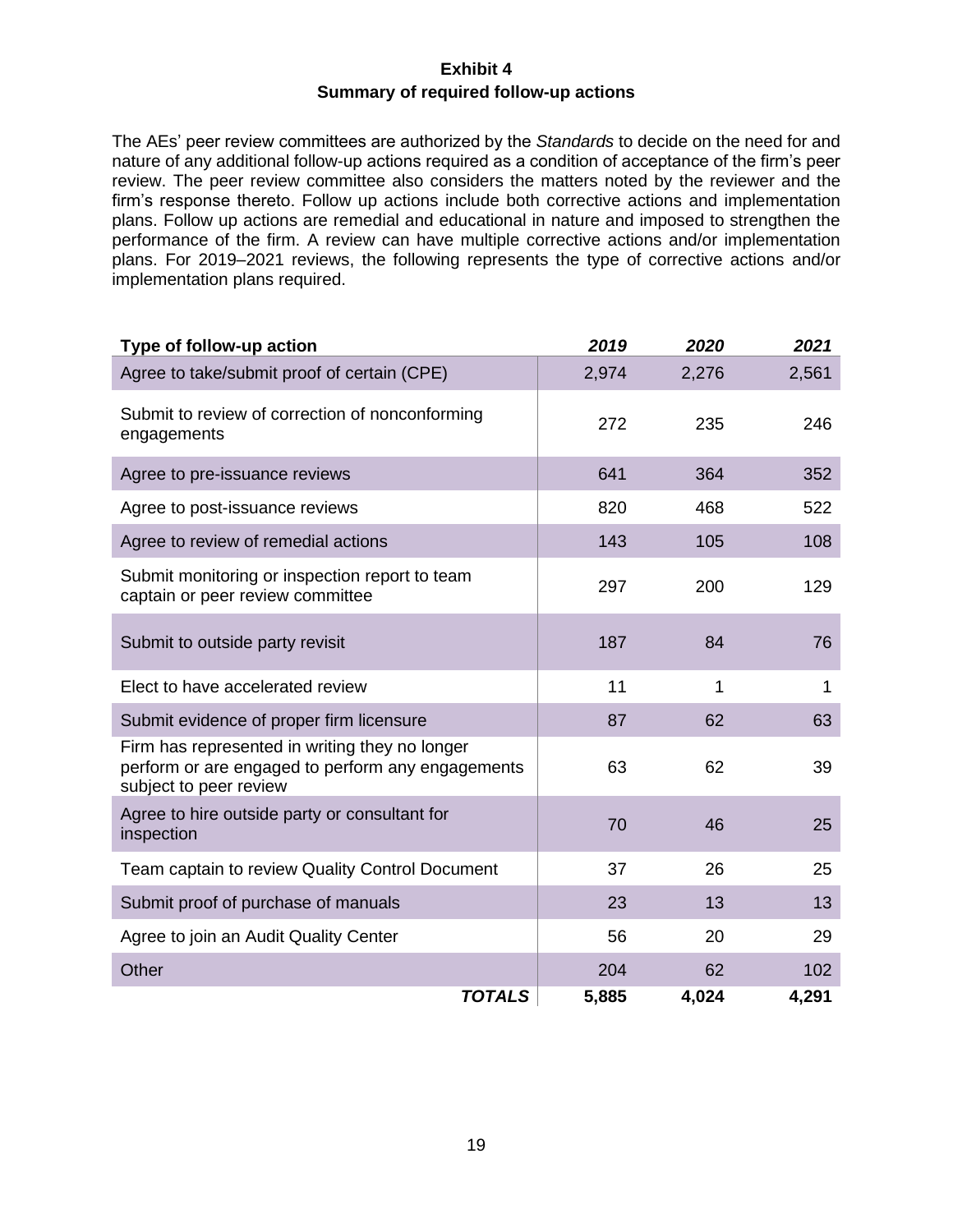# **Exhibit 5 Administering Entities approved to administer the Program in 2021**

<span id="page-23-0"></span>

| <b>Administering Entity</b>            | <b>Licensing jurisdiction(s)</b>                                               |
|----------------------------------------|--------------------------------------------------------------------------------|
| California Society of CPAs             | California, Arizona, Alaska                                                    |
| Coastal Peer Review, Inc. <sup>2</sup> | Maryland, North Carolina                                                       |
| Colorado Society of CPAs               | Colorado, New Mexico                                                           |
| <b>Connecticut Society of CPAs</b>     | Connecticut                                                                    |
| <b>Florida Institute of CPAs</b>       | Florida                                                                        |
| Georgia Society of CPAs                | Georgia                                                                        |
| Society of Louisiana CPAs              | Louisiana                                                                      |
| Massachusetts Society of CPAs          | Massachusetts, New Hampshire                                                   |
| Michigan Association of CPAs           | Michigan                                                                       |
| Minnesota Society of CPAs              | Minnesota, North Dakota                                                        |
| Missouri Society of CPAs               | Missouri                                                                       |
| <b>National Peer Review Committee</b>  | All jurisdictions                                                              |
| Nevada Society of CPAs                 | Nevada, Idaho, Montana, Nebraska, Utah, Wyoming                                |
| New England Peer Review, Inc.          | Maine, Rhode Island, Vermont                                                   |
| New Jersey Society of CPAs             | New Jersey                                                                     |
| The Ohio Society of CPAs               | Ohio                                                                           |
| Oklahoma Society of CPAs               | Oklahoma, Kansas, South Dakota                                                 |
| Oregon Society of CPAs                 | Oregon, Guam, Hawaii, Northern Mariana Islands                                 |
| Partners in Peer Review <sup>3</sup>   | Alabama, Arkansas, Mississippi                                                 |
| <b>Peer Review Alliance</b>            | Illinois, Indiana, Iowa, Kentucky, South Carolina, West<br>Virginia, Wisconsin |
| Pennsylvania Institute of CPAs         | Pennsylvania, Delaware, New York, Virgin Islands                               |
| Puerto Rico Society of CPAs            | <b>Puerto Rico</b>                                                             |
| Tennessee Society of CPAs              | Tennessee                                                                      |
| <b>Texas Society of CPAs</b>           | <b>Texas</b>                                                                   |
| Virginia Society of CPAs               | Virginia, District of Columbia                                                 |
| <b>Washington Society of CPAs</b>      | Washington                                                                     |

<sup>&</sup>lt;sup>2</sup> Effective January 2021, Maryland and North Carolina created Coastal Peer Review, Inc., to administer the Program for both states.

<sup>&</sup>lt;sup>3</sup> During 2021, the Alabama Society of CPAs renamed their administering entity to Partners in Peer Review. There were no changes to the jurisdictions administered.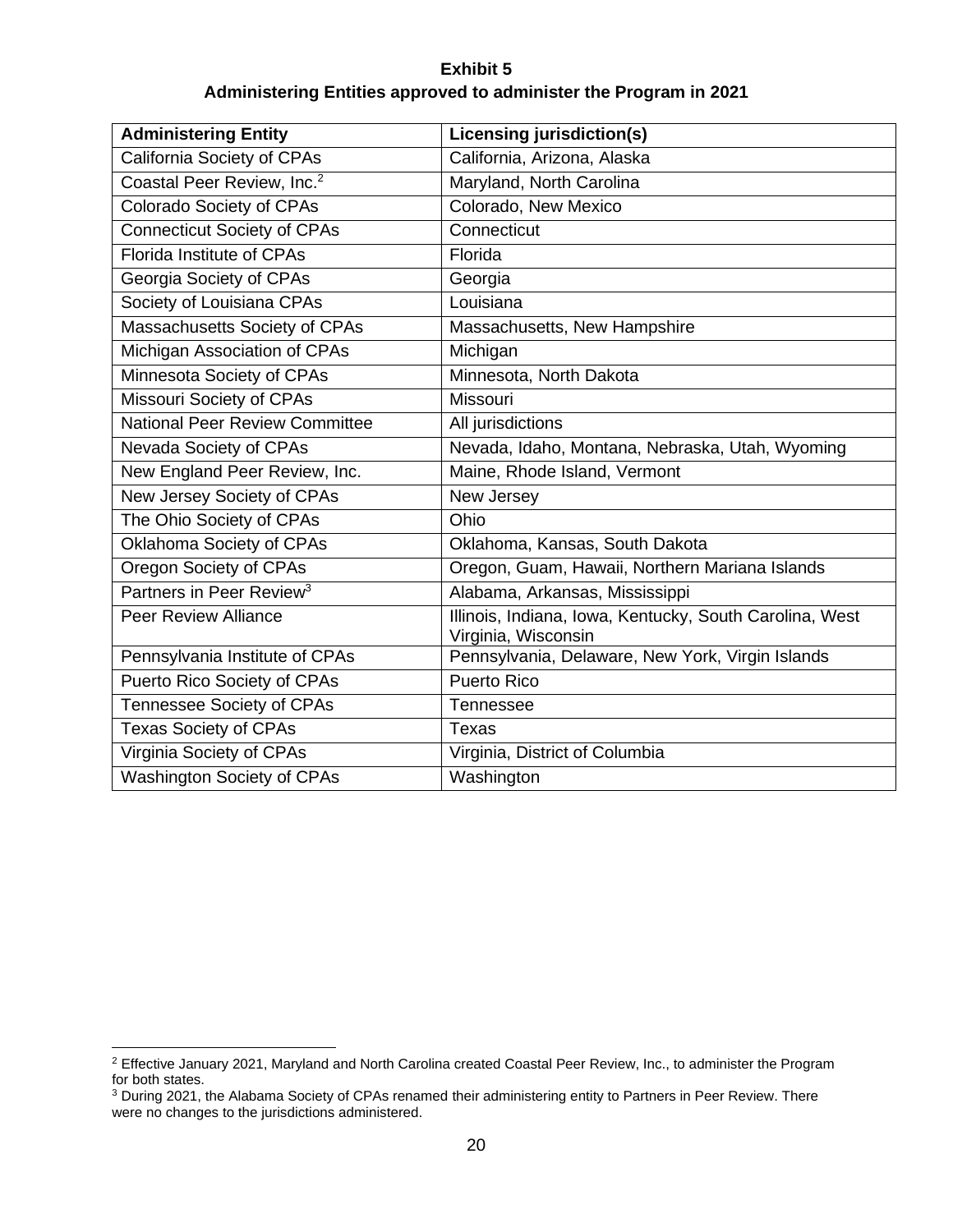# **Exhibit 6 Oversights of Administering Entities performed by the AICPA Oversight Task Force**

<span id="page-24-0"></span>For the years 2020 and 2021, an OTF member performed an oversight of each of the following AEs. The oversight results are available on the **AICPA's website**.

| 2020                                  | 2021                        |
|---------------------------------------|-----------------------------|
| Alabama                               | Coastal Peer Review, Inc.   |
| California                            | Colorado                    |
| Florida                               | Connecticut                 |
| Georgia                               | Louisiana                   |
| Michigan                              | Massachusetts               |
| Missouri                              | Minnesota                   |
| <b>National Peer Review Committee</b> | Oklahoma                    |
| Nevada                                | <b>Peer Review Alliance</b> |
| New England Peer Review, Inc.         | Texas                       |
| New Jersey                            | Virginia                    |
| Ohio                                  | Washington                  |
| Oregon                                |                             |
| Pennsylvania                          |                             |
| Puerto Rico                           |                             |
| Tennessee                             |                             |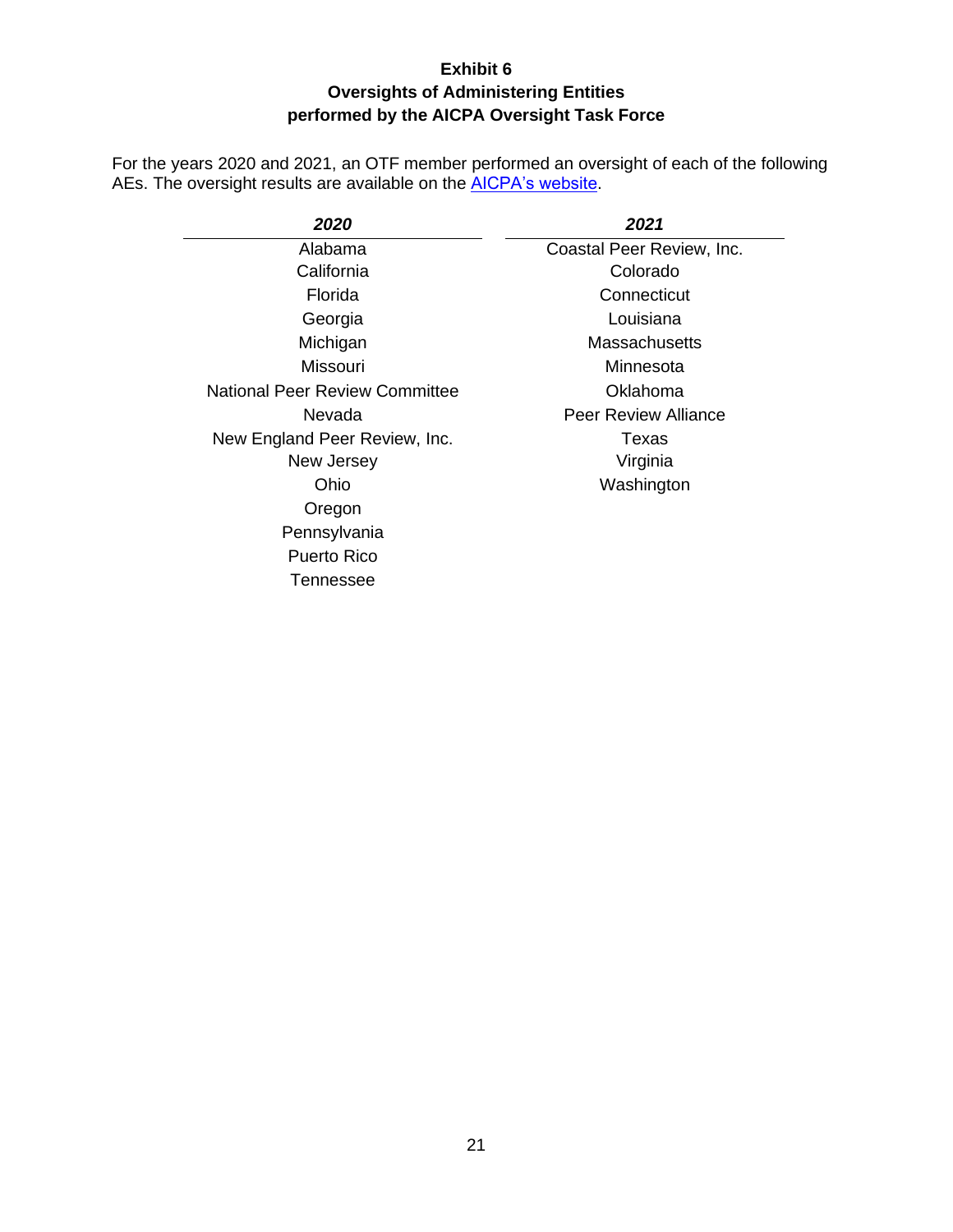# **Exhibit 7 Observations from oversights of Administering Entities performed by the AICPA Oversight Task Force**

<span id="page-25-0"></span>The following represents a summary of observations made by the OTF during the 2020 and 2021 AE oversights. The observations are examples not indicative of every AE and may have been a single occurrence that has since been corrected.

Administrative procedures

- All required materials not provided to the RAB
- AE did not perform evaluations for technical reviewers that were specific to their performance as a technical reviewer
- Open reviews, including those with open corrective actions or implementation plans, did not appear to be actively monitored for completion
- Peer review data maintained on the website is not current or not in accordance with Program guidance
- Appropriate signed versions of confidentiality agreements were not obtained based on the individual's role (i.e., administrator, technical reviewer, CPA on staff or committee member) or did not adhere to the current templates
- Hearing referral decision letter regarding firm's consecutive non-pass report was sent, though it was unclear if an assessment had been performed and documented in accordance with guidance

Technical reviewer procedures

- Technical reviewers did not address issues before reviews were presented to the RAB
- Technical reviewer recommended an implementation plan to the RAB that was not allowable per guidance
- Reviews were not consistently presented to the RAB within 120 days of receipt of working papers from the reviewer

Peer review committee/RAB procedures

- Reviewer performance feedback not issued when appropriate
- The RAB did not initially identify issues noted by the OTF member
- Guidance for assessment of firms with consecutive non-pass reports had been misinterpreted and misapplied resulting in referral decision letters being sent before the committee had completed their assessment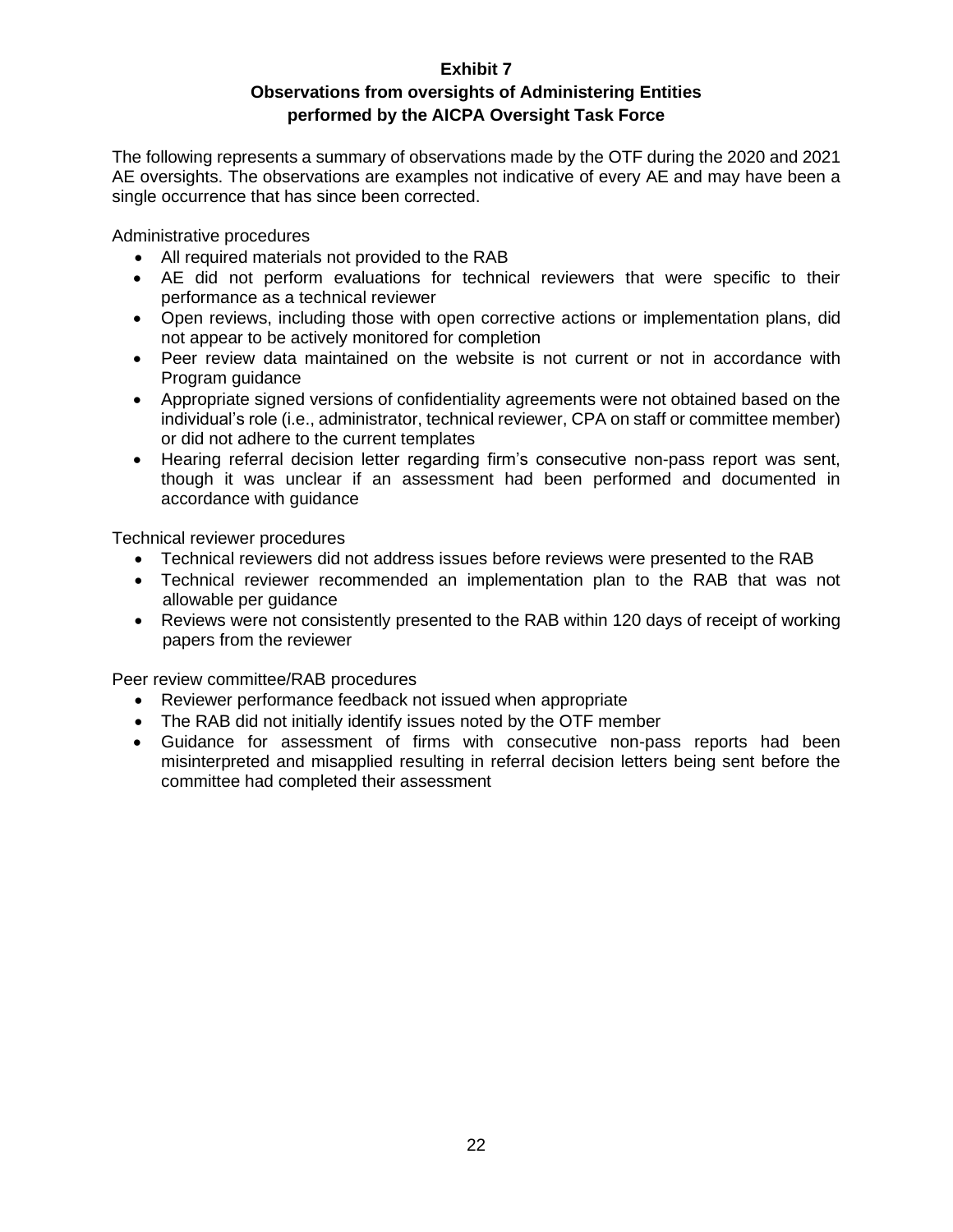# **Exhibit 8**

#### **Comments from RAB observations performed by AICPA Peer Review Program staff and OTF members**

<span id="page-26-0"></span>The following is a summary of comments generated from RAB observations performed by the Program staff and OTF members for 2020 and 2021. These comments provide the AEs' peer review committee/RAB members, technical reviewers, and CPAs on staff with information that will increase consistency and improve the peer review process. The comments vary in degree of significance and are not applicable to all the respective parties.

- Firm representation letters were not tailored appropriately or not consistent with the *Standards*
- RAB agreed to a recommended implementation plan or corrective action that was not in accordance with RAB Handbook guidance
- Peer review report was not properly tailored or was not consistent with the *Standards*
- Technical issues and questions were not appropriately identified and/or addressed prior to the review being presented to the RAB
- RAB did not contain the minimum number of qualified members (e.g., team captain qualified for system reviews or RAB member with current must-select engagement experience) to present, discuss and accept a peer review
- Firm's letter of response did not adequately address the firm's actions taken or planned to remediate nonconforming engagements nor the timing of the remediation
- Single audit engagement profile was unclear regarding the firm's safeguards in place to address nonattest services performed, requiring follow up to determine the impact on the engagement
- Single audit profile identified a high-risk Type A program that was not audited as a major program
- Technical reviewers did not evaluate reviewer performance history and present it to the RAB
- Firm's response to an FFC form was not clear enough to suggest that the firm understood the requirements of SQCS No. 8
- Systemic cause missing or did not appropriately address the underlying cause of deficiencies in the report or findings on FFC forms
- Systemic cause of a finding was the same on the current and prior peer reviews, but the finding was not identified as a repeat finding
- Finding for risk assessment noncompliance was not appropriately elevated to a deficiency when other deficiencies or significant deficiencies exist that resulted in omitted audit procedures
- Reviewer did not appropriately identify a nonconforming engagement
- Peer review documentation was not clear enough to determine if an engagement was nonconforming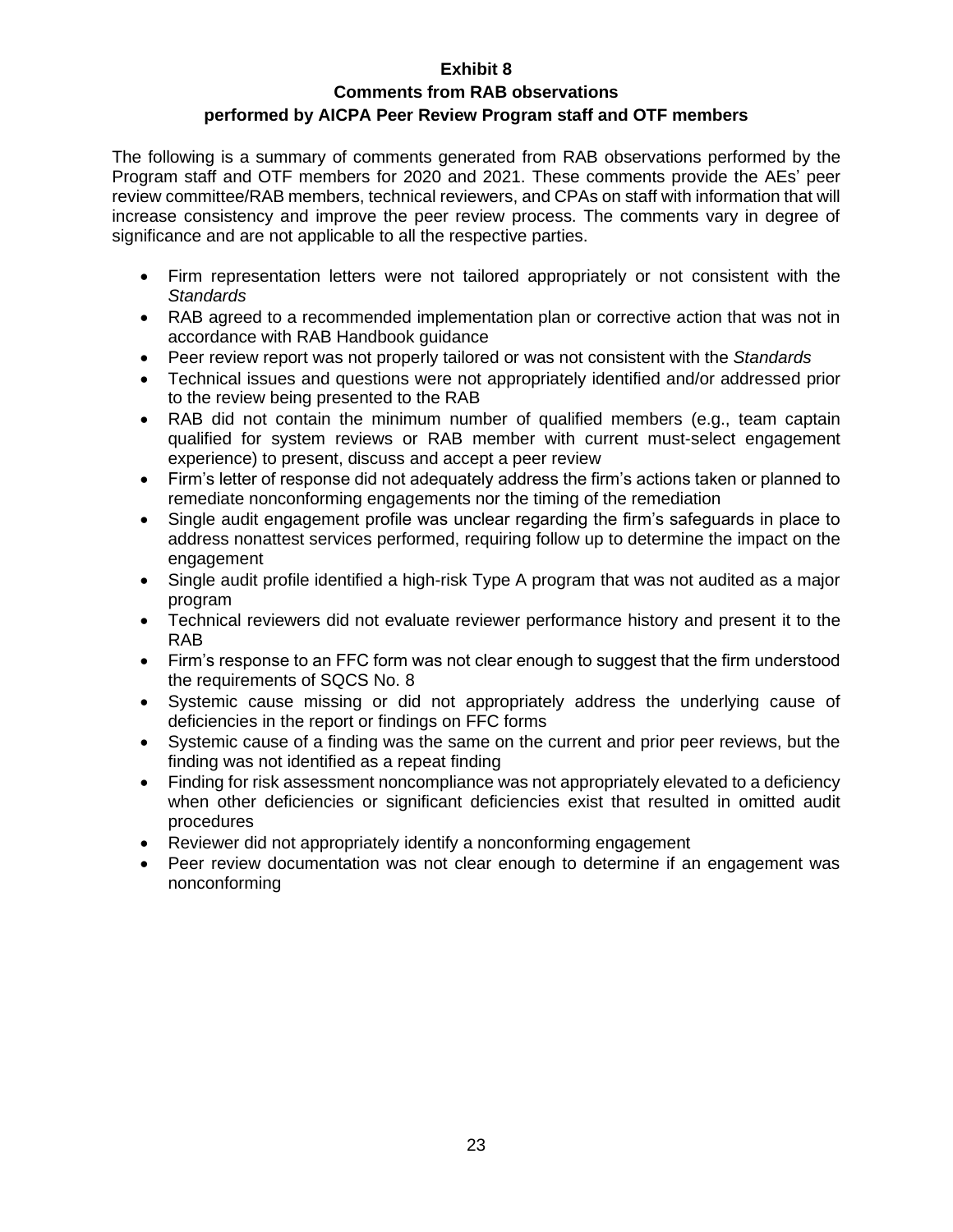# **Exhibit 9**

# **Material departures from professional standards identified in the enhanced oversight process**

<span id="page-27-0"></span>As discussed in more detail in the "Enhanced Oversights" section, the following is a list of example departures from professional standards identified by the SMEs in the 2021 sample that were not identified by the peer reviewers. The SMEs identified these departures from professional standards, individually or in the aggregate, as material departures from professional standards that caused the engagement to be considered nonconforming.

# *Employee Benefit Plan engagements*

- Failure to perform an appropriate risk assessment including not assessing risk at the assertion level, not supporting inherent risk assessments, not properly linking audit procedures performed to the risk assessment, not documenting understanding of controls including IT and complementary user controls, and not appropriately testing controls
- Lack of documentation over tests of operating effectiveness on key complementary user controls for a SOC® report upon which reliance was placed
- Control risk assessed at less than high without obtaining a SOC<sup>®</sup> report or performing other control testing
- Failure to perform or document sufficient procedures over participant data, participant contributions, benefit/distribution payments or income allocation to participant accounts
- Failure to perform or document sufficient procedures to conclude whether employer contributions were correctly calculated
- Failure to appropriately include sufficient documentation such that an experienced auditor can understand the nature, timing and extent of procedures performed; results of procedures performed; audit evidence obtained; conclusions reached; and any professional judgments used
- Failure to identify and report prohibited transactions
- Failure to appropriate report on prior year when the firm early adopted SAS 136
- Failure to sufficiently document how the auditor was able to properly test plan document compliance or plan attributes based on the Plan document in effect for the year under audit
- Auditor's report and financial statements stated use of modified cash basis; however, various receivables and disclosures seemed to indicate preparation on a GAAP basis

# *Single audit and Government Auditing Standards engagements*

- Failure to document the safeguard applied to address a significant threat to independence
- Failure to sufficiently test or document testing of all direct and material compliance requirements
- Insufficient documentation of auditor analysis and judgment of which applicable compliance requirements were determined not to be direct and material
- Failure to appropriately update a legal letter initially provided approximately two months prior to the report date and failure to document resolution of legal cases discussed in the letter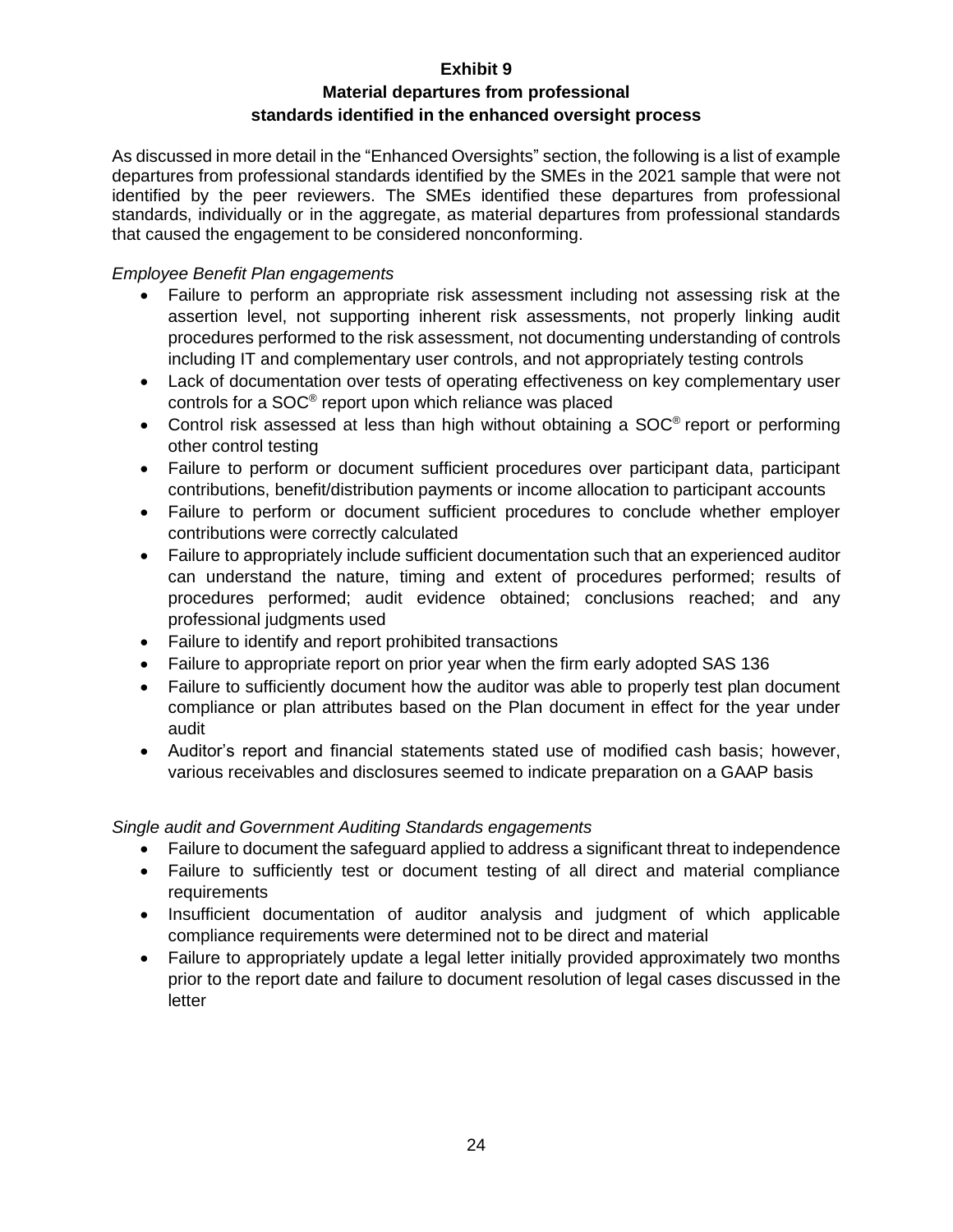# **Exhibit 10 Summary of oversights performed by Administering Entities**

<span id="page-28-0"></span>

| The following shows the number of oversights performed by each AE for 2021. |  |
|-----------------------------------------------------------------------------|--|
|                                                                             |  |

| <b>Administering</b><br><b>Entity</b> | 2021<br>Type of review/oversights |                   |                          |
|---------------------------------------|-----------------------------------|-------------------|--------------------------|
|                                       | <b>System</b>                     | <b>Engagement</b> | <b>Total</b>             |
| California                            | 9                                 | 1                 | 10                       |
| <b>Coastal Peer Review</b>            | $\overline{2}$                    | $\overline{2}$    | 4                        |
| Colorado                              | 1                                 | 1                 | $\overline{2}$           |
| Connecticut                           | $\overline{2}$                    | 1                 | 3                        |
| Florida                               | 7                                 | 1                 | 8                        |
| Georgia                               | 1                                 | 3                 | $\overline{\mathcal{L}}$ |
| Louisiana                             | 3                                 | 3                 | 6                        |
| <b>Massachusetts</b>                  | $\overline{1}$                    | $\overline{1}$    | $\overline{2}$           |
| Michigan                              | $\overline{2}$                    | 1                 | 3                        |
| Minnesota                             | 1                                 | 1                 | $\overline{2}$           |
| Missouri                              | 1                                 | 1                 | $\overline{2}$           |
| <b>National Peer Review Committee</b> | 23                                | 1                 | 24                       |
| Nevada                                | 1                                 | 2                 | 3                        |
| <b>New England Peer Review</b>        | 1                                 | 1                 | $\overline{2}$           |
| New Jersey                            | 1                                 | 3                 | 4                        |
| Ohio                                  | 5                                 | $\overline{1}$    | 6                        |
| Oklahoma                              | 1                                 | 1                 | 2                        |
| Oregon                                | 1                                 | 1                 | $\overline{2}$           |
| <b>Partners in Peer Review</b>        | 4                                 | 2                 | 6                        |
| <b>Peer Review Alliance</b>           | $\overline{4}$                    | $\overline{4}$    | 8                        |
| Pennsylvania                          | 7                                 | 3                 | 10                       |
| <b>Puerto Rico</b>                    | 1                                 | $\overline{0}$    | 1                        |
| Tennessee                             | 1                                 | 1                 | 2                        |
| <b>Texas</b>                          | $\overline{4}$                    | $\overline{4}$    | 8                        |
| Virginia                              | 1                                 | 3                 | 4                        |
| Washington                            | $\overline{2}$                    | 3                 | 5                        |
|                                       |                                   |                   |                          |
| <b>Total</b>                          | 87                                | 46                | 133                      |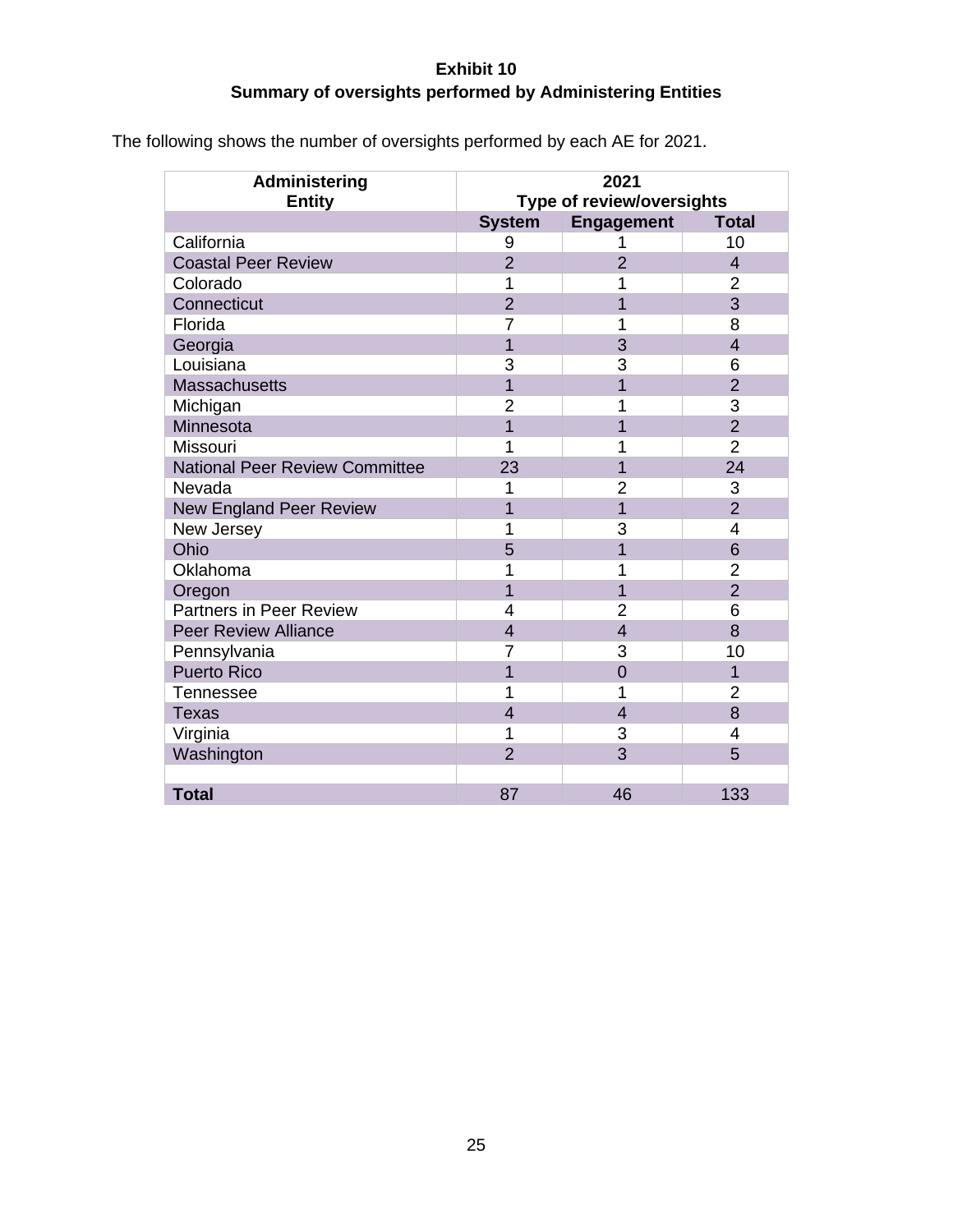# **Exhibit 11 Summary of benchmark results for 2020 and 2021**

<span id="page-29-0"></span>AEs report on their compliance with the benchmarks three times per year, with each reporting period covering four months. The following shows the number of AEs not in compliance during at least one of the benchmark reporting periods in 2020 and 2021. The OTF did not identify any AEs with a pattern of consistent noncompliance that required further actions.

| <b>AEs not in compliance</b> |
|------------------------------|
| during one or more           |
| reporting periods (#)        |

| <b>Benchmark</b><br>reference        | <b>Benchmark</b>                                                                                                                                                                                                                                       | 2020           | 2021           |
|--------------------------------------|--------------------------------------------------------------------------------------------------------------------------------------------------------------------------------------------------------------------------------------------------------|----------------|----------------|
| <b>Administrators</b>                |                                                                                                                                                                                                                                                        |                |                |
| Admin 1                              | Perform tasks associated with cases and letters<br>(e.g., Peer Review Information or Scheduling) in<br>PRIMA within 14 calendar days of receipt. Over<br>this reporting period, an AE should have 10% or<br>fewer not performed within this timeframe. | $\overline{4}$ | 1              |
| Admin 2                              | Provide RAB materials electronically to RAB<br>members at least seven calendar days before<br>RAB meetings.                                                                                                                                            | $\overline{4}$ | $\overline{2}$ |
| Admin 3                              | Send revised acceptance letters within 14<br>calendar days of the committee granting firm<br>requests for waiver or replacement of corrective<br>actions or implementation plans.                                                                      | 8              | 8              |
| <b>Technical</b><br><b>Reviewers</b> |                                                                                                                                                                                                                                                        |                |                |
| TR <sub>1</sub>                      | Meet all qualifications established in the RAB<br>Handbook, including training requirements.                                                                                                                                                           | $\overline{0}$ | $\mathbf{1}$   |
| TR <sub>2</sub>                      | Perform the technical review in accordance with<br>guidance.                                                                                                                                                                                           | $\overline{4}$ | 3              |
| TR <sub>3</sub>                      | Maintain objectivity and skepticism to mitigate<br>familiarity threat and implement appropriate<br>safeguards while performing the technical review.                                                                                                   | $\mathbf 0$    | 1              |
| TR <sub>4</sub>                      | Complete technical reviews to meet the 120-day<br>rule for initial presentation of reviews. Over this<br>reporting period, an AE should have fewer than<br>10% of reviews not presented within this<br>timeframe.                                      | 22             | $\overline{4}$ |
| TR <sub>5</sub>                      | Complete technical reviews to meet the 60-day<br>rule for engagement reviews with certain criteria.<br>Over this reporting period, an AE should have<br>fewer than 10% of reviews not accepted within this<br>timeframe.                               | 8              | $\overline{2}$ |
| TR <sub>6</sub>                      | Thoroughly review and prepare peer reviews for<br>RAB meetings to minimize the number of reviews<br>that are deferred. Over this reporting period, an<br>AE should have fewer than 10% of reviews<br>deferred.                                         | 12             | $\overline{7}$ |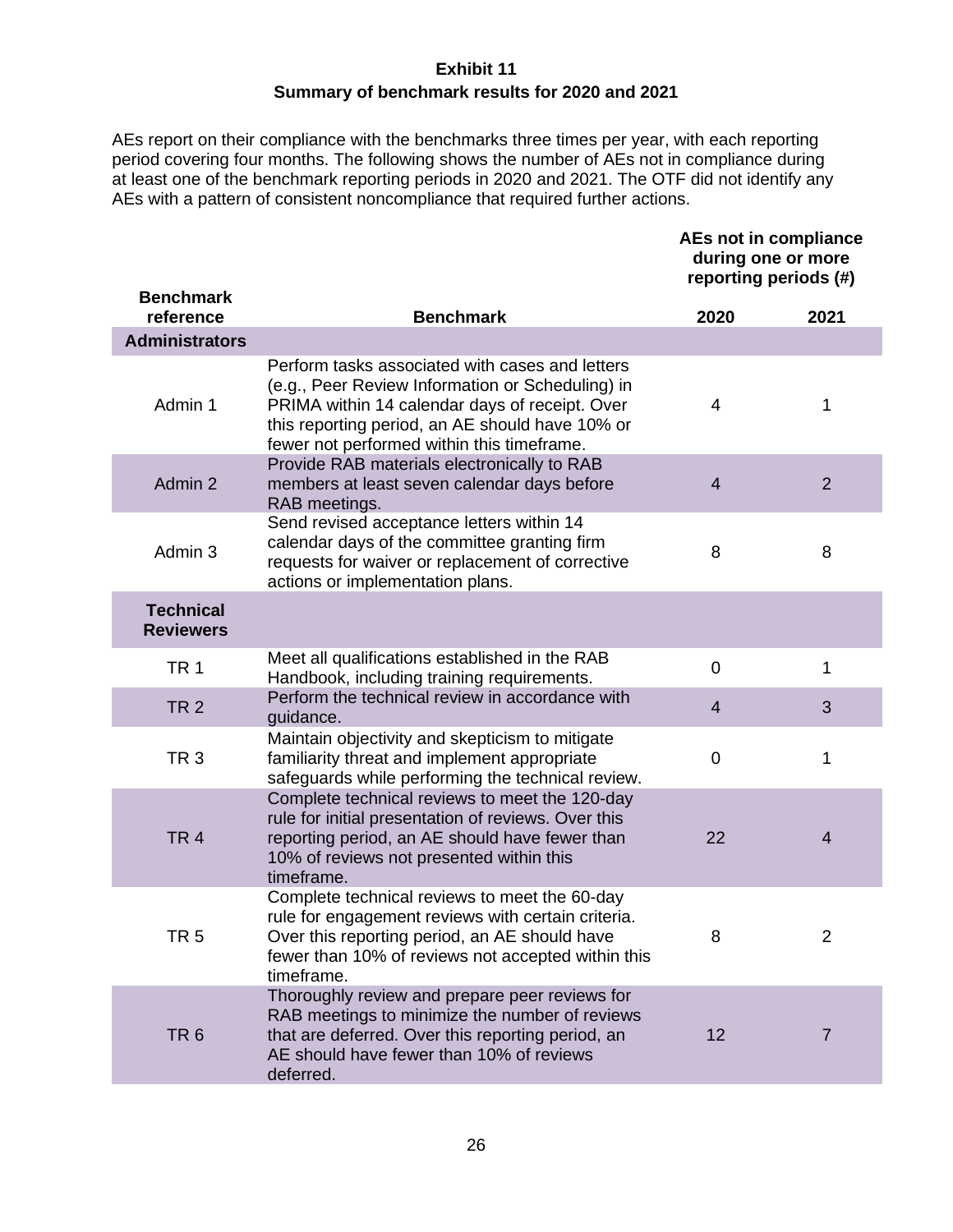# **Exhibit 11, continued Summary of benchmark results for 2020 and 2021**

**AEs not in compliance during one or more reporting periods (#)**

| <b>Benchmark</b>     |                                                                                                                                                                                                                  |                |                |
|----------------------|------------------------------------------------------------------------------------------------------------------------------------------------------------------------------------------------------------------|----------------|----------------|
| reference            | <b>Benchmark</b>                                                                                                                                                                                                 | 2020           | 2021           |
| TR <sub>7</sub>      | Limit reviews with open items and missing<br>relevant information from the RAB package unless<br>RAB consultation is necessary.                                                                                  | 1              | 1              |
| TR <sub>8</sub>      | Evaluate reviewer performance history and<br>present to RAB.                                                                                                                                                     | $\overline{0}$ | $\mathbf 0$    |
| TR <sub>9</sub>      | Provide reviewer performance feedback<br>recommendations to the committee or RAB on<br>reviewer performance issues.                                                                                              | 1              | 1              |
| <b>TR 10</b>         | Be available during RAB meetings in which his or<br>her reviews are presented to answer questions to<br>avoid deferrals or delays.                                                                               | $\overline{0}$ | $\mathbf 0$    |
| <b>Committee/RAB</b> |                                                                                                                                                                                                                  |                |                |
| Comm/RAB 1           | Meet all qualifications established in the RAB<br>Handbook, including training requirements.                                                                                                                     | $\overline{0}$ | $\overline{0}$ |
| Comm/RAB 2           | Follow peer review standards, interpretations and<br>related guidance in the evaluation and acceptance<br>of peer reviews.                                                                                       | 5              | $\overline{2}$ |
| Comm/RAB 3           | Maintain objectivity and skepticism to mitigate<br>familiarity threat and implement appropriate<br>safeguards while considering the results of peer<br>reviews.                                                  | $\mathbf 0$    | 1              |
| Comm/RAB 4           | Issue reviewer performance feedback forms and<br>performance deficiency letters when appropriate.                                                                                                                | $\mathbf{1}$   | 1              |
| Comm/RAB 5           | Waive or replace corrective actions and<br>implementation plans in accordance with guidance<br>except in hardship situations.                                                                                    | 1              | 1              |
| Comm/RAB 6           | Assess firm referrals for noncooperation related to<br>consecutive non-pass reports.                                                                                                                             | $\overline{0}$ | 1              |
| Comm/RAB 7           | Perform oversights on firms and reviewers (or<br>review oversights performed by technical<br>reviewer(s)) in accordance with the Oversight<br>Handbook and risk criteria included in policies and<br>procedures. | $\mathbf 0$    | $\mathbf 0$    |

# **CPA on staff**

| CPA <sub>1</sub> | Submit current benchmark forms signed by CEO<br>to OTF by due date.                            |  |
|------------------|------------------------------------------------------------------------------------------------|--|
| CPA <sub>2</sub> | Monitor committee and RAB members'<br>qualifications established in the RAB Handbook.          |  |
| CPA <sub>3</sub> | RAB member composition includes members with<br>current experience in must-select engagements. |  |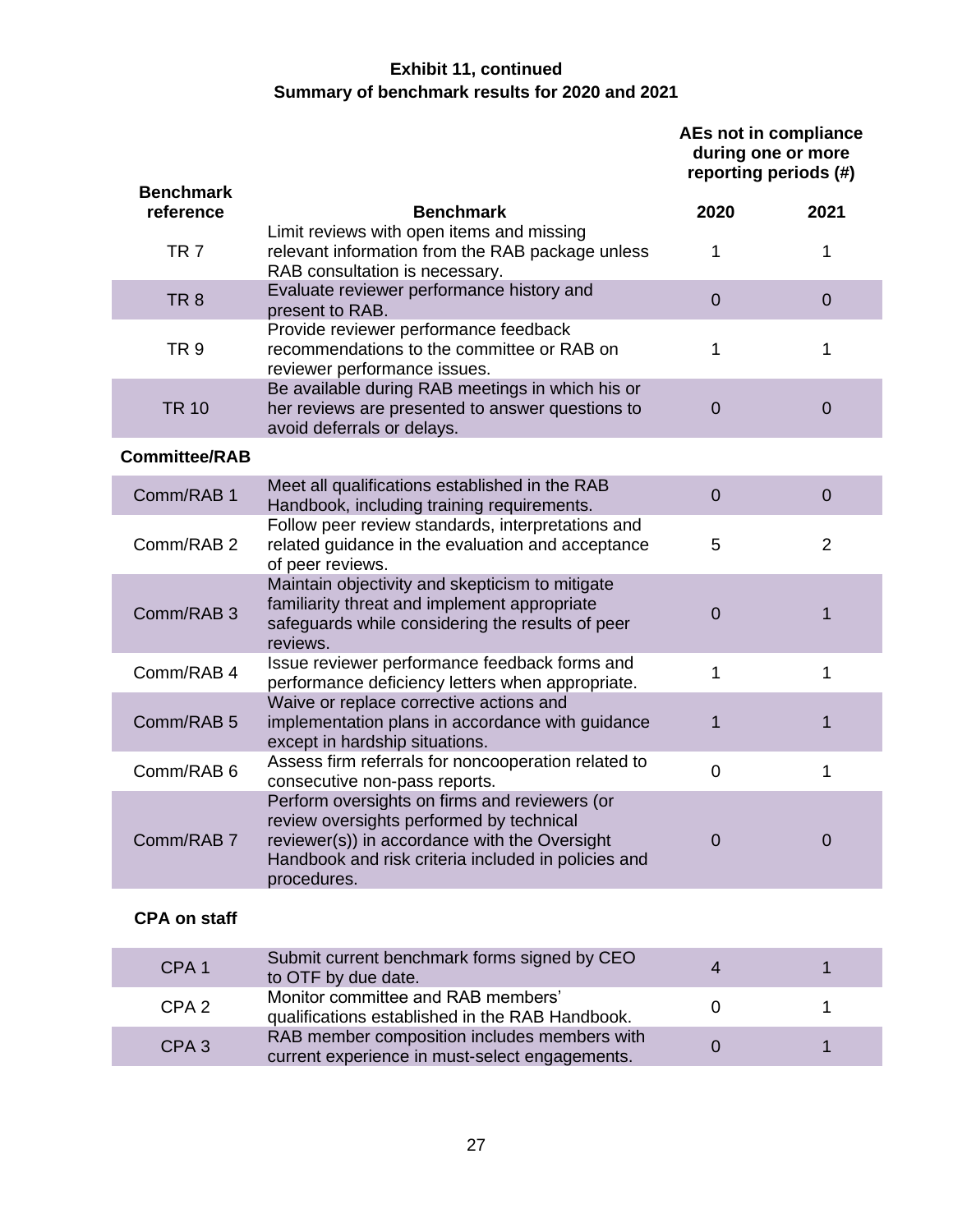# **Exhibit 11, continued Summary of benchmark results for 2020 and 2021**

**AEs not in compliance during one or more reporting periods (#)**

| <b>Benchmark</b><br>reference | <b>Benchmark</b>                                                                                                                                                                          | 2020           | 2021           |
|-------------------------------|-------------------------------------------------------------------------------------------------------------------------------------------------------------------------------------------|----------------|----------------|
|                               | A minimum of three RAB members evaluate every                                                                                                                                             |                |                |
| CPA <sub>4</sub>              | peer review for acceptance in accordance with the<br>RAB Handbook.                                                                                                                        | $\overline{0}$ | $\overline{2}$ |
| CPA <sub>5</sub>              | Maintain documentation of committee/RAB's<br>decision for firm referrals for noncooperation<br>related to consecutive non-pass reports.                                                   | $\overline{0}$ | $\overline{0}$ |
| CPA <sub>6</sub>              | Decisions on due date extensions and year-end<br>changes are approved in accordance with<br>guidance and documented.                                                                      | $\overline{0}$ | $\overline{0}$ |
| CPA <sub>7</sub>              | Scheduling error overrides are appropriate and<br>approved in accordance with AE's policies and<br>procedures.                                                                            | $\overline{2}$ | $\overline{7}$ |
| CPA <sub>8</sub>              | Implement appropriate remediation such that RAB<br>observation report comments are not consistently<br>repeated in subsequent observations.                                               | $\mathbf 0$    | 3              |
| CPA <sub>9</sub>              | Respond to requests from OTF or AICPA staff by<br>due date.                                                                                                                               | $\overline{0}$ | $\overline{0}$ |
| <b>CPA 10</b>                 | Submit complete Plan of Administration including<br>all AE oversight requirements by April 1.                                                                                             | $\overline{2}$ | $\overline{2}$ |
| <b>CPA 11</b>                 | Annual reviewer resume verification process is<br>performed in accordance with the Oversight<br>Handbook and verification information is included<br>in Plan of Administration.           | $\overline{0}$ | $\overline{0}$ |
| <b>CPA 12</b>                 | Policies and procedures designed to mitigate<br>familiarity threat for committee/RAB members and<br>technical reviewers are submitted with the Plan of<br>Administration by the due date. | $\mathbf 0$    | 1              |
| <b>CPA 13</b>                 | Submit complete Plan of Administration by<br>November 1.                                                                                                                                  | $\overline{2}$ | $\mathbf 1$    |
| <b>CPA 14</b>                 | Meet all qualifications of the CPA on staff,<br>including training requirements.                                                                                                          | 1              | $\mathbf 0$    |
| <b>CPA 15</b>                 | Oversight procedures are approved by the<br>Committee and in place by the Plan of<br>Administration due date.                                                                             | $\overline{0}$ | $\overline{0}$ |
| <b>CPA 16</b>                 | Obtain confidentiality and administration<br>agreements from all AE staff associated with peer<br>review on an annual basis.                                                              | 1              | 1              |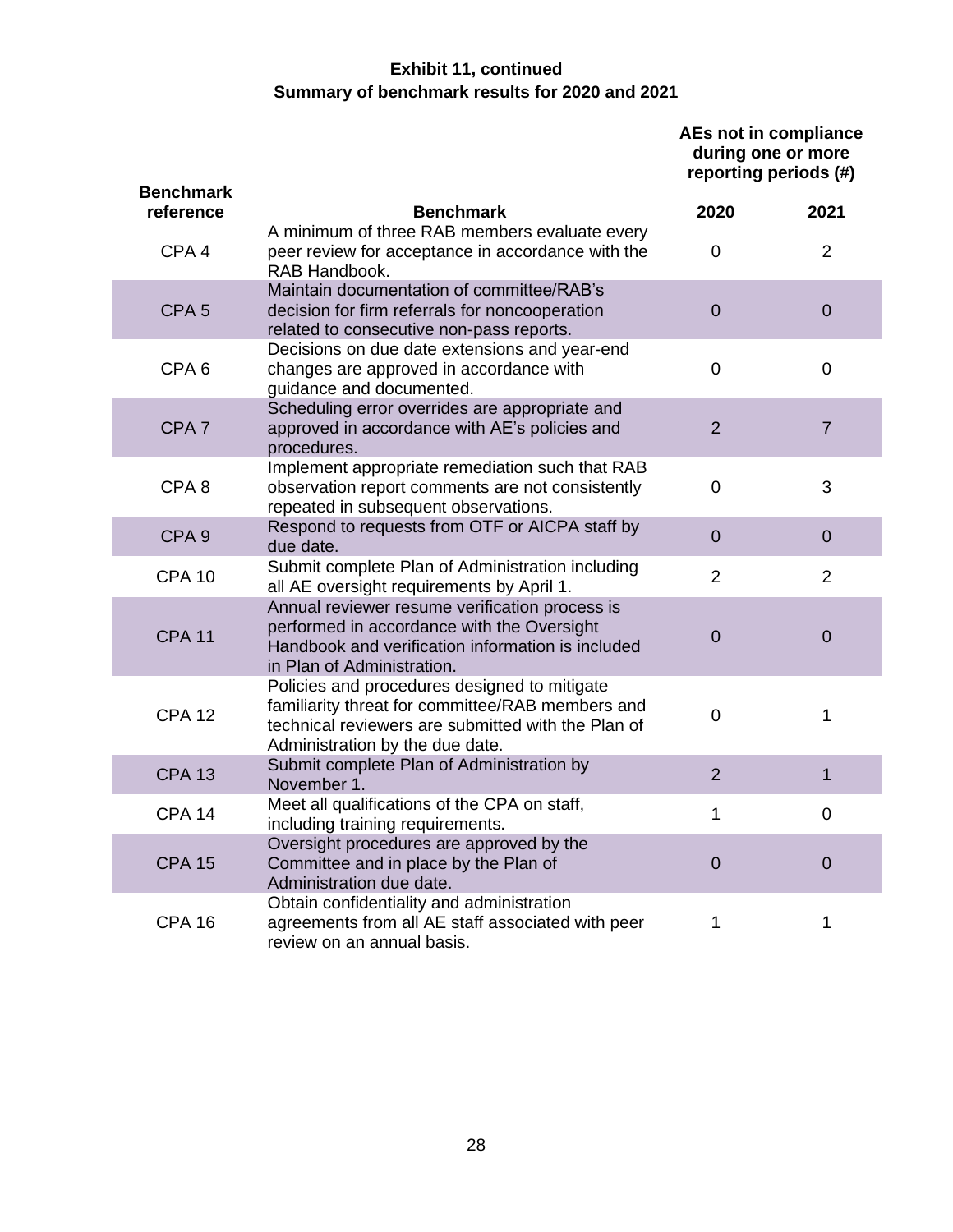#### **Appendix 1 History of Peer Review at the AICPA**

<span id="page-32-0"></span>A system of internal inspection was first used regularly in the early 1960s, when a number of large firms used this method to monitor their accounting and auditing practices and to make certain that their different offices maintained consistent standards. Firm-on-firm peer review emerged in the 1970s. No real uniformity to the process existed until 1977, when the AICPA's Governing Council (council) established the Division for CPA Firms to provide a system of self-regulation for its member firms. Two voluntary membership sections within the Division for CPA Firms were created—the SEC Practice Section (SECPS) and the Private Companies Practice Section (PCPS).

One of the most important membership requirements common to both sections was that once every three years, member firms were required to have a peer review of their accounting and auditing practices to monitor adherence to professional standards. The requirements also mandated that the results of peer review information be made available in a public file. Each section formed an executive committee to administer its policies, procedures and activities as well as a peer review committee to create standards for performing, reporting and administering peer reviews.

AICPA members voted overwhelmingly to adopt mandatory peer review, effective in January 1988, and the AICPA Quality Review Program was created. Firms could enroll in the newly created AICPA Quality Review Program or become a member of the Division for CPA Firms and undergo an SECPS or PCPS peer review. Firms enrolling in the AICPA Quality Review Program that had audit clients would undergo on-site peer reviews to evaluate the firm's system of quality control, which included a review of selected accounting and auditing engagements. Firms without audit clients that only performed engagements under the attestation standards or accounting and review services standards would undergo off-site peer reviews, which also included a review of selected engagements to determine if they were compliant with professional standards.

From its inception, the peer review program has been designed to be remedial in nature so that deficiencies identified within firms through this process can be effectively addressed. For firms that perform audits and certain other engagements, the peer review is accomplished through procedures that provide the peer reviewer with a reasonable basis for expressing an opinion on whether the reviewed firm's system of quality control for its accounting and auditing practice has been appropriately designed and whether the firm is complying with that system.

In 1990, a new amendment to the AICPA bylaws mandated that AICPA members who practice public accounting with firms that audit one or more SEC clients must be members of the SECPS. In 1994, council approved a combination of the PCPS Peer Review Program, and the AICPA Quality Review Program under the Program governed by the PRB, which became effective in 1995. Thereafter, because of this vote, the PCPS no longer had a peer review program.

The Sarbanes-Oxley Act of 2002 established the Public Company Accounting Oversight Board (PCAOB) as a private sector regulatory entity to replace the accounting profession's selfregulatory structure as it relates to public company audits. One of the PCAOB's primary activities is the operation of an inspection program that periodically evaluates registered firms' SEC issuer audit practices.

As a result, effective January 1, 2004, the SECPS was restructured and renamed the AICPA Center for Public Company Audit Firms (CPCAF). The CPCAF Peer Review Program (CPCAF PRP) became the successor to the SECPS Peer Review Program (SECPS PRP), with the objective of administering a peer review program that evaluates and reports on the non-SEC issuer accounting and auditing practices of firms that are registered with and inspected by the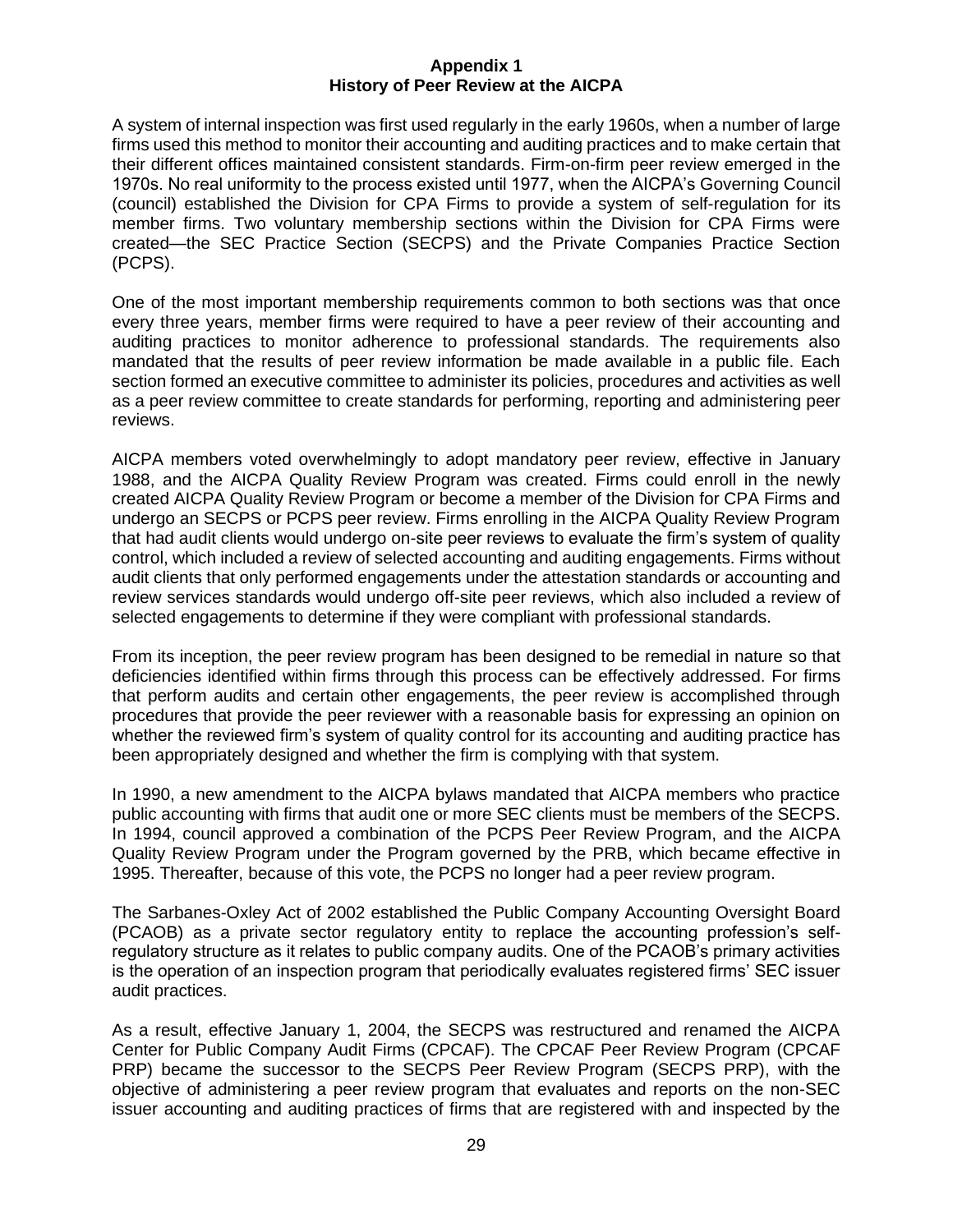# **Appendix 1, continued History of Peer Review at the AICPA**

PCAOB. Because many SBOAs and other governmental agencies require peer review of a firm's entire auditing and accounting practice, the CPCAF PRP provided the mechanism (along with the PCAOB inspection process) to allow member firms to meet their SBOA licensing and other state and federal governmental agency peer review requirements.

Because both programs (AICPA and CPCAF PRPs) were only peer reviewing non-SEC issuer practices, the PRB determined that the programs could be merged and have one set of peer review standards for all firms subject to peer review. In October 2007, the PRB approved the revised *Standards* effective for peer reviews commencing on or after January 1, 2009. This coincided with the official merger of the programs, at which time the CPCAF PRP was discontinued, and the Program became the single program for all AICPA firms subject to peer review. Upon the discontinuance of the CPCAF PRP, the activities of the former program were succeeded by the National Peer Review Committee (NPRC), a committee of the AICPA PRB.

Since peer review became a mandatory AICPA membership requirement in 1988, 53 states and territories have adopted peer review licensure requirements. Many licensees are also required to submit certain peer review documents to their SBOA as a condition of licensure. To help firms comply with state peer review document submission requirements, the AICPA created facilitated state board access (FSBA). FSBA allows firms to give permission to the AICPA or their AEs to provide access to the firms' documents (listed in the following paragraph) to SBOAs through a state-board-only-access website. Permission is granted through various opt-out and opt-in procedures. Some jurisdictions now require their licensees to participate in FSBA, whereas others recognize it as an acceptable process to meet the peer review document submission requirements.

Documents included in FSBA are: 4

- Peer review reports
- Letters of response (if applicable)
- Acceptance letters
- Letters signed by the reviewed firm indicating that the peer review documents have been accepted, with the understanding that the reviewed firm agrees to take certain actions (if applicable)
- Letters notifying the reviewed firm that required actions have been completed to the satisfaction of the peer review committee (if applicable)

Beginning in January 2020, FSBA was enhanced to also provide certain objective information about a firm's enrollment in the Program and the firm's current peer review when the firm has given permission.

<sup>4</sup> As of February 2015, a firm's current and prior peer review documents are available via FSBA. The documents are available if the state participated in FSBA for both review periods, and the firm did not opt out of FSBA for either review.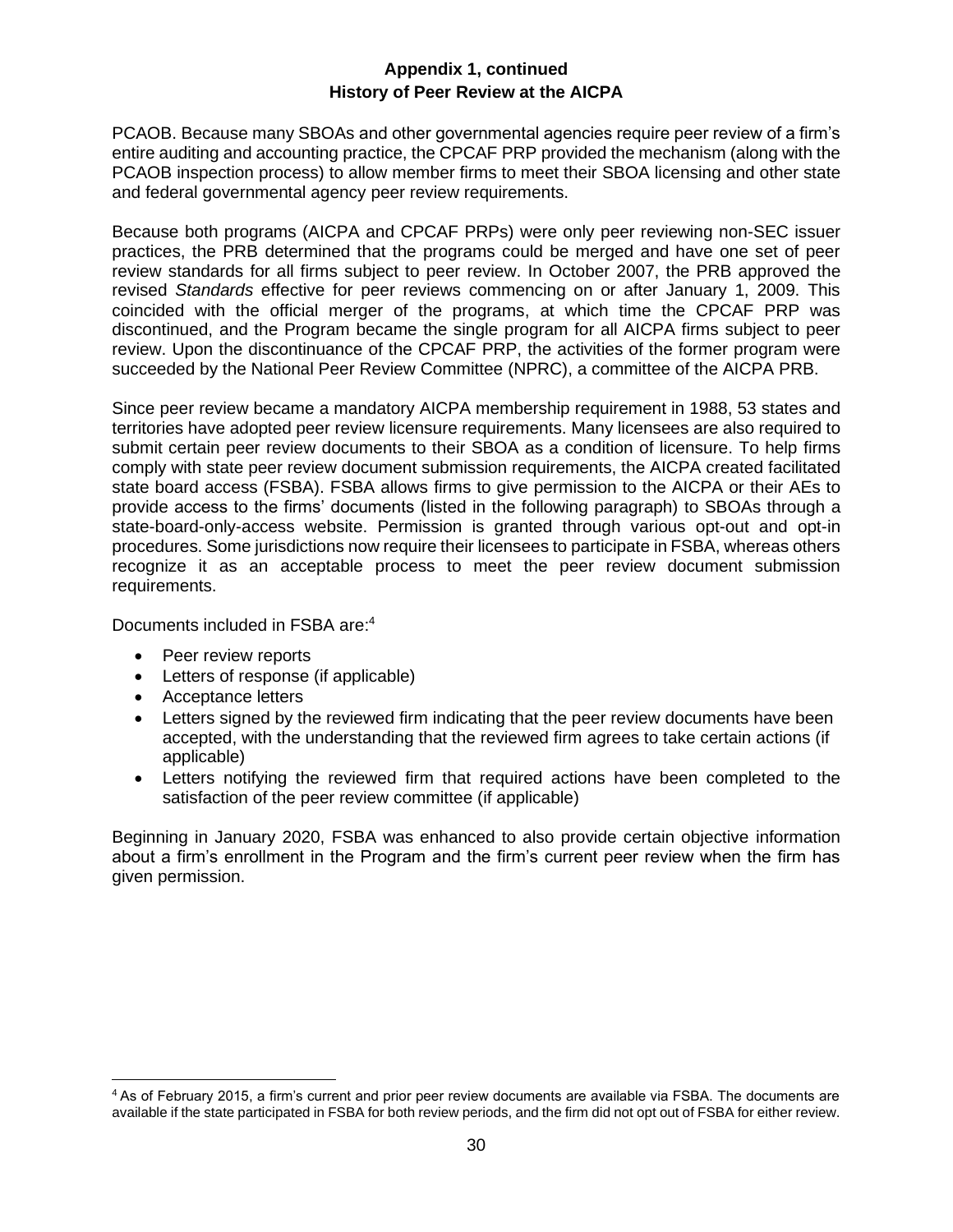# **Appendix 2 AICPA Peer Review Program overview**

<span id="page-34-0"></span>AICPA bylaws require that members engaged in the practice of public accounting be with a firm that is enrolled in an approved practice-monitoring program or, if practicing in firms that are not eligible to enroll, the members themselves are enrolled in such a program if the services performed by such a firm or individual are within the scope of the AICPA's practice monitoring standards, and the firm or individual issues reports purporting to be in accordance with AICPA professional standards.

Firms enrolled in the Program are required to have a peer review of their accounting and auditing practice once every three years, not subject to PCAOB permanent inspection, covering a oneyear period. The peer review is conducted by an independent evaluator known as a *peer reviewer*. The AICPA oversees the Program, and the review is administered by an entity approved by the AICPA to perform that role. An *accounting and auditing practice*, as defined by the *Standards*, is "all engagements covered by Statements on Auditing Standards (SASs); Statements on Standards for Accounting and Review Services (SSARSs); Statements on Standards for Attestation Engagements (SSAEs); *Government Auditing Standards* (the Yellow Book) issued by the U.S. Government Accountability Office (GAO); and engagements performed under Public Company Accounting Oversight Board (PCAOB) standards."

The following summarizes the different peer review types, objectives and reporting requirements as defined under the *Standards*. There are two types of peer reviews: system reviews and engagement reviews.

*System reviews*: System reviews are for firms that perform engagements under the SASs or *Government Auditing Standards*, examinations under the SSAEs, or engagements under PCAOB standards. In addition, agreed-upon procedures, reviews, compilations and preparation engagements are also included in the scope of the peer review. The peer reviewer's objective is to determine whether the firm's system of quality control for its auditing and accounting practice is designed and complied with to provide the firm with reasonable assurance of performing and reporting in conformity with applicable professional standards, including Statement on Quality Control Standards (SQCS) No. 8, *A Firm's System of Quality Control (Redrafted)* (QC sec. 10) 5 , in all material respects. The peer review report rating may be *pass* (firm's system of quality control is adequately designed and firm has complied with its system of quality control); *pass with deficiency(ies)* (firm's system of quality control has been suitably designed and complied with to provide the firm with reasonable assurance of performing and reporting in conformity with applicable professional standards in all material respects with the exception of deficiency(ies) described in the report); or *fail* (firm's system of quality control is not adequately designed to provide the firm with reasonable assurance of performing or reporting in conformity with applicable professional standards in all material respects).

*Engagement reviews*: Engagement reviews are available only to firms that do not perform engagements under the SASs, *Government Auditing Standards*, examinations under the SSAEs, or engagements performed under PCAOB standards. The peer reviewer's objective is to evaluate whether engagements submitted for review are performed and reported on in conformity with applicable professional standards in all material respects. The peer review report may be a rating of *pass* when the reviewer concludes that nothing came to his or her attention that caused him or her to believe that the engagements submitted for review were not performed or reported on in conformity with applicable professional standards in all material respects. A rating of *pass with deficiency(ies)* is issued when the reviewer concludes that at least one, but not all, the

<sup>5</sup> QC section 10 can be found in AICPA *Professional Standards*.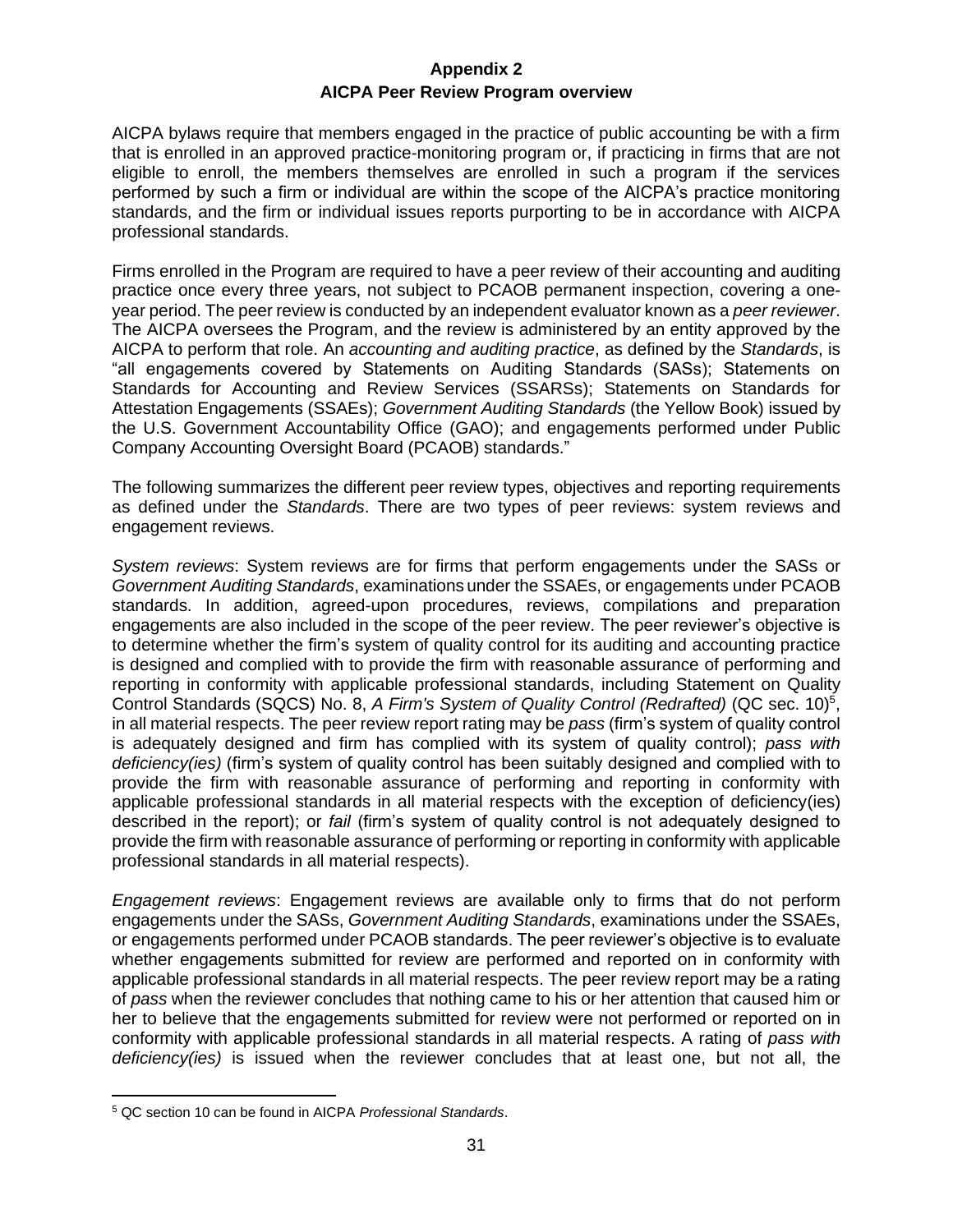# **Appendix 2, continued AICPA Peer Review Program Overview**

engagements submitted for review were not performed or reported on in conformity with applicable professional standards in all material respects. A report with a peer review rating of *fail* is issued when the reviewer concludes that all engagements submitted for review were not performed or reported on in conformity with applicable professional standards in all material respects.

# **AEs**

Each state CPA society elects the level of involvement that it desires in the administration of the Program. The three options are (1) self-administer; (2) arrange for another state CPA society or group of state societies to administer the Program for enrolled firms whose main offices are located in that state; or (3) ask the AICPA to request another state CPA society to administer the Program for enrolled firms whose main offices are located in that state. The state CPA societies that choose the first option agree to administer the Program in compliance with the *Standards* and related guidance materials issued by the PRB. The PRB approved 26 state CPA societies, groups of state societies, or specific-purpose committees, known as AEs, to administer the Program in 2021. Each AE is required to establish a peer review committee that is responsible for administration, acceptance and oversight of the Program.

To receive approval to administer the Program, AEs must agree to perform oversight procedures annually. The results of their oversight procedures are submitted as part of the annual Plan of Administration (POA). The annual POA is the AE's request to administer the Program and is reviewed and approved by the OTF.

AEs may also elect to use the *Standards* and administer a PRP for non-AICPA firms and individuals who chose not to enroll in the Program. These firms and individuals are enrolled in the state CPA society PRPs and these reviews, although very similar to reviews administered by the Program, are not considered as being performed under the auspices of the Program. The reviews are not oversighted by the AICPA PRB; so, this report does not include information or oversight procedures performed by the AEs on their PRPs of non-AICPA firms and individuals.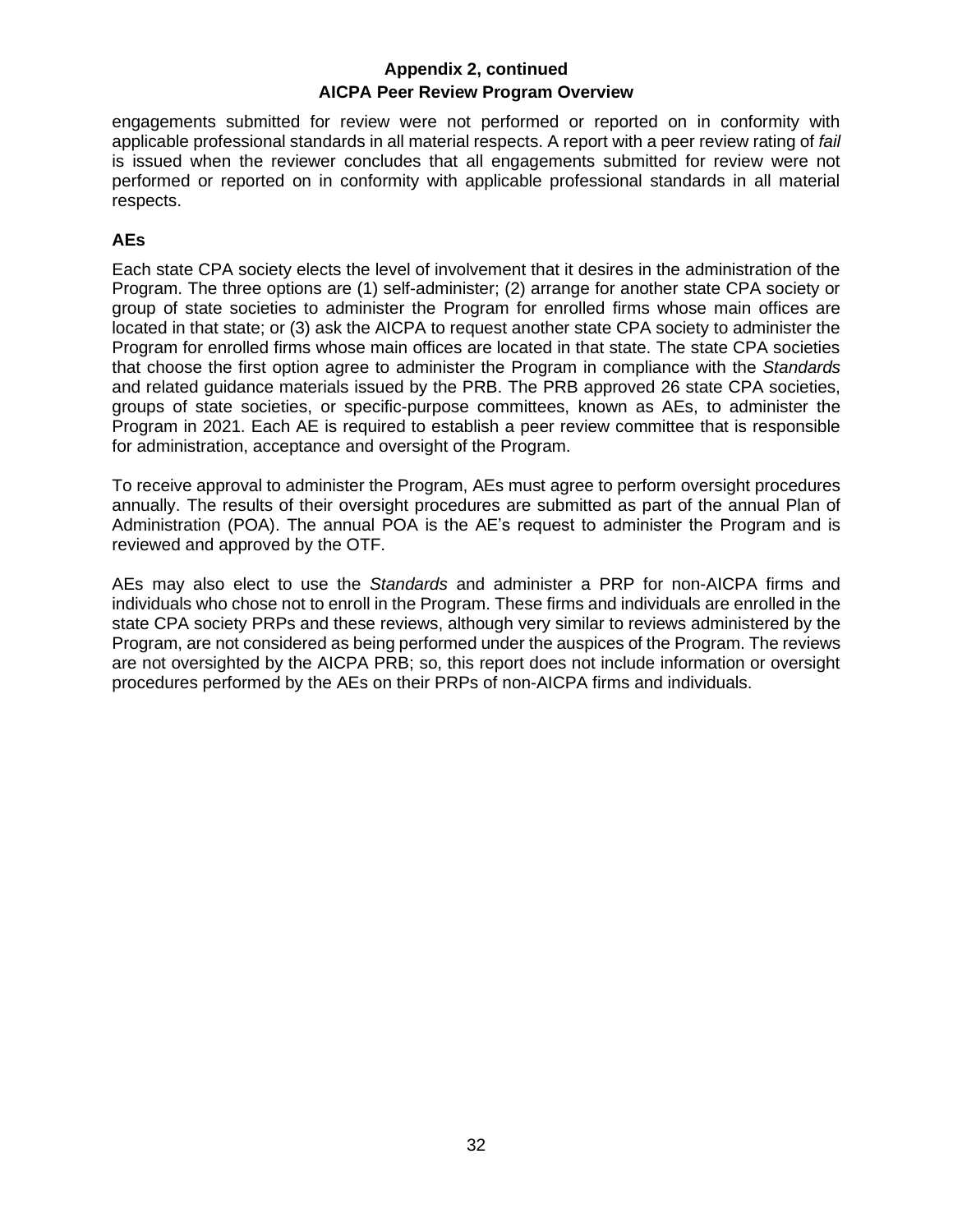#### <span id="page-36-0"></span>Term Definition AICPA Peer Review Board (PRB) Functions as the "senior technical committee" governing the AICPA Peer Review Program (PRP) and is responsible for overseeing the entire peer review process. AICPA Peer Review Program Manual A publication that is developed by the PRB. It includes the revised AICPA *Standards for Performing and Reporting on Peer Reviews*, interpretations to the revised AICPA *Standards for Performing and Reporting on Peer Reviews*, and other guidance that is used in administering, performing and reporting on peer reviews. AICPA Peer Review Program Oversight Handbook The handbook that includes the objectives and requirements of the AICPA PRB and the administering entity (AE) oversight process for the Program. AICPA Peer Review Program Report Acceptance Body Handbook The handbook that includes guidelines for the formation, qualifications and responsibilities of AE peer review committees, report acceptance bodies (RAB) and technical reviewers. The handbook also provides guidance in carrying out those responsibilities. Administering entity A state CPA society, group of state CPA societies or other entity annually approved by the PRB to administer the Program in compliance with the *Standards* and related guidance materials issued by the PRB. Agreed-upon procedures (AUP) engagement An engagement in which a practitioner is engaged to issue, or does issue, a practitioner's report of findings based on specific agreed-upon procedures applied to subject matter for use by specified parties. Because the specified parties require that findings be independently derived, the services of a practitioner are obtained to perform procedures and report the practitioner's findings. The specified parties determine the procedures they believe to be appropriate to be applied by the practitioner. Because the needs of specified parties may vary widely, the nature, timing and extent of the agreed-upon procedures may vary, as well; consequently, the specified parties assume responsibility for the sufficiency of the procedures because they best understand their own needs. In such an engagement, the practitioner does not perform an examination or a review and does not provide an opinion or conclusion. Instead, the report on agreed-upon procedures is in the form of procedures and findings. Attest engagement An engagement that requires independence, as set forth in the AICPA Statements on Auditing Standards (SASs), Statements on Standards for Accounting and Review Services (SSARSs) and Statements on Standards for Attestation Engagements (SSAEs). Audit An engagement which provides financial statement users with an opinion by the auditor on whether the financial statements are presented fairly, in all material respects, in accordance with an applicable financial reporting framework.

**Glossary**

33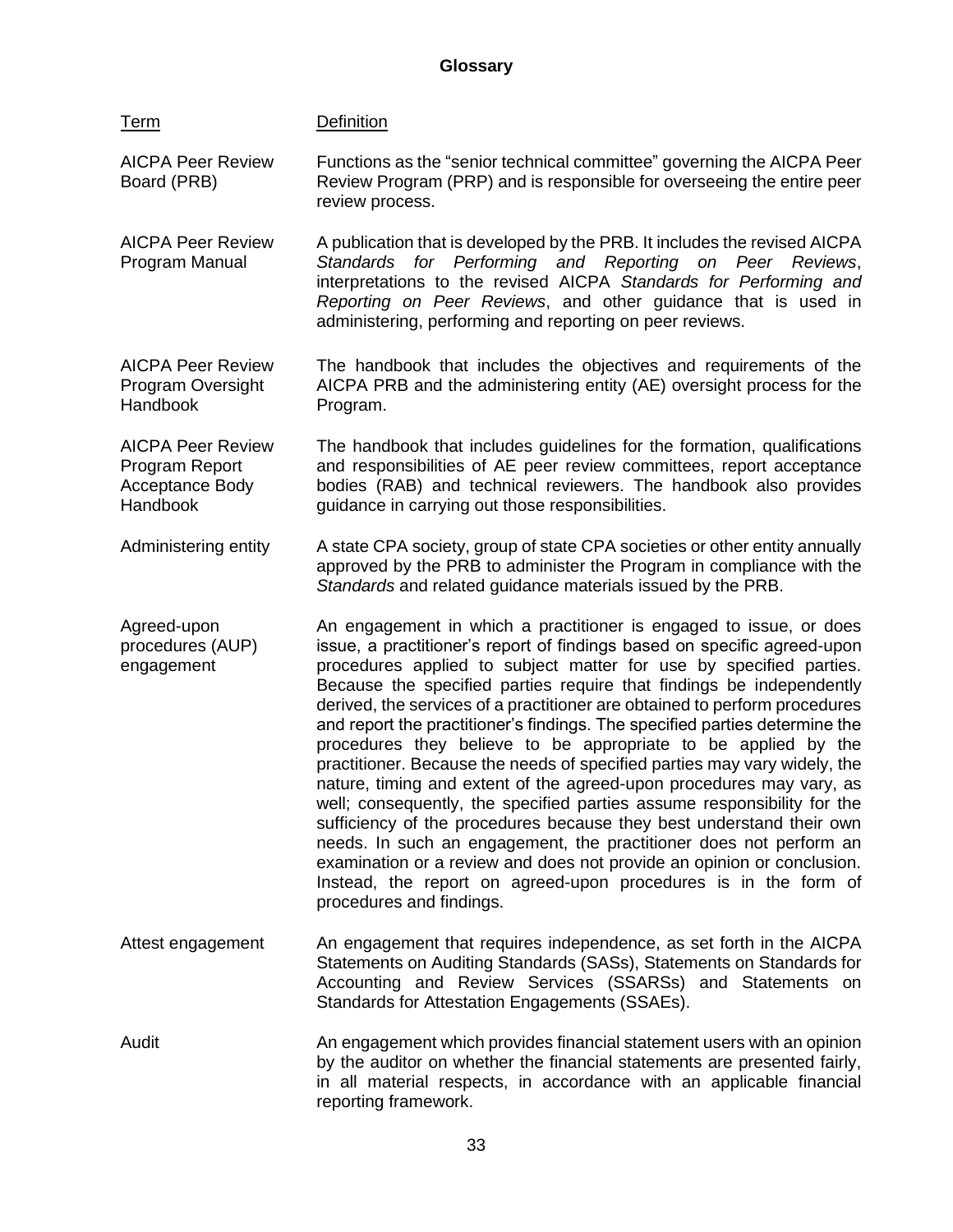# **Glossary, continued**

| <b>Term</b>                                                                 | <b>Definition</b>                                                                                                                                                                                                                                                                                                                                                                                                                                      |
|-----------------------------------------------------------------------------|--------------------------------------------------------------------------------------------------------------------------------------------------------------------------------------------------------------------------------------------------------------------------------------------------------------------------------------------------------------------------------------------------------------------------------------------------------|
| Compilation                                                                 | An engagement in which an accountant applies accounting and financial<br>reporting expertise to assist management in the presentation of financial<br>statements and report in accordance with SSARS without undertaking to<br>obtain or provide any assurance that there are no material modifications<br>that should be made to the financial statements in order for them to be in<br>accordance with the applicable financial reporting framework. |
| Corrective action                                                           | A corrective action is a course of action that a reviewed firm has agreed<br>to take in response to deficiencies.                                                                                                                                                                                                                                                                                                                                      |
| CPA on staff                                                                | Individual at the AE responsible for managing the Program.                                                                                                                                                                                                                                                                                                                                                                                             |
| <b>Employee Retirement</b><br><b>Income Security Act</b><br>(ERISA) of 1974 | The Employee Retirement Income Security Act (ERISA) of 1974 is a<br>federal law that sets minimum standards for most voluntarily established<br>pension and health plans in private industry to provide protection for<br>individuals in these plans.                                                                                                                                                                                                  |
| Engagement review                                                           | A type of peer review for firms that do not perform audits or certain<br>SSAE engagements that focuses on work performed and reports and<br>financial statements issued on particular engagements (reviews,<br>compilations or preparation engagements).                                                                                                                                                                                               |
| <b>Enhancing Audit</b><br><b>Quality initiative</b>                         | The Enhancing Audit Quality (EAQ) initiative is the AICPA's commitment<br>to providing the resources and tools, as well as standards, monitoring and<br>enforcement, necessary to move the profession further on its journey<br>toward greater audit quality.                                                                                                                                                                                          |
| <b>Facilitated State Board</b><br>Access (FSBA)                             | Developed by the AICPA to assist firms in complying with state peer<br>review document submission requirements. Firms give permission to<br>provide the results of their peer reviews to SBOAs via the secure FSBA<br>website. Several SBOAs allow firms to voluntarily meet their state peer<br>review document submission requirements using FSBA and many<br>SBOAs require firms to use FSBA.                                                       |
|                                                                             | FSBA was enhanced in January 2020 to provide certain objective<br>information about a firm's enrollment in the Program and the firm's current<br>peer review when a firm gives permission.                                                                                                                                                                                                                                                             |
| <b>FDICIA</b>                                                               | Federal law enacted in 1991 to address the thrift industry crisis. The<br>Federal Deposit Insurance Corporation Improvement Act (FDICIA) of<br>1991 recapitalized the Bank Insurance Fund of the Federal Deposit<br>Insurance Corporation (FDIC), expanded the authority of banking<br>regulators to seize undercapitalized banks and expanded consumer<br>protections available to banking customers.                                                 |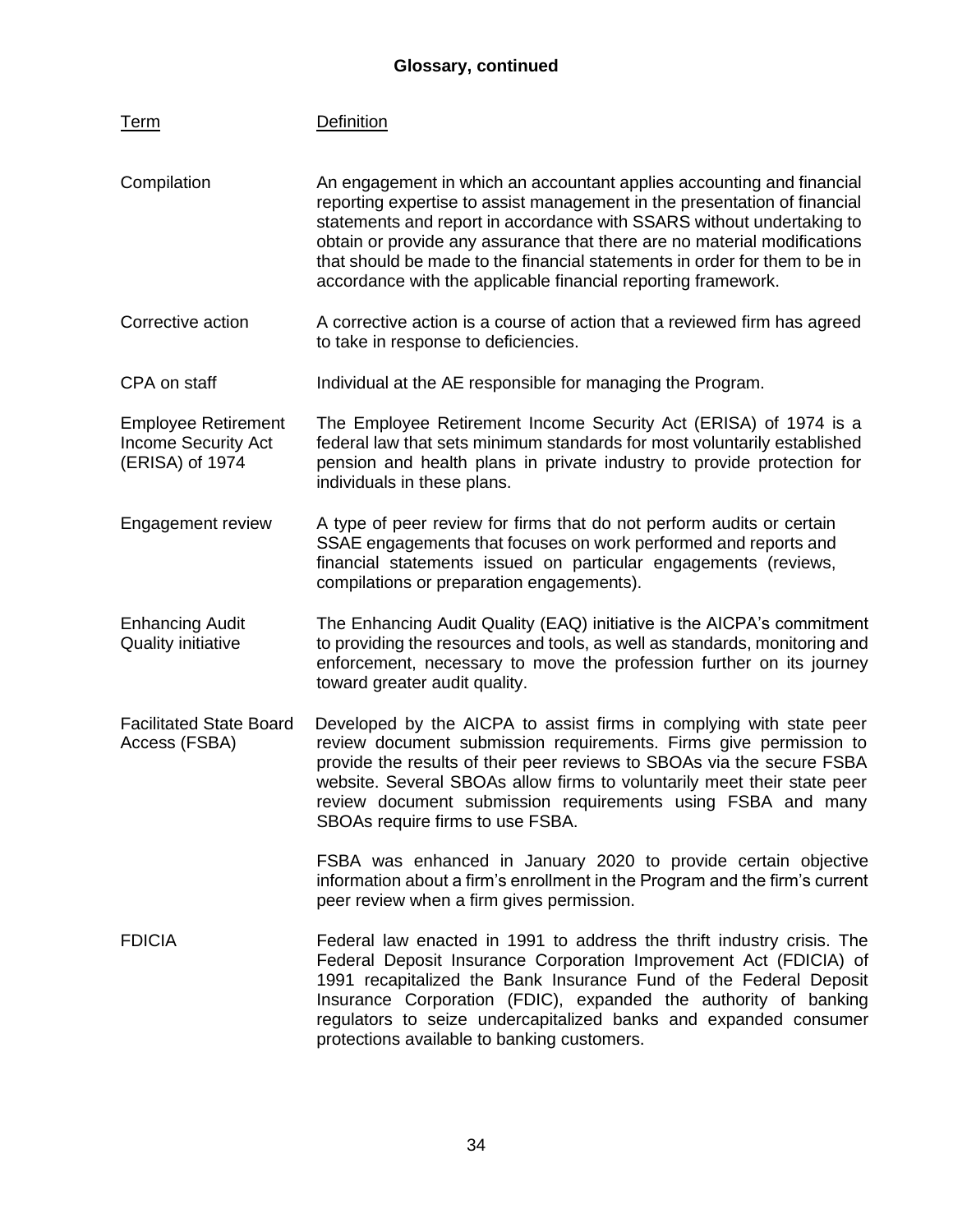Financial statements Presentation of financial data including balance sheets, income

Term Definition

|                                            | statements and statements of cash flow, or any supporting statement that<br>is intended to communicate an entity's financial position at a point in time<br>and its results of operations for a period then ended.                                                                                                                                                                                                                                             |
|--------------------------------------------|----------------------------------------------------------------------------------------------------------------------------------------------------------------------------------------------------------------------------------------------------------------------------------------------------------------------------------------------------------------------------------------------------------------------------------------------------------------|
| Finding for further<br>consideration (FFC) | One or more related matters that result from a condition in the reviewed<br>firm's system of quality control or compliance with it such that there is<br>more than a remote possibility that the reviewed firm would not perform<br>or report in conformity with applicable professional standards. A finding<br>not rising to the level of a deficiency or significant deficiency is<br>documented on a Finding for Further Consideration (FFC) form.         |
| Firm                                       | A form of organization permitted by law or regulation whose<br>characteristics conform to resolutions of the Council of the AICPA that is<br>engaged in the practice of public accounting.                                                                                                                                                                                                                                                                     |
| Hearing                                    | When a reviewed firm refuses to cooperate, fails to correct material<br>deficiencies, or is found to be so seriously deficient in its performance that<br>education and remedial corrective actions are not adequate, the PRB may<br>decide, pursuant to fair procedures that it has established, to appoint a<br>hearing panel to consider whether the firm's enrollment in the Program<br>should be terminated or whether some other action should be taken. |
| Implementation plan                        | An implementation plan is a course of action that a reviewed firm has<br>agreed to take in response to an FFC form.                                                                                                                                                                                                                                                                                                                                            |
| Licensing jurisdiction                     | For purposes of this report, licensing jurisdiction means any state or<br>commonwealth of the United States, the District of Columbia, Guam, the<br>Northern Mariana Islands, Puerto Rico or the Virgin Islands.                                                                                                                                                                                                                                               |
| <b>Matters</b>                             | Matters are typically one or more "no" answers to questions in peer review<br>questionnaires. A matter is documented on a Matter for Further Consideration<br>(MFC) form.                                                                                                                                                                                                                                                                                      |
| <b>Oversight Task Force</b><br>(OTF)       | Appointed by the PRB to oversee the administration of the Program and make<br>recommendations regarding the PRB oversight procedures.                                                                                                                                                                                                                                                                                                                          |
| Peer review committee                      | An authoritative body established by an AE to oversee the administration,<br>acceptance and completion of the peer reviews administered and performed<br>in the licensing jurisdiction(s) it has agreed to administer.                                                                                                                                                                                                                                         |
| Plan of administration<br>(POA)            | A form completed annually by entities requesting to administer the program<br>whereby the entity agrees to administer the program in compliance with the<br>Standards, interpretations and other guidance established by the PRB.                                                                                                                                                                                                                              |
| <b>Practice Monitoring</b><br>Program      | A program to monitor the quality of financial reporting of a firm or individual<br>engaged in the practice of public accounting.                                                                                                                                                                                                                                                                                                                               |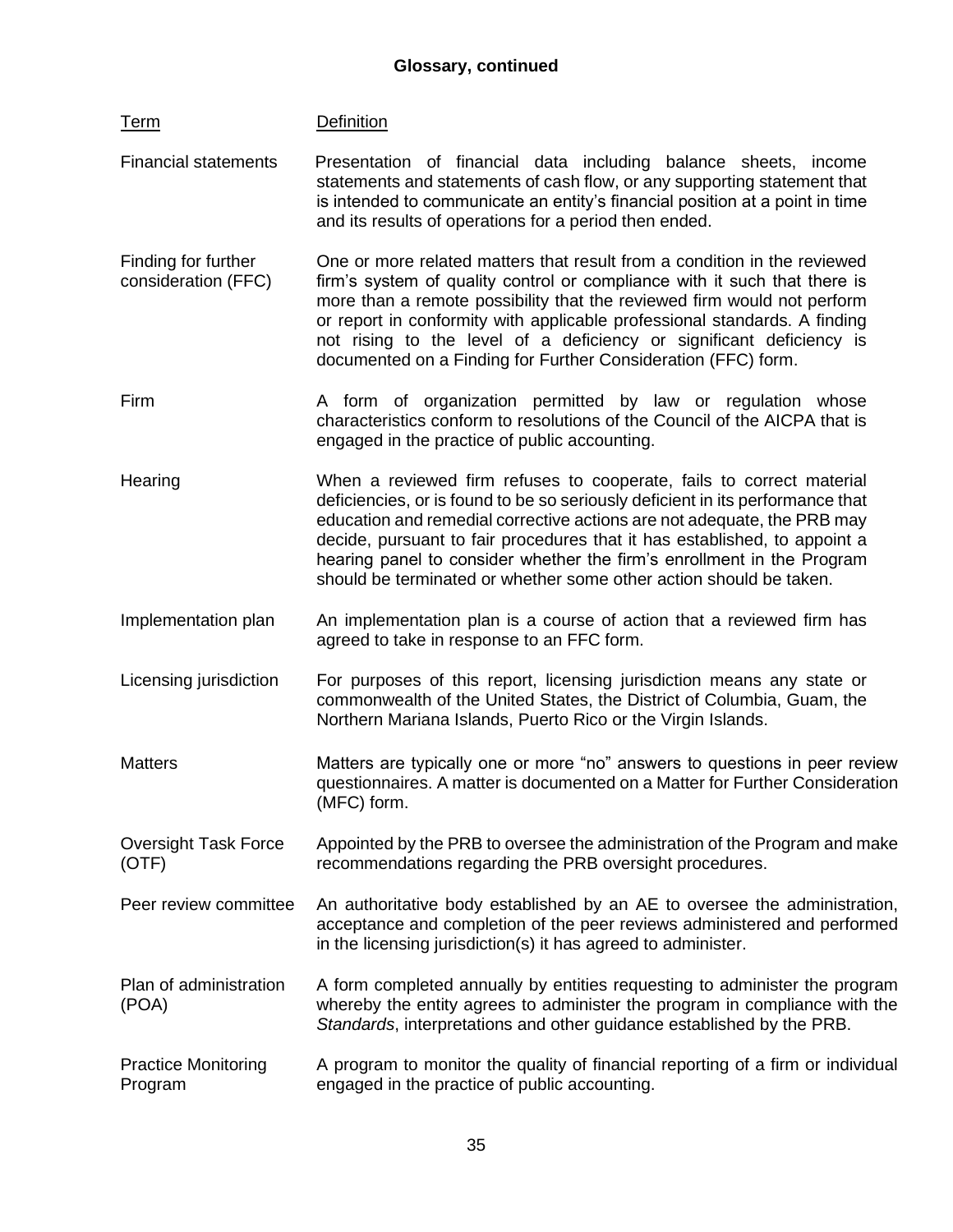# **Glossary, continued**

| <b>Term</b>                            | <b>Definition</b>                                                                                                                                                                                                                                                                                                                                                          |
|----------------------------------------|----------------------------------------------------------------------------------------------------------------------------------------------------------------------------------------------------------------------------------------------------------------------------------------------------------------------------------------------------------------------------|
| Preparation<br>engagement              | An engagement performed in accordance with SSARS in which a practitioner<br>is engaged to prepare financial statements in accordance with a specified<br>financial reporting framework but is not engaged to perform a compilation,<br>review, or audit of those financial statements.                                                                                     |
| <b>PRIMA</b>                           | An online system that is accessed to carry out the Program administrative<br>functions.                                                                                                                                                                                                                                                                                    |
| <b>Report Acceptance</b><br>Body (RAB) | A committee or committees appointed by an AE for the purpose of considering<br>the results of peer reviews and ensuring that the requirements of the Program<br>are being complied with.                                                                                                                                                                                   |
| <b>Review</b>                          | An engagement in which the accountant obtains limited assurance as a basis<br>for reporting whether the accountant is aware of any material modifications<br>that should be made to the financial statements for them to be in accordance<br>with the applicable financial reporting framework, primarily through the<br>performance of inquiry and analytical procedures. |
| Reviewer feedback<br>form              | A form used to document a peer reviewer's performance on individual reviews<br>and give constructive feedback.                                                                                                                                                                                                                                                             |
| Reviewer resume                        | A document within PRIMA required to be updated annually by all active<br>peer reviewers, that is used by AEs to determine whether individuals meet<br>the qualifications for service as reviewers as set forth in the Standards.                                                                                                                                           |
| Special purpose<br>framework           | A financial reporting framework other than GAAP that is one of the following<br>bases of accounting; cash basis, tax basis, regulatory basis, or contractual<br>basis, commonly referred to as other comprehensive bases of accounting.                                                                                                                                    |
| State board of<br>accountancy          | An independent state governmental agency that licenses and regulates<br>CPAs, each jurisdiction may use a different name for this agency.                                                                                                                                                                                                                                  |
| State CPA society                      | Professional organization for CPAs providing a wide range of member<br>benefits.                                                                                                                                                                                                                                                                                           |
| Summary review<br>memorandum           | A document used by peer reviewers to document (1) the planning of the<br>review, (2) the scope of the work performed, (3) the findings and<br>conclusions supporting the report and (4) the comments communicated to<br>senior management of the reviewed firm that were not deemed of sufficient<br>significance to include in an FFC form.                               |
| System of quality<br>control           | Policies and procedures designed and implemented to provide a firm with<br>reasonable assurance that:                                                                                                                                                                                                                                                                      |
|                                        | a. the firm and its personnel comply with professional standards and<br>applicable legal and regulatory requirements and<br>b. reports issued by the firm are appropriate in the circumstances.                                                                                                                                                                            |